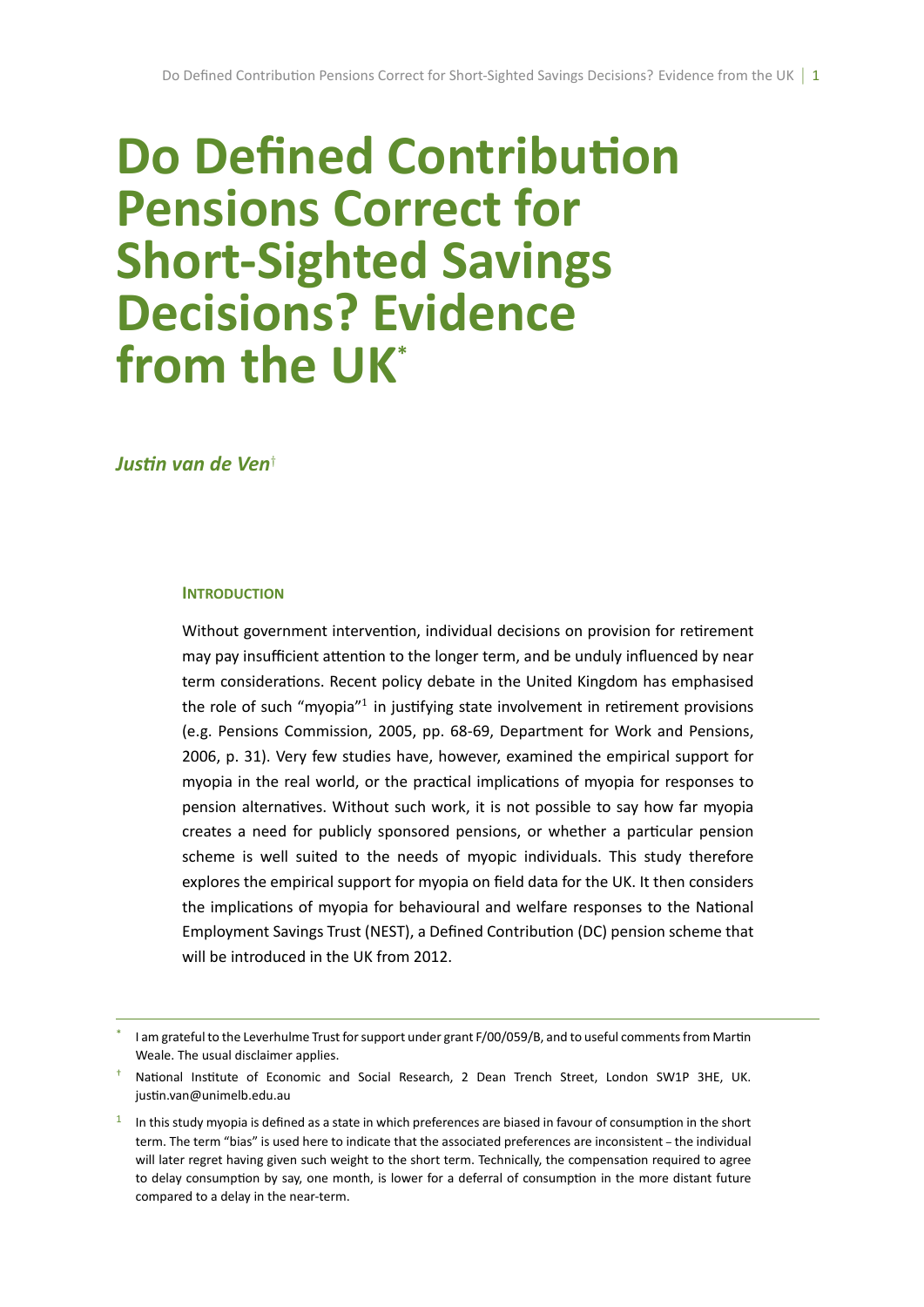The introduction of the NEST reflects a contemporary trend toward greater reliance on DC pension provision in the (third tier) private sector of the UK, and a similar trend among OECD countries more generally.<sup>2</sup> It is being introduced following recommendations made by the Pensions Commission (2005), which found that administration costs made it unprofitable for existing private sector pension providers to serve employees on modest incomes. The NEST is consequently designed to improve saving incentives by reducing management charges, and by requiring all employers to offer a 3% matching pension contribution on banded earnings to participating employees. It has been forecast that the scheme will serve between 6 and 10 million people – one out of every four people of working age – and will receive contributions worth £8 billion annually, 60% of which is projected to be new saving. The success or failure of the scheme will have a profound influence on the future of the UK pensions system, and will have important implications for the wider group of countries that face similar challenges due to population ageing.

### **2. PREVIOUS STUDIES OF RETIREMENT BEHAVIOUR AND MYOPIA**

Although retirement behaviour has been studied at length in realistic policy contexts and on the assumption of time consistent preferences, few studies have considered the associated implications of myopia. Some aspects of this information gap are effectively addressed by the extensive literature that focuses upon policy design where the objective function of the government is different from that of individuals (e.g. Kanbur et al. (2006)). But this literature does not address the welfare advantage of commitment mechanisms in the context of time-inconsistent preferences, which has an important bearing on the responses of myopic agents to (illiquid) pension schemes.

A number of studies have focused upon the implications of myopia for the distinction between funded and Pay As You Go systems of social security, without focusing upon responses to voluntary pension schemes in particular (e.g. Schwarz & Sheshinski (2007), and Fehr & Kindermann (2009)). The only study of which I am aware that has explored responses of myopic agents to voluntary DC pensions is by Laibson et al. (1998), who used a structural model calibrated to the US economy to consider responses to IRA and 401(k) plans. Laibson et al. find that saving in the pension asset responds positively to agent myopia, increasing by a factor of between 1.2 and 1.6 on their preferred model specification, relative to time consistent preferences. Furthermore, they find that myopia tends to improve the welfare response to the introduction of a DC pension measured at the beginning of the simulated life.

<sup>&</sup>lt;sup>2</sup> On contemporary pension arrangements in OECD countries, see OECD (2009).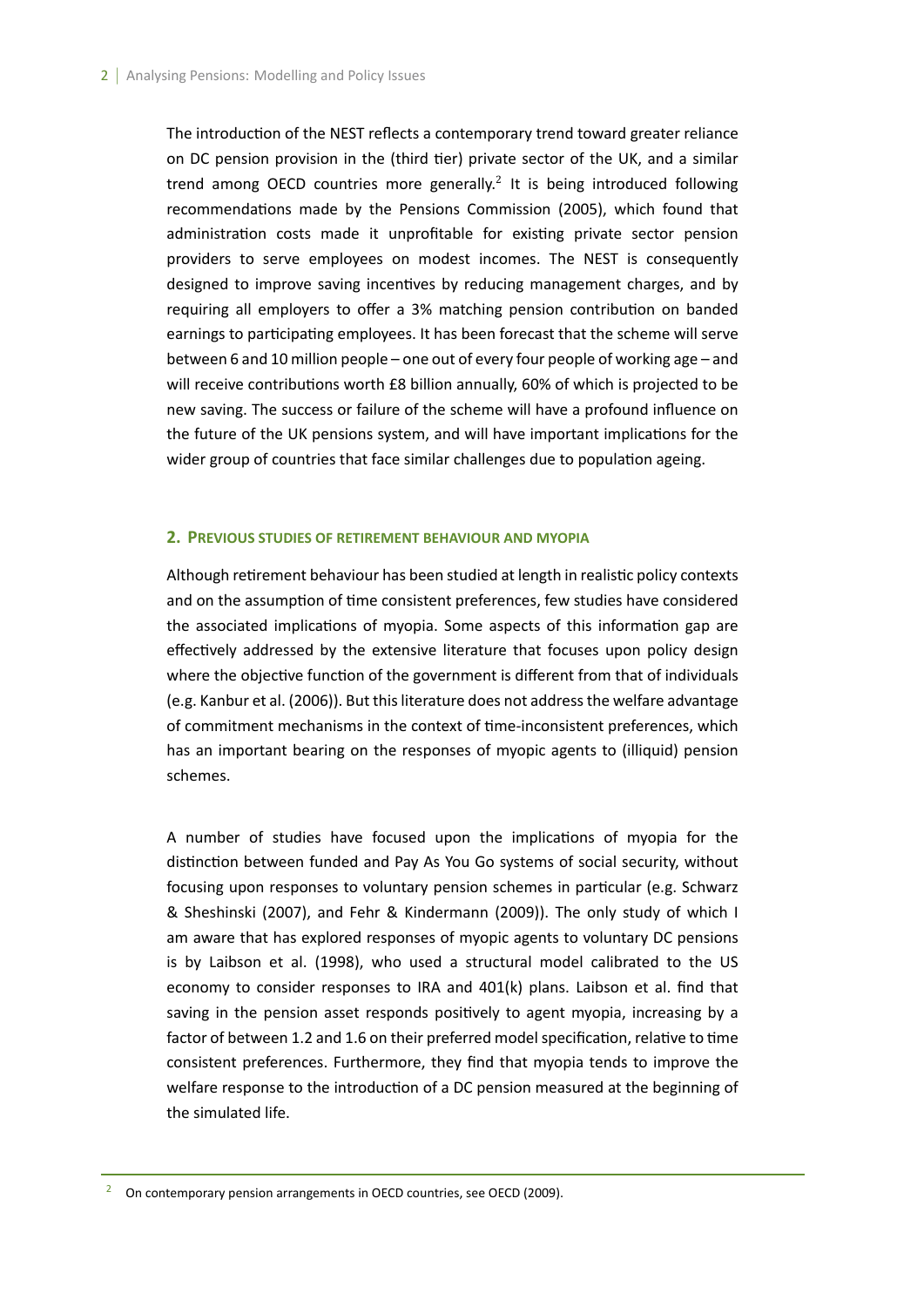These results add support to the premise that myopia tends to justify the introduction of a DC pension scheme. The intuition behind this proposition is well understood; sophisticatedly myopic agents, who are aware of the time-inconsistency of their own preferences, attach a welfare benefit to commitment mechanisms that resolve their intra-personal conflict in favour of their present self. An individual, for example, may be happy to lock their money away in an (illiquid) pension fund, if they believe that they will exhibit a propensity to over-consume in the future.

However, the analysis reported by Laibson et al. is based upon a model of endogenous saving in a liquid asset and a pension asset; it omits endogenous labour supply. This is potentially important because labour supply and savings are likely to be jointly determined, particularly close to retirement. The stylised analysis by Diamond & Köszegi (2003) – which omits a pension asset, but includes both saving and labour supply  $-$  also highlights the potential for interesting intertemporal feedback effects between saving and labour supply in the context of time-inconsistent preferences.<sup>3</sup> Furthermore, an important caveat that Laibson et al. raise in relation to their results is the degree of sensitivity to their model calibration, particularly in relation to the intertemporal elasticity of substitution.

An alternative approach to model calibration is to specify the model using an econometric criterion. Very few studies have, however, investigated the empirical evidence for myopia beyond controlled laboratory experiments. The small number of studies that have estimated models with myopic preferences on field data focus upon margins of decision making that are distinguished by the timing of their associated welfare effects. Laibson et al. (2007), for example, estimate a life-cycle model of consumption and investment decisions that distinguishes between (net) liquid assets on the one hand, and a composite illiquid asset that is specified to reflect housing and pensions on the other.

Laibson et al. (2007) estimate their model on US data for households with a highschool but not a college degree. They report that restricting their model to constant exponential discounting results in an estimate for the (per period) discount factor of 0.846/0.942 (depending on the weighting matrix applied). Allowing for quasihyperbolic discounting results in an estimate for the short-run discount factor of 0.674/0.687 and a long-run discount factor of 0.958/0.960. These results imply that individuals are strongly averse to any delay of immediate consumption, but otherwise exhibit a high degree of patience. This combination of short-term impatience and longer-term patience generates a range of interesting behavioural

 $3$  See Cremer et al. (2007) and Fehr & Kindermann (2009) for studies that take account of savings and labour supply decisions when exploring the implications of myopia for the design of social security. Neither paper, however, focuses upon the implications for DC pension schemes that are the focus here.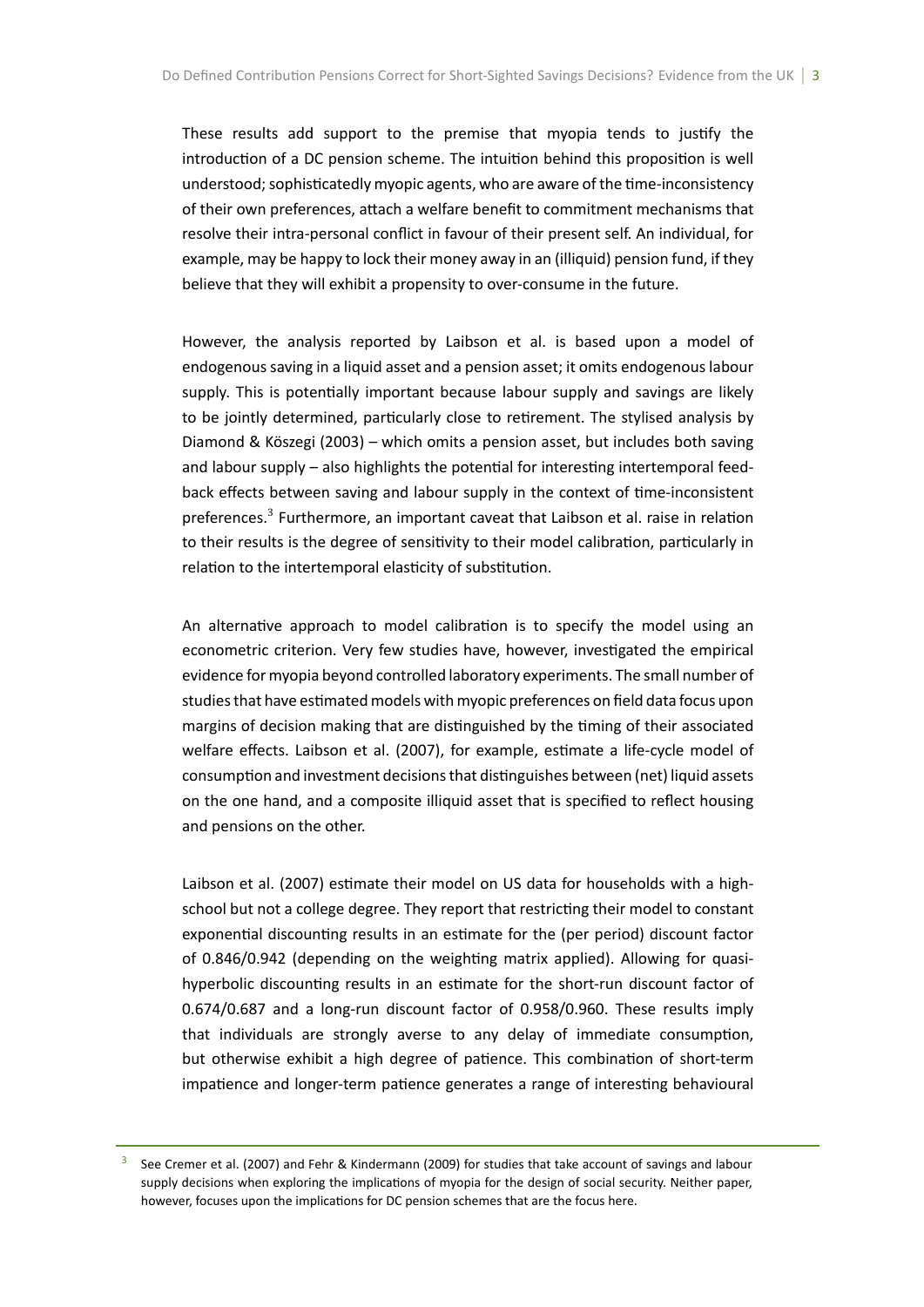effects, including demand for commitment mechanisms that is a focus of the current study. Almost all of the specifications that Laibson *et al.* consider reject the restriction that discount rates are equal across all time horizons, and suggest that myopia is of practical importance.

In a similar vein, Fang & Silverman (2007) estimate a model of labour supply and welfare programme participation for never-married mothers, again on US data. Like Laibson et al. (2007), Fang & Silverman (2007) allow for present biassed preferences in the form of quasi-hyperbolic discounting. They consider the hypothesis that people with myopic preferences fail to account fully for the experience effect on future wages of short-run labour supply decisions (an illiquid investment in human capital), resulting in a bias toward welfare dependency. The estimates that Fang and Silverman report reflect in exaggerated form those reported by Laibson *et al*.: the short-run discount factor at 0.296/0.308 (depending on assumed preferences) is significantly lower than the long-run discount factor at 0.875/0.868.

However, neither of these studies, nor others that have estimated time varying discount rates on survey data (e.g. DellaVigna and Paserman, 2005, Paserman, 2008, and Shui and Ausubel, 2004), take into account joint decisions over savings and labour supply. This paper consequently extends the literature in two important dimensions: by reporting estimates for myopic preferences in relation to joint decisions over liquid savings, pension savings, and labour supply calculated on data for a broad segment of the UK population; and by exploring the associated implications of myopia for DC pension schemes.

Section 2 describes the model that was used to conduct the analysis. Section 3 reports parameter estimates for the model. The influence of myopia on responses to the introduction of a DC pension are analysed in Section 4; readers who are interested only in the policy relevant results may skip to Section 4 without excessive handicap. A summary and directions for further research are provided in the conclusion.

# **2. THE STRUCTURAL MODEL**

The unit of analysis is the household, defined as a single adult or partner couple and their dependent children. Household decisions regarding consumption, labour supply, and pension scheme contributions are considered at annual intervals throughout the life course, which is assumed to run from age 20 to a maximum potential age of 120. Endogenous decisions are based on the assumption that households maximise expected lifetime utility, given their prevailing circumstances, preferences, and beliefs regarding the future. A household's circumstances are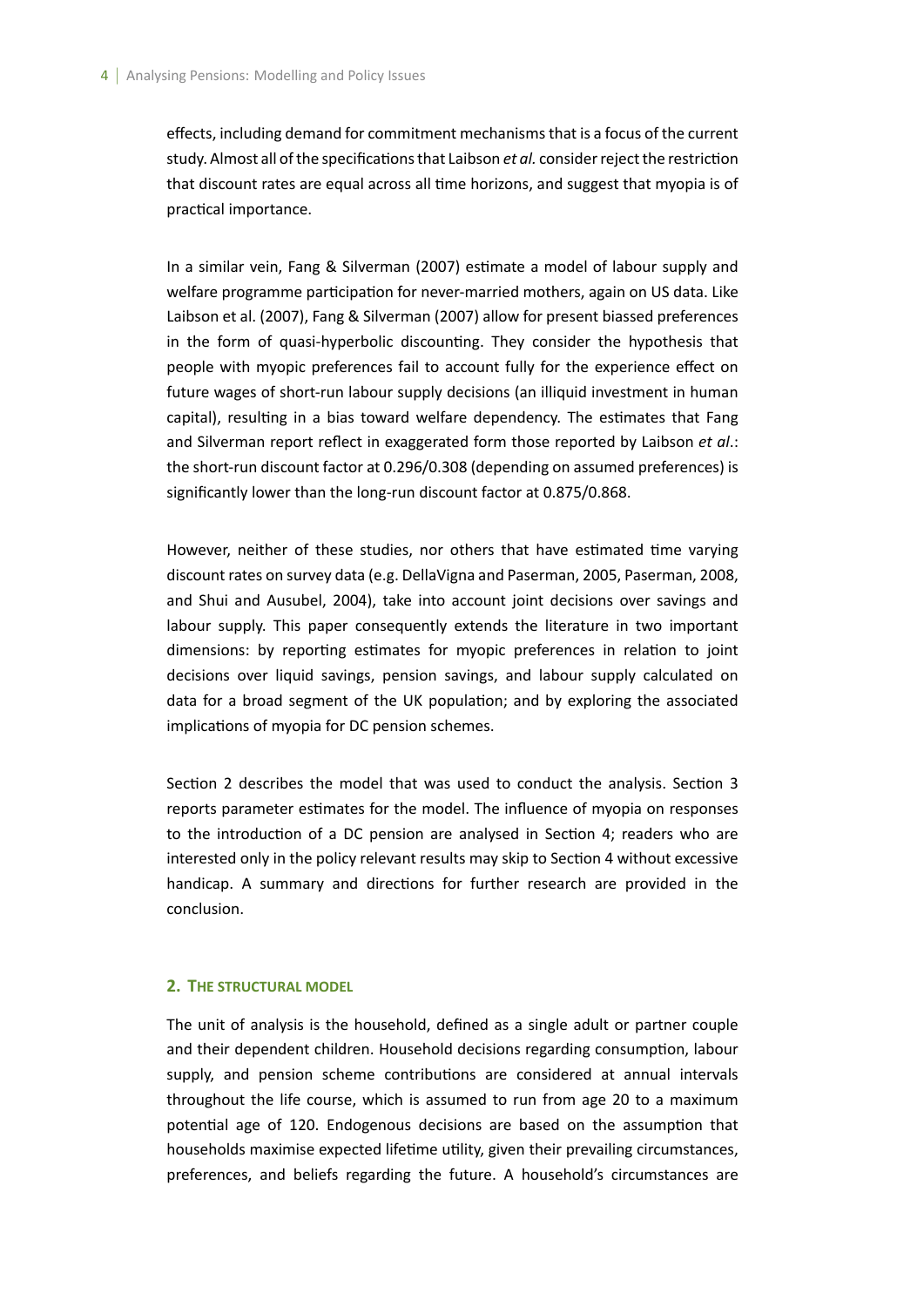described by its age, number of adults, number of children, earnings, net liquid worth, pension rights, and survival. The belief structure is rational in the sense that expectations are consistent with the intertemporal decision making environment, and the model is a partial equilibrium in that there are no feed-back effects from the macro-economy on wages or the returns to investment. The rationality of the belief structure also extends to expectations over future preferences, so that myopic consumers are aware of the time-inconsistency of their preferences. This section gives an abbreviated description of the structural model; for a more detailed description, see van de Ven (2009).

#### **A. Preferences**

Expected lifetime utility of household *i* at age *t* is described by the time separable von-Neumann Morgenstern function:

$$
U_{i,t} = \frac{1}{1-\gamma} \left\{ u \left( \frac{c_{i,t}}{\theta_{i,t}}, l_{i,t} \right)^{1-\gamma} + \beta E_t \left[ \sum_{j=t+1}^{t_{death}} \delta^{j-t} u \left( \frac{c_{i,j}}{\theta_{i,j}}, l_{i,j} \right)^{1-\gamma} \right] \right\}
$$
 (1a)

$$
u\left(\frac{c_{i,j}}{\theta_{i,j}}, l_{i,t}\right) = \left(\left(\frac{c_{i,j}}{\theta_{i,j}}\right)^{(1-1/\epsilon)} + \alpha^{1/\epsilon} l_{i,t}^{(1-1/\epsilon)}\right)^{\frac{1}{1-1/\epsilon}}
$$
(1b)

so that intratemporal utility *u* takes a Constant Elasticity of Substitution form, where  $\alpha$  > 0 is the utility price of leisure, and  $\epsilon$  > 0 the (period specific) elasticity of substitution between equivalised consumption  $(c_{i,t}/\theta_{i,t})$  and leisure  $(l_{i,t})$ . *u* is combined in the intertemporal specification through an isoelastic transformation. Households choose over discretionary composite consumption,  $c_{i,t} \in R^+$ , and time spent in leisure,  $l_{i,t} \in [0,1]$ . Although the consumption decision is taken over a continuous domain, labour status is chosen from a set of discrete alternatives that represent full-time, part-time, and non-employment of adult household members. A discrete specification is adopted for labour supply to reflect the substantial labour market rigidities that continue to exist, despite the increased flexibility of working time arrangements that has occurred since the 1970s. $4$ 

The discount factors *β* and *δ* are assumed to be Ɵme invariant and the same for all households. Quasi-hyperbolic discounting that reflects a present bias in consumption applies when  $\beta$  < 1. The analysis that is reported in Section IV explores how alternative values of  $\beta$  influence responses to a DC pension scheme.

Fagan (2003), for example, reports that approximately 1 in 5 employed people in Europe work full-time when they would prefer to work part-time. The reasons most commonly given for the mis-match include the perception that it would not be possible to do a desired job part-time, that part-time employment is not offered by a desired employer, and that it would damage career prospects.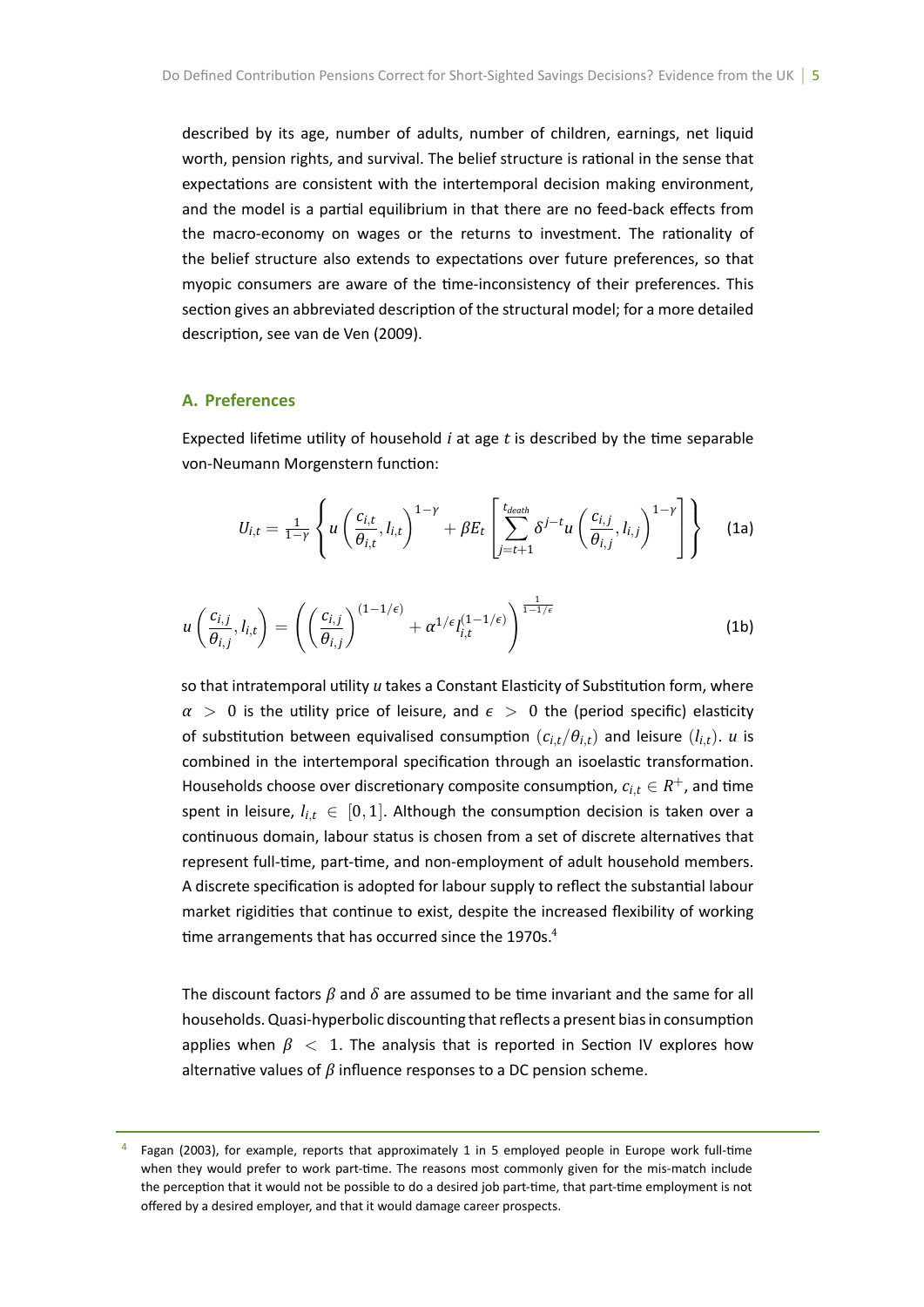$\theta_{i,t} \in R^+$  is adult equivalent size based on the "modified" OECD scale. It is included in the preference relation to reflect the empirical finding that household size is an important determinant of the evolution of consumption during the life course. To fix terms, the model assumes that both members of a couple are of the same age, which defines the household's age, *t.*  $E_t$  is the expectations operator at time *t, t<sub>death</sub>* is the age at death, which defines the time of death of all adult household members and is assumed to be uncertain. Define *<sup>φ</sup>j−t,<sup>t</sup>* as the probability of surviving to age *j* given survival to age *t*, where  $\varphi_{T-t,t} = 0$  for all *t*. Then it is possible to replace  $t_{death}$  by  $T$ , bring the expectations operator into the summation sign, and include  $\varphi_{j-t,t}$  as an addiƟonal discount factor. *<sup>φ</sup>j−t,<sup>t</sup>* is assumed to be non-stochasƟc for all *j*, *t*. Although not explicitly included in the preference relation, accidental bequests do occur due to the uncertainty assumed over the time of death. Where a household dies with positive wealth balances, these are assumed to accrue to the state in the form of a 100% inheritance tax.

#### **B. The liquidity constraint**

Define *wi,<sup>t</sup>* as liquid net worth, which covers total non-pension wealth, including the value of housing, cash balances, and other tradeable assets. Equation (1a) is maximised, subject to the age specific liquidity constraint,  $w_{i,t} \geq D_t$  for all  $(i, t)$ , where:

$$
w_{i,t} = \begin{cases} \hat{w}_{i,t} & t \neq t_{SPA} \\ \hat{w}_{i,t} + \pi^p w_{i,t}^p & t = t_{SPA} \end{cases}
$$
 (2a)

$$
\hat{w}_{i,t} = \begin{cases}\n\pi_{div} (w_{i,t-1} - c_{i,t-1} + \tau_{i,t-1}) & n_t^a < n_{t-1}^a, t < t_{SPA} \\
w_{i,t-1} - c_{i,t-1} + \tau_{i,t-1} & \text{otherwise}\n\end{cases} \tag{2b}
$$

$$
\tau_{i,t} = \tau(l_{i,t}, x_{i,t}, n_{i,t}^a, n_{i,t}^c, r_{i,t} w_{i,t}, pc_{i,t}, t)
$$
\n(2c)

 $w_i^p$  $\frac{p}{i,t}$ denotes wealth held in personal pensions.  $\pi^p$  is the proportion of pension wealth that is taken as a tax free lump-sum at age  $t_{SPA}$ .  $\pi_{div}$  is the proportion of net liquid worth that is lost upon marital dissolution (to capture the impact of divorce).

*τ* (*.*) is disposable income net of non-discreƟonary expenditure. EquaƟon (2c) indicates that taxes and benefits are calculated with respect to labour supply, *li,<sup>t</sup>* ; private non-property income,  $x_{i,t}$ ; the numbers of adults,  $n_{i,t}^a$ , and children,  $n_{i,t}^c$ ; the return to liquid assets,  $r_{i,t}w_{i,t}$  (which is negative when  $w_{i,t} < 0$ ); private contribuƟons to pensions, *pci,<sup>t</sup>* ; and age, *t*.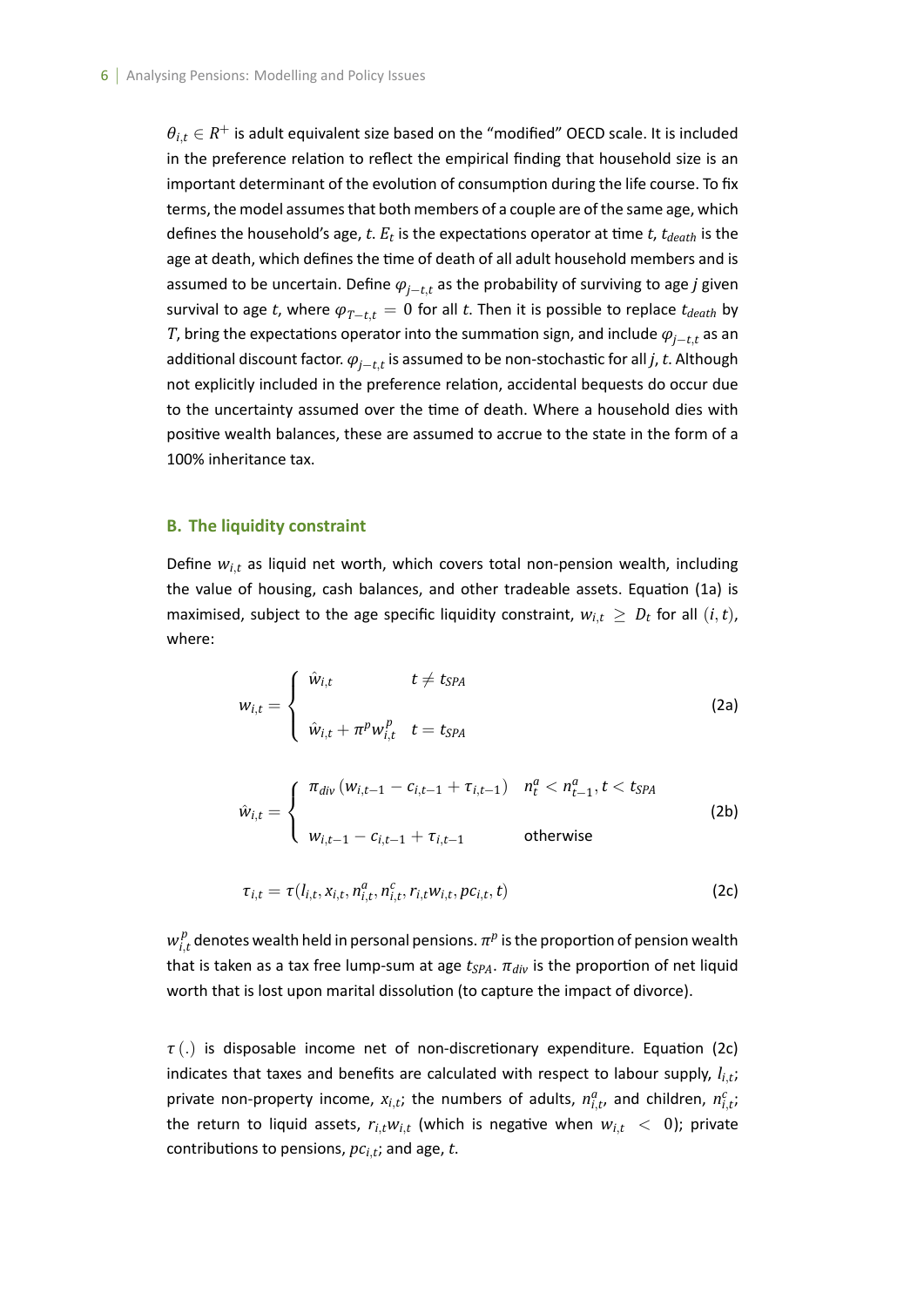#### **C. Disposable income**

The lifetime is divided into two periods when calculating disposable income: the working lifetime  $t < t_{SPA}$ , and pension receipt  $t_{SPA} \leq t$ ;  $t_{SPA}$  denotes state pension age. Throughout the lifetime, household disposable income is calculated by first evaluaƟng aggregate *take-home pay* from the taxable incomes of each adult member of a household – this reflects the taxation of individual incomes in the UK. Household *benefits*(excluding adjustments for childcare and housing costs) are then calculated, given aggregate household take-home pay – this reflects the provision of benefits at the level of the family unit. Next, non-discretionary *net childcare costs* (after adjusting for childcare related benefits) are evaluated, given aggregate household take-home pay. This is of separate importance because childcare costs influence labour supply decisions. Non-discretionary *net housing costs* (after adjusting for relevant benefits) are then calculated on aggregate take-home pay plus benefits less childcare costs – this reflects the means testing of housing related benefits in the UK, which is administered with respect to income net of most other elements of the tax and benefits system. Finally, *disposable income* is equal to aggregate take-home pay, plus benefits, less net childcare costs, less net housing costs.

Calculation of taxable income for each adult in a household depends on the household's age, with property and non-property income treated separately. For all  $t < t_{\text{SPA}}$ , household non-property income  $x_{i,t}$  is equal to labour income  $g_{i,t}$  less pension contributions. For  $t \geq t_{SPA}$ ,  $x_{i,t}$  is equal to labour income plus pension annuity income:

$$
x_{i,t} = \begin{cases} g_{i,t} - pc_{i,t} & t < t_{SPA} \\ g_{i,t} + pp_{i,t} + sp_t & t \ge t_{SPA} \end{cases}
$$
(3)

where: 
$$
pp_{i,t} = \begin{cases} \chi (1 - \pi^p) w_{i,t}^p & t = t_{SPA} \\ \left( \frac{\pi^s + (1 - \pi^s) \cdot (n_{i,t}^a - 1)}{\pi^s + (1 - \pi^s) \cdot (n_{i,t-1}^a - 1)} \right) pp_{i,t-1} & t > t_{SPA} \end{cases}
$$
(4)

*ppi,<sup>t</sup>* denotes private pension annuity,*sp<sup>t</sup>* denotes state pension income, and *χ* is the annuity rate. This specification reflects the EET form of taxation applied to pension savings in the UK, which is in common with most other OECD countries.<sup>5</sup> The annuity purchased at age  $t_{SPA}$  is inflation linked, and reduces to a fraction  $\pi^s$  of its (real) value in the preceding year if one member of a couple dies. $6$ 

EET taxation of pension savings, *Exempts pension contributions, Expempts pension investment returns*, and *T*axes pension fund dispersals.

When a household transitions from being comprised of a couple at age  $t$  to a single adult at age  $t + 1$ , then it is assumed to be the result of divorce if  $t + 1 < t_{SPA}$ , and of death otherwise.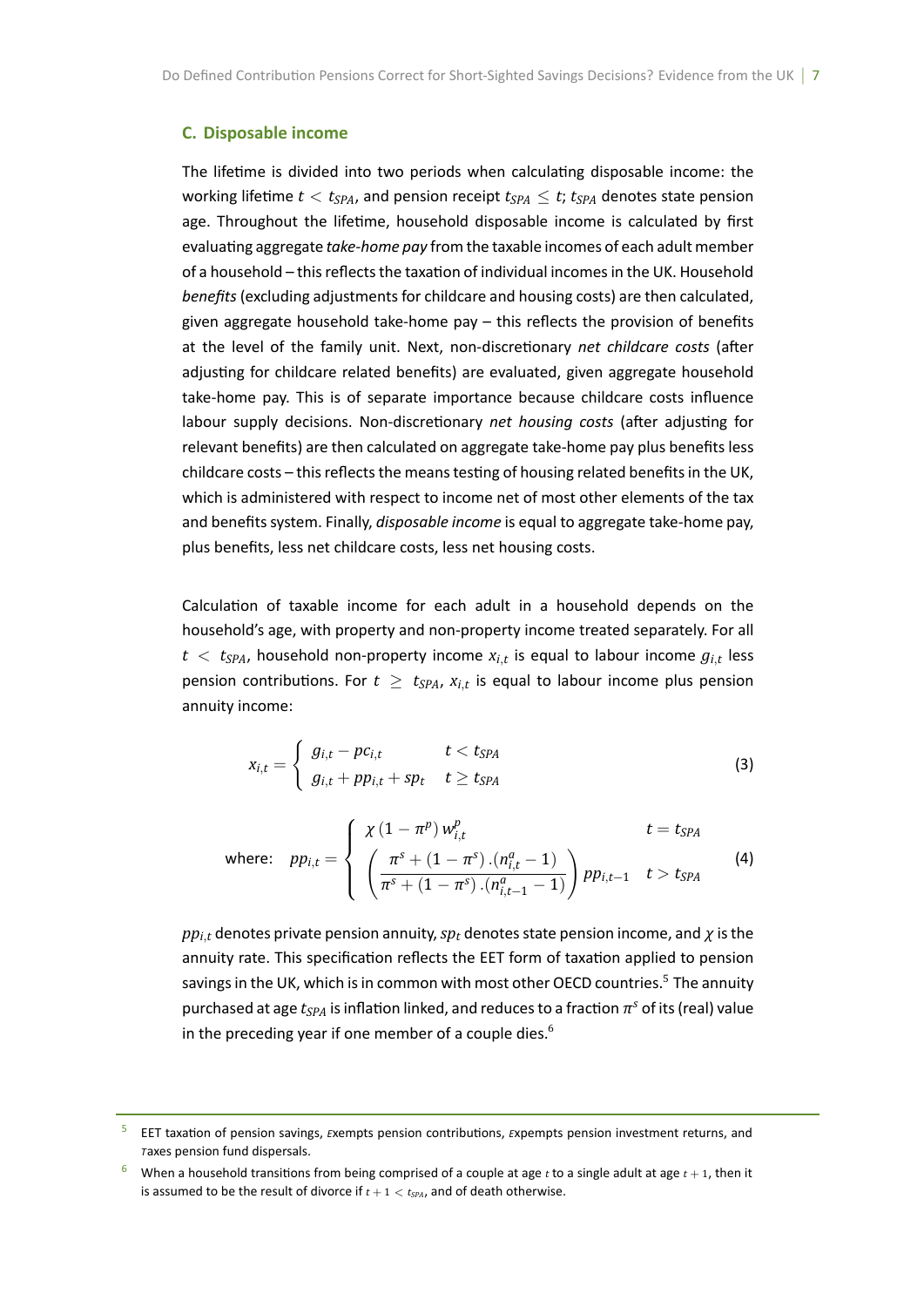Where the household is identified as supplying labour, and is younger than state pension age, then non-property (employment) income is split between spouses (in the case of married couples) on the basis of their respective labour supplies. A household without an employed adult has all of its non-property (pension) income allocated to a single spouse. Similarly, property income is only allocated between spouses for households below state pension age, and who supply some labour. In this case, property income is allocated evenly between working couples. Property income,  $y_{i,t}$ , is equal to the return from positive balances of liquid net worth:

$$
y_{i,t} = \begin{cases} r_{i,t} w_{i,t} & \text{if } w_{i,t} > 0 \\ 0 & \text{otherwise} \end{cases}
$$
 (5)

Hence, the model assumes that the interest cost on loans (when  $w_{i,t} < 0$ ) cannot be written off against labour income for tax purposes.

The interest rate on liquid net worth is deterministic, and depends upon whether *wi,<sup>t</sup>* indicates net investment assets or net debts:

$$
r_{i,t} = \begin{cases} r^l & \text{if } w_{i,t} > 0\\ r_l^D + (r_u^D - r_l^D) \min \left\{ \frac{-w_{i,t}}{\max \left[ g_{i,t}, 0.7g(h_{i,t}, l_{i,t}^{\hat{f}t}) \right]}, 1 \right\}, r_l^D < r_u^D \quad \text{if } w_{i,t} \le 0 \end{cases}
$$

where  $l_{i,t}^\text{ft}$  $\frac{d}{dt}$  is household leisure when one adult in household *i* at age *t* is full-time employed. This specification for the interest rate implies that the interest charge on debt increases from a minimum of  $r_l^D$  when the debt to income ratio is low, up to a maximum rate of  $r_u^D$ , when the ratio is high. The specification also implies that households that are in debt are treated less punitively if they have at least one adult earning a full-time wage.

#### **D. Pension saving**

As is implicit in the above discussion, pensions are modelled at the household level, and are defined contribution in the sense that every household is assigned an account into which their respective pension contributions are (notionally) deposited. Pension wealth accrues a (post-tax) rate of return,  $r^p$ , which is certain. Prior to age *tSPA*, all households with labour income in excess of a lower limit in the prevailing year,  $g_{i,t} > π^{pl}$ , choose whether, and what fraction of their labour income,  $π_{i,t}^{pc}$  $_{i,t}^{\rho\epsilon}$ , to contribute to their pension, subject to the lower bound  $\pi_0^{pc}$  $\frac{p}{0}$ . Households that choose to participate in the pension during a given year also receive a matching employer  $\epsilon$ contribution, equal to a fixed fraction of their employment income,  $\pi_{ec}^{p}$ . All pension contributions are tax exempt (as discussed above). The balance of household *i's* pension account at any age,  $t < t_{SPA}$ , is given by: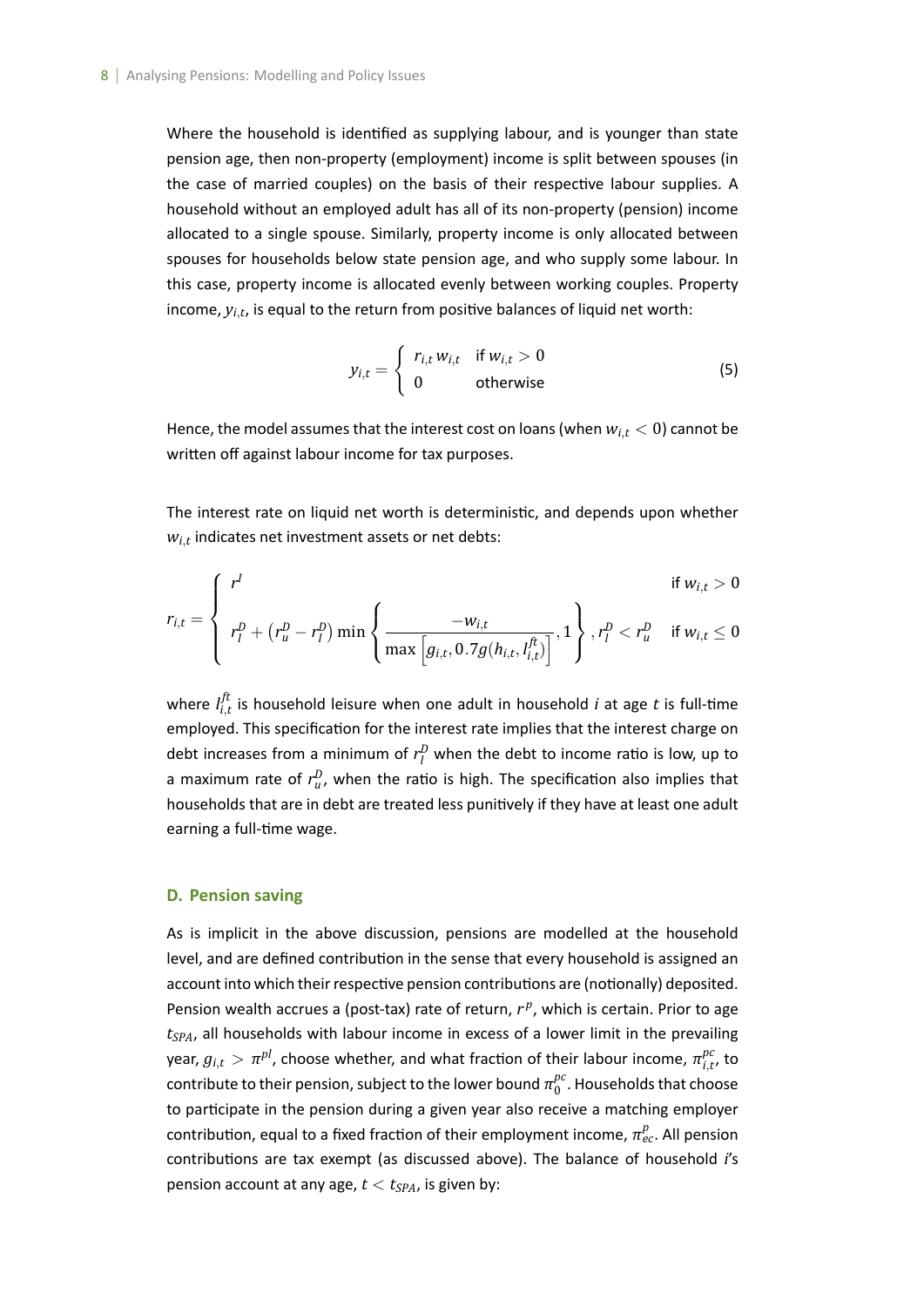$$
w_{i,t}^{p} = \begin{cases} \pi_{div} \hat{w}_{i,t}^{p} & n_t^{a} < n_{t-1}^{a} \\ \hat{w}_{i,t}^{p} & \text{otherwise} \end{cases}
$$
  

$$
\hat{w}_{i,t}^{p} = \begin{cases} (1+r^{p}) w_{i,t-1}^{p} + (\pi_{i,t-1}^{pc} + \pi_{ec}^{p}) g_{i,t-1} & \text{if } \pi_{i,t-1}^{pc} \geq \pi_{0}^{pc}, g_{i,t-1} > \pi^{pl} \\ (1+r^{p}) w_{i,t-1}^{p} & \text{otherwise} \end{cases}
$$
(6)

where *gi,<sup>t</sup>* denotes aggregate household labour income in period *t*, and all other variables are as defined previously.

#### **E. Labour income dynamics**

Three household characteristics influence labour income: the household's labour supply decision  $l_{i,t}$ , the latent wage  $h_{i,t}$ , and whether a wage offer  $wo_{i,t}$  is received.<sup>7</sup> A wage offer is received at any age *t* with a relationship specific (exogenous) probability,  $p^{wo}$   $\left(n_{i,t}^a\right)$ ) , which is included to capture the incidence of (involuntary) unemployment. If a household receives a wage offer, then its labour income for the respective year is equal to a fraction of its latent wage, with the fraction defined as an increasing function of its labour supply;  $g_{i,t} = \mu\left(l_{i,t}\right)h_{i,t}$ . A household that receives a wage offer and chooses to supply the maximum amount of labour receives its full latent wage, in which case  $g_{i,t} = h_{i,t}$ . A household that does not receive a wage offer is assumed to receive  $g_{i,t} = 0$  regardless of its labour supply (implying no labour supply where employment incurs a leisure penalty).

Latent wages evolve as a random walk with drift:

$$
\ln (h_{i,t+1}) - \ln (h_{i,t}) = f_h \left( n_{i,t}^a, t \right) + \kappa \left( n_{i,t}^a, l_{i,t} \right) + \omega_{i,t}
$$
 (7a)

$$
\omega_{i,t} \sim N\left(0, \sigma_{\omega,n_{i,t}}^2\right) \tag{7b}
$$

where  $\kappa$   $(.)$  is an experience effect, and  $\omega_{i,t}$  is a household specific disturbance term.

Most of the associated literature omits an experience effect from the wage process as this complicates solution of the utility maximisation problem by invalidating twostage budgeting. Related studies have, however, found it difficult to match the high rates of labour market participation that are reported in survey data among the young relative to the old in the context of the strong wage growth that is typically

Defining wage potential at the household level rather than at the level of the individual significantly simplifies the analytical problem by omitting the need to take account of a range of issues including the sex of employees, imperfect correlation of temporal innovations experienced by spouses, and so on.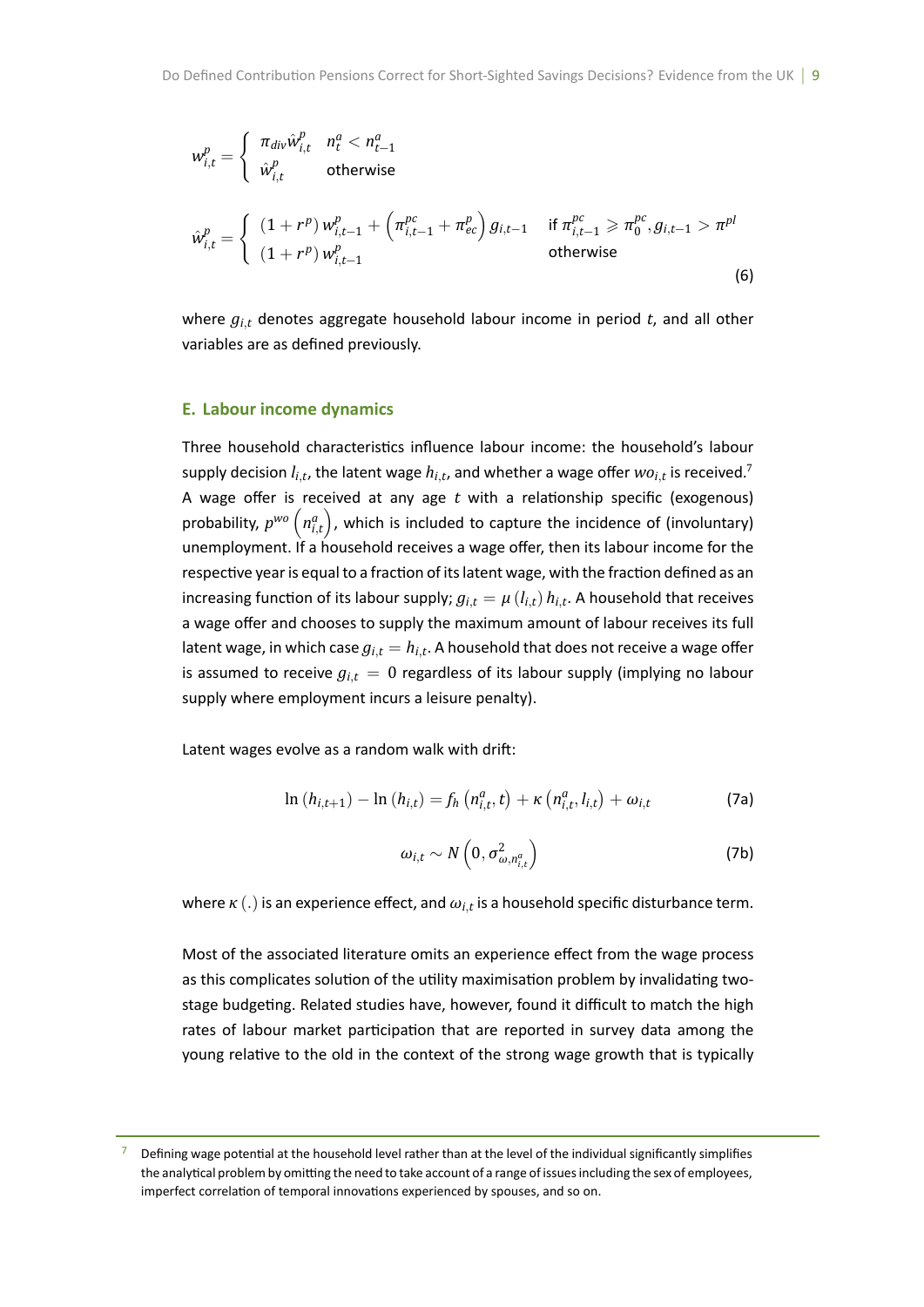observed with age. French (2005) suggests that this consideration was behind the high estimated values that he reports for the discount factor. Career building appears to be a plausible explanation for the high rates of employment participation that are observed among young people, and an experience effect is included to capture this; see Sefton et al. (2008) and Sefton & van de Ven (2009).

#### **F. Household demographics**

Household relationship status is modelled explicitly, and is uncertain from one year to the next. The probabilities of relationship transitions – including the formation of cohabitating unions and their dissolution through death, divorce, and annulment are described by the reduced form logit equation:

$$
s_{i,t+1} = f_s(t) + \alpha^A s_{i,t}
$$
 (8)

where *si,<sup>t</sup>* is a dummy variable, that takes the value 1 if household *i* is comprised of a single adult at age *t* and zero otherwise. The number of children in a household evolves in a deterministic fashion, based upon a household's age and relationship status, so that:  $n_{i,t}^c = n^c \left( n_{i,t}^a, t \right)$ .

### **G. Model soluƟon**

The allowance for uncertainty in the model implies that an analytical solution to the utility maximisation problem does not exist, and numerical solution routines need to be employed. Starting in the last possible period of a household's life, *T*, uncertainty plays no further role and the optimisation problem is simple to solve for given numbers of adults  $n^a_t$ , liquid net worth  $w_T$ , and annuity income  $p_T$ , omitting the household index *i* for brevity. We denote the maximum achievable utility in period *T*, the value function, by  $V_T(n_T^a, w_T, p_T)$ :

$$
V_T(n_T^a, w_T, p_T) = u\left(\frac{\widehat{c}_T(n_T^a, w_T, p_T)}{\theta_T}, 1\right)
$$
\n(9)

$$
W_T(n_T^a, w_T, p_T) = V_T(n_T^a, w_T, p_T)
$$
\n(10)

where  $\hat{c}_T$  denotes the optimised measure of consumption, and leisure  $\hat{l}_T = 1$ by assumption.  $V_T$  is solved at each node of the three dimensional grid over the permissable state space  $(n_T^a, w_T, p_T)$ .  $W_T$  is an intermediate term that is stored to evaluate utility maximising solutions in period  $T-1$ ; it is necessarily equal to  $V_T$  (as indicated above) in the final period, but may differ from  $V_T$  in earlier periods as is described below.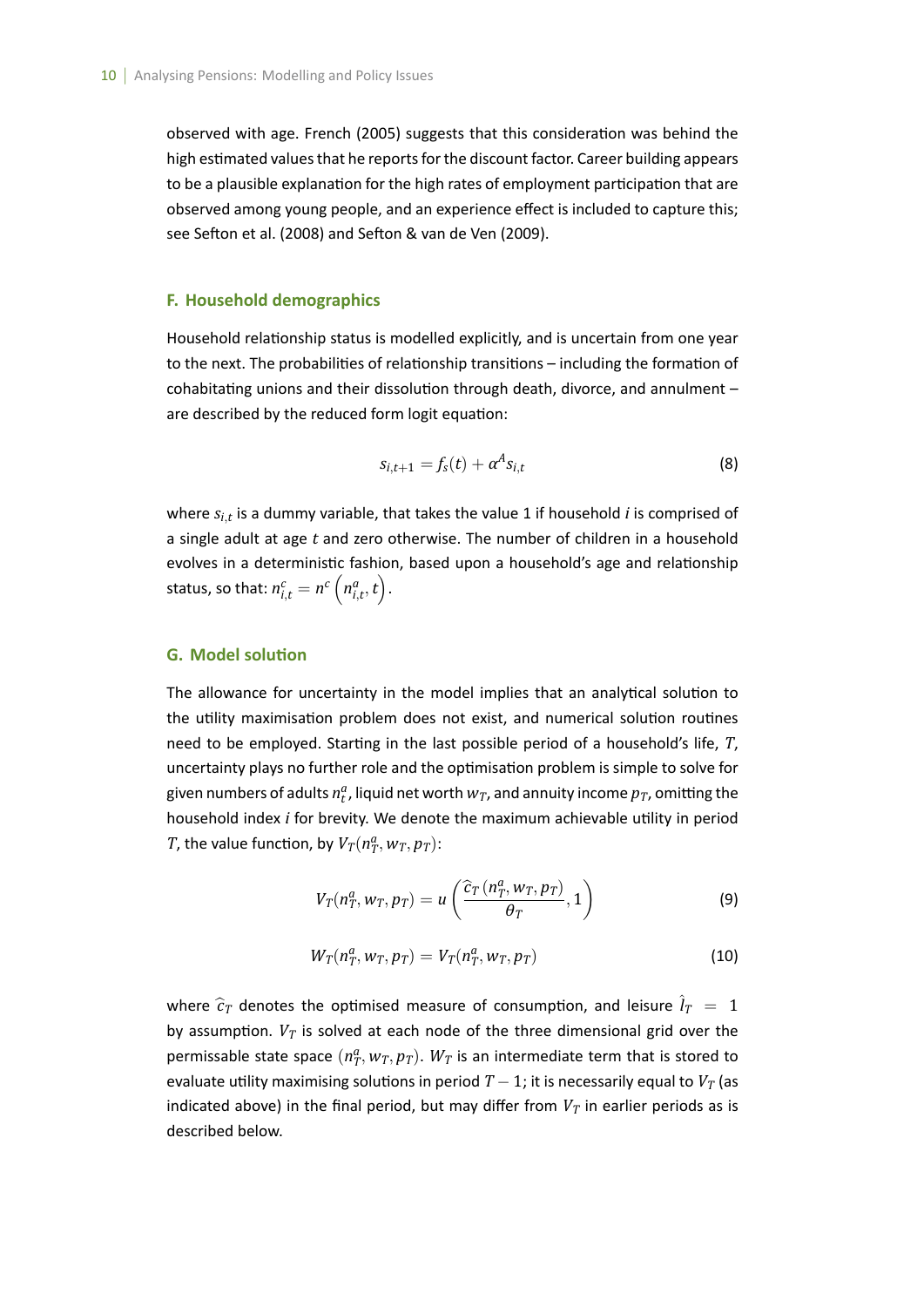#### At time  $T-1$ , the problem reduces to solving the Bellman equation:

$$
V_{T-1}(n_{T-1}^a, w_{T-1}, p_{T-1}) = \max_{c_{T-1}} \frac{1}{1 - \gamma} \left\{ u \left( \frac{c_{T-1}}{\theta_{T-1}}, 1 \right)^{1 - \gamma} + \beta \delta \varphi_{1, T-1} E_{T-1} \left[ W_T(n_T^a, w_T, p_T)^{1 - \gamma} \right] \right\}
$$
(11)

$$
W_{T-1}(n_{T-1}^a, w_{T-1}, p_{T-1}) =
$$
  
\n
$$
\frac{1}{1-\gamma} \left\{ u \left( \frac{\hat{c}_{T-1}}{\theta_{T-1}}, 1 \right)^{1-\gamma} + \delta \varphi_{1, T-1} E_{T-1} \left[ W_T(n_T^a, w_T, p_T)^{1-\gamma} \right] \right\}
$$
\n(12)

subject to the intertemporal dynamics that are described above. Note that,  $W_{T-1} \neq$ *V*<sub>*T*−1</sub>, if  $\beta \neq 1$ , which indicates the influence of time inconsistency in the context of myopic preferences. This optimisation problem is solved for the *T* − 1 value function *VT−*<sup>1</sup> and intermediate term *WT−*<sup>1</sup> at each node of the three dimensional grid over the permissable state-space. Solutions for ages less than  $T-1$  then proceed via backward induction, based upon the solutions obtained for later ages. $8$  Where labour supply is permitted, the optimisation includes the alternative labour decisions, and the state space expands to include latent wages *h<sup>t</sup>* and wage offers *wo<sup>t</sup>* . For ages under  $t<sub>SPA</sub>$ , solutions are also required for pension contributions, and pension wealth replaces annuity income in the state space. A more complete description of the analytical problem, including the treatment of boundary conditions, is reported in van de Ven (2009).

Solutions to the optimisation problem are identified by searching over the value function, using Powell's method in multiple dimensions and Brent's method in a single dimension (see Press et al. (1986)). The expectations operator is evaluated in the context of the log-normal distribution assumed for wages using the Gauss-Hermite quadrature, which permits evaluation at a set of discrete abscissae (five abscissae are used). Linear interpolation methods are used to evaluate the value function at points between the assumed grid nodes throughout the simulated lifetime.

Although the search routines that are used are efficient when the objective function is reasonably well behaved, they are not designed to distinguish between local and global optima. A supplementary search routine is consequently used, which tests over a localised grid above and below an identified optimum for a preferred decision set. If a preferred decision set is identified, then the supplementary routine searches

<sup>18</sup> In the context of time-inconsistent preferences, the solution consequently takes the form of a Stackelberg equilibrium, where younger selves have a first-mover advantage. Solution by backward induction is made possible by the assumption that future selves cannot commit to strategies that react to the decisions of past selves.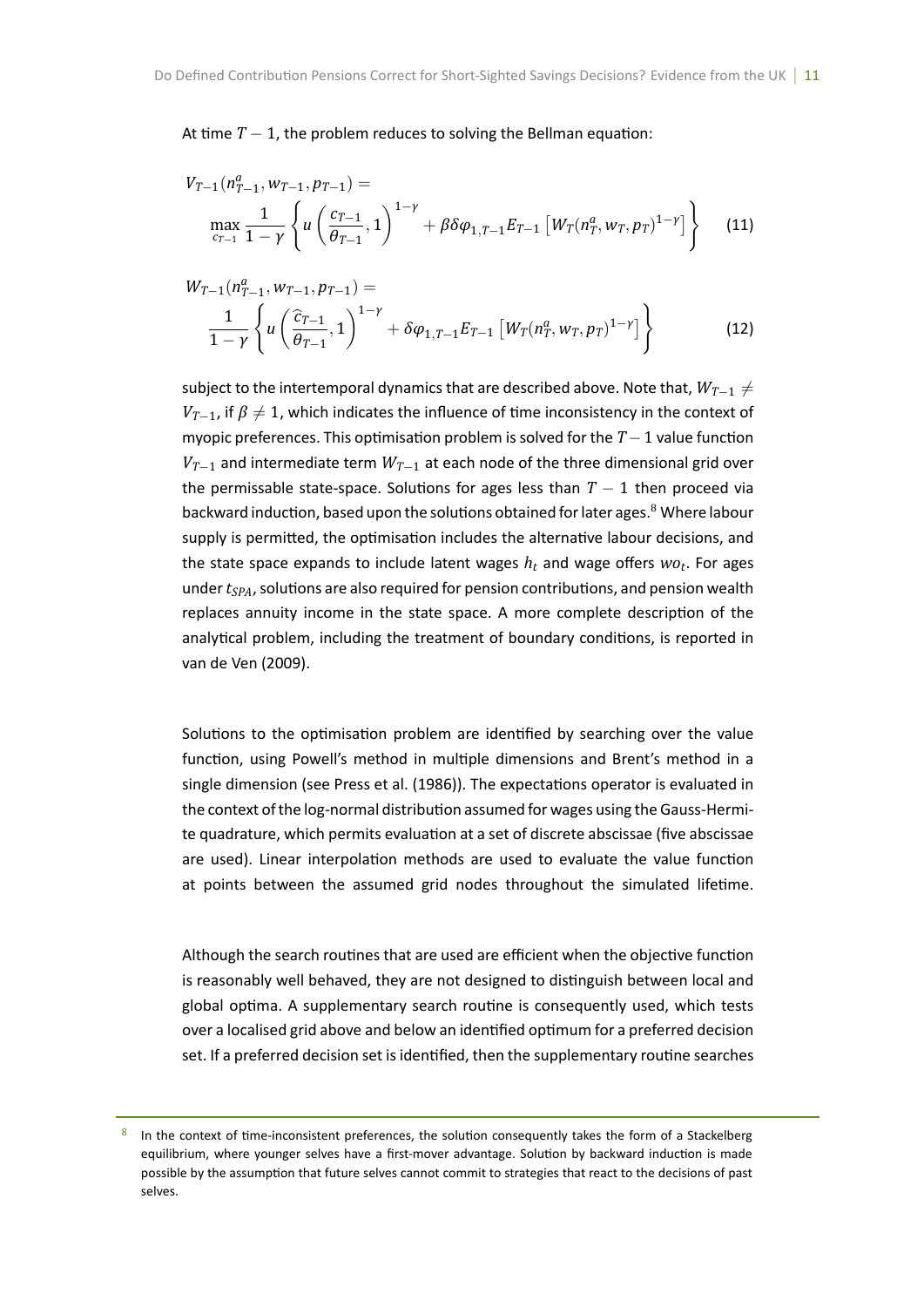recursively for any further solutions. This process is repeated until no further solutions are found, and the one that maximises the value function is selected.

Having solved for uƟlity maximising behavioural responses at grid nodes as described above, the life-courses of individual households are simulated by running households forward through the grids. This is done by first populating a simulated sample by taking random draws from a joint distribution of all potential state variables at the youngest age considered for analysis. The behaviour of each simulated household, *i*, at the youngest age is then identified by interpolating over the decisions stored about their respective grid co-ordinates. Given household *i's* characteristics (state variables) and behaviour, its characteristics are aged one year following the processes that govern their intertemporal variation. Where these processes depend upon stochastic terms, new random draws are taken from their respective distributions (commonly referred to as Monte Carlo simulation). This process is repeated for the entire simulated life of each household. The data generated for the simulated cohort are then used as the basis for estimation and analysis.

#### **3. PARAMETER ESTIMATES**

#### **A. EsƟmaƟon method**

The parameters of the model described in Section 2 were estimated by the Method of Simulated Moments (MSMs), which is now fairly standard in comparable analytical contexts.<sup>9</sup> The approach estimates the model in two discrete stages. In the first stage, parameters that are exogenously observable are estimated without reference to the structural model. Estimates for unobserved parameters are then estimated endogenously to the model in a second stage, taking the parameter estimates calculated in the first stage as given. The endogenous estimation of the second stage is conducted by matching the population moments for a selected set of characteristics that are implied by the structural model (simulated moments) to associated moments estimated from survey data (sample moments). This matching is undertaken by minimising a weighted loss function of the difference between the simulated and sample moments, where the weighting matrix is optimally designed to capture uncertainty over the model parameters estimated in the first stage.

#### **B. Data**

The model parameters were estimated on data for individuals aged 25 to 45 in 2007/08, on the assumptions that observed households behaved as though they

<sup>&</sup>lt;sup>9</sup> See, for example, Gourinchas & Parker (2002), Cagetti (2003), French (2005), Chatterjee et al. (2007), Nardi et al. (2009).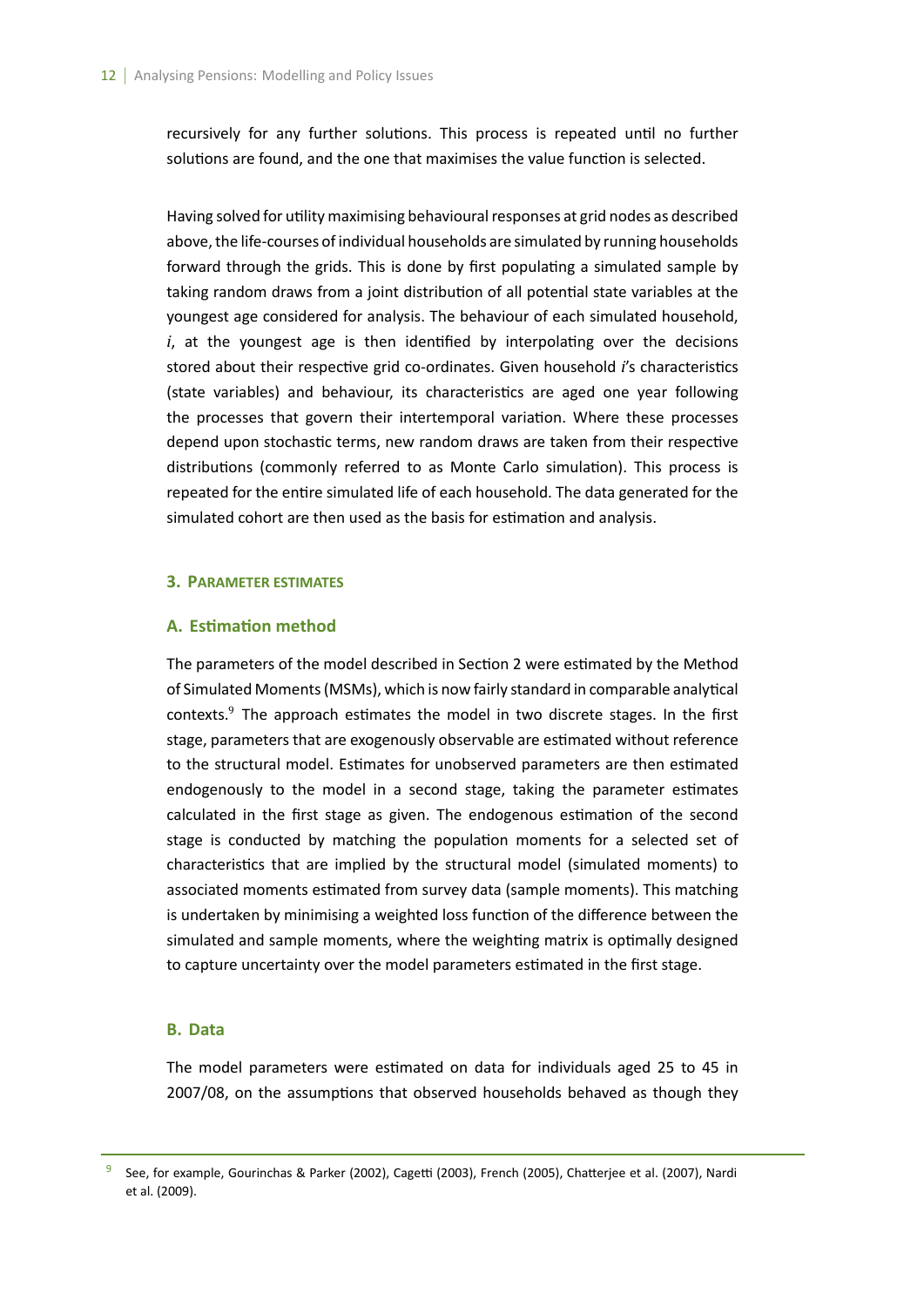would be subject to the 2007 policy environment for the remainder of their lives; that they expected labour incomes to increase at a constant rate based on the observed growth between 1990 and 2007; that expectations regarding cohabitation reflected transitions observed between 1991 and 2007; and that expected mortality rates reflected official projections for the cohort aged 35 in 2007. Furthermore, the micro-data upon which the estimation is based were screened to omit public sector employees who are eligible to non-contributory pensions<sup>10</sup>, and the self-employed whose circumstances upon reaching retirement often depend crucially upon the sale of their respective businesses. The omitted population subgroups accounted for just under 20 per cent of the total work force in the UK in 2007/08. $^{11}$ 

These assumptions represent a balance between the prevailing computational limitations, and the objective to obtain a faithful reflection of the household decision making context. The principal simplification of the estimation is that it limits variation of the policy environment. The importance of this consideration is exaggerated by the focus on endogenous labour supply, which requires the model to take explicit account of tax and benefits policy. The alternative aspects of the estimation are designed to militate against the distortions that are consequent upon this simplification. Financial statistics were adjusted to reflect real wage growth to capture expectations that individuals may reasonably have had over how their circumstances were likely to evolve with age. The dynamic model of cohabitation was estimated on data for a time period that forms a reasonable basis for the specification of agent specific expectations. Mortality rates reflect official projections for improvements in longevity. The generational age band considered for estimation controls for the heterogeneous circumstances of different birth cohorts. This last consideration is particularly relevant in the current context, as recent reforms to the UK pensions system substantially alter the circumstances of workers distinguished by year of birth. The age band was selected to focus upon the period in life when the illiquidity of pension wealth is likely to have the most pronounced influence on behaviour in the context of time inconsistent preferences.

Individual data sources are reported alongside the parameter estimates throughout the discussion that follows.

#### **C. First stage parameter esƟmates**

The structural model is based upon a total of 395 parameters. Of these, 3 describe interest rates on liquid net worth; 13 parameters describe the evolution

 $10$  These include employees of the armed forces, national government, local government services, justice, police, fire, and social security departments.

 $11$  Calculated on 2007/08 FRS data, which indicates 12 per cent of all workers self employed, and 7.6 per cent employed in public sector (SIC code 75).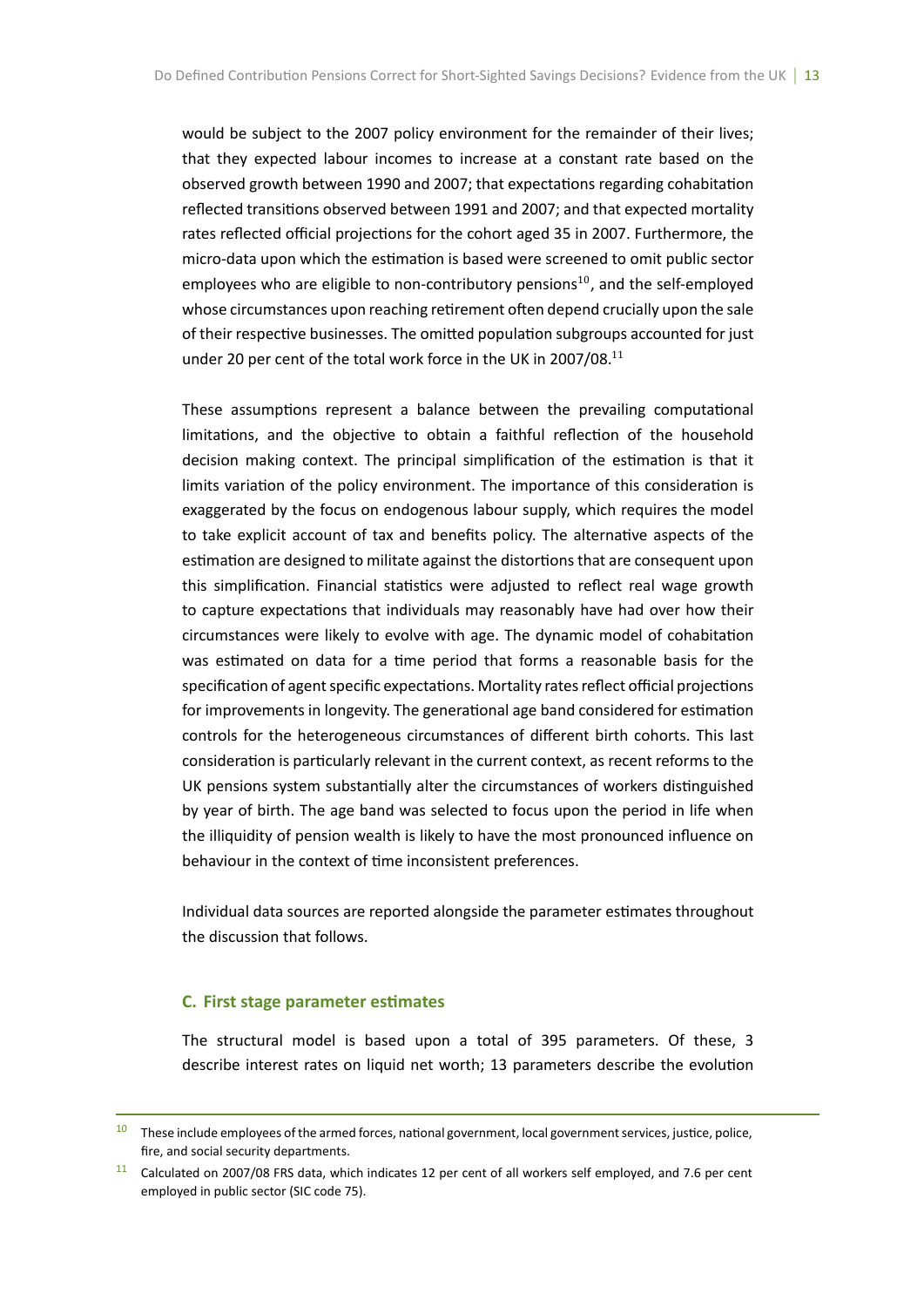of household demographics (relationship status and dependent children); 101 parameters describe age specific probabilities of mortality; 50 parameters describe the earnings processes for singles and couples; 210 parameters describe the tax and benefits system; 13 parameters describe the nature of personal pensions; and 5 parameters describe household preferences. All but the five preference parameters were estimated exogenous of the structural model.

The 390 parameters estimated in the first stage are reported in Tables 7 to 10 of Appendix A.

*Credit constraints, real interest rates, and growth rates* Households cannot borrow in excess of £2,000 at any age, subject to the condition that all debts be repaid by age 65, as reported in Table 7. Real interest and growth rates are reported in the top panel of Table 8. The lower limit cost of debt  $\left(r_{l}^{D}\right)$  was set to 11.5 per cent per annum, and the upper limit  $\left(r_u^D\right)$  to 19.8 per cent, which reflects the range of average real interest charges applied between January 1996 and January 2008 to credit card loans and overdrafts in the UK. Positive balances of liquid net worth were assumed to earn a return  $(r^{I})$  of 2.7 per cent per annum, equal to the average real return on fixed rate bond deposits held with banks and building societies during the period between January 1996 and January 2008. The return to pension wealth  $(r_t^p = r^p)$  was set equal to 4.1 per cent per annum based on the average return to capital described in the UK National Accounts between 1988 and 2006, as reported by Khoman & Weale (2008). The real rate of wage growth, used to adjust moments of financial characteristics in the second stage of the model estimation, was set to  $1.3$ per cent per annum, equal to the real growth observed for the average earnings index between 1990 and 2007. Welfare benefits were assumed to fall very marginally with time (annual rate of 0.1%), to reflect historical data over the period 1978 to 2008 on the value of unemployment benefits and the basic state pension. Similarly, real tax thresholds were assumed to rise by 0.3 per cent per annum, based on growth of the income threshold for the highest rate of income tax over the period 1997 to 2007.

*Household demographics* It was assumed that a household can be comprised of one or two adults to age 99, and of a single adult from age 100. The logit function that governs relationship transitions in the model was selected after considering various alternatives, and is described by equation (13). This equation was estimated on pooled data from waves 1 (1991) to 17 (2007) of the British Household Panel Survey (BHPS), which were reorganised by family unit, and screened to omit any unit by year that had missing data, or that had adult members who were either self employed or employees in public sector organisations with access to noncontributory occupational pensions.<sup>12</sup> Throughout the analysis, household age for

<sup>&</sup>lt;sup>12</sup> Public sector employees omitted from analysis were identified under Standard Industrial Classification codes 9100-9199 (1980) / 75 (1992).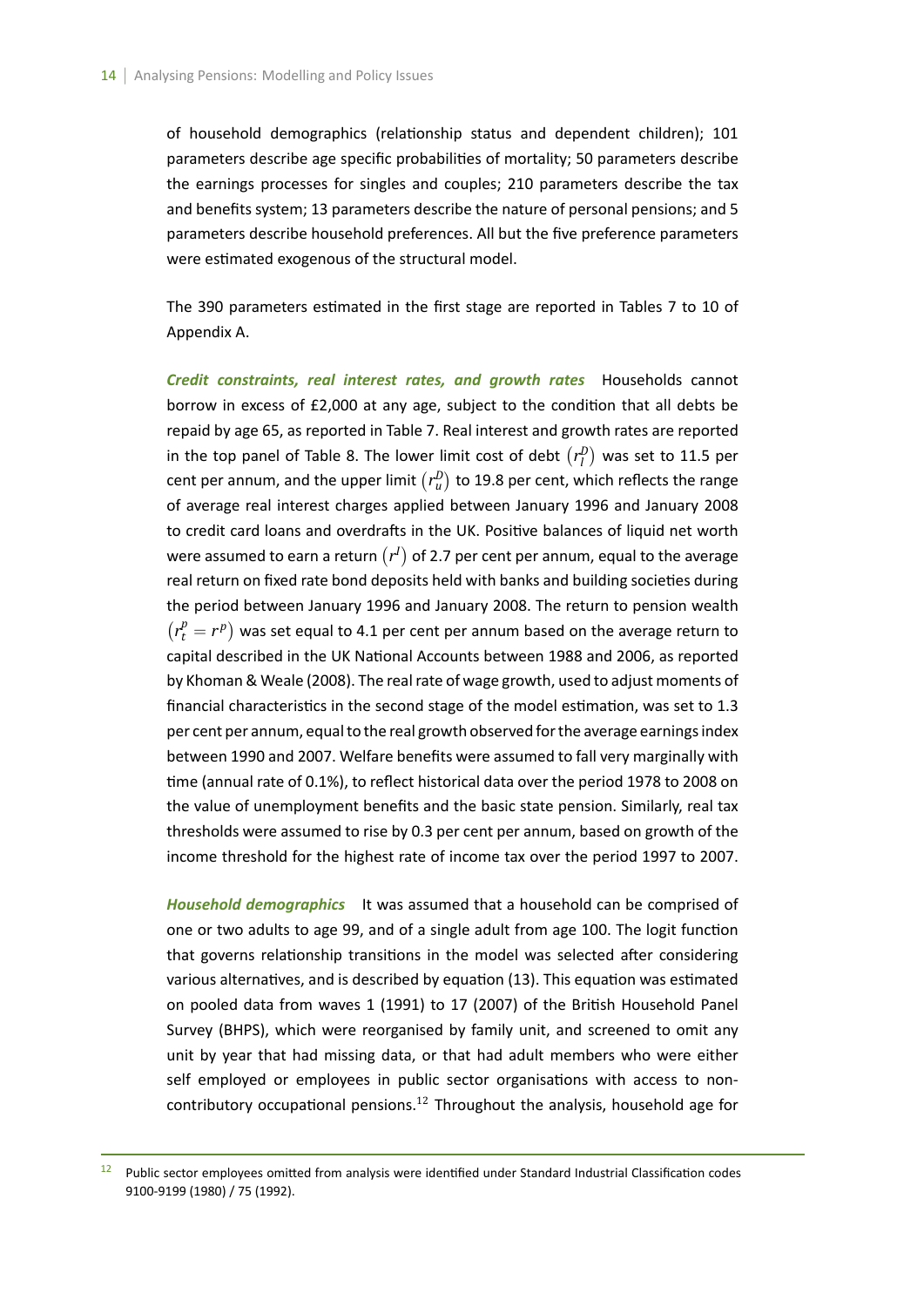adult couples reported in survey data was set equal to the age of the eldest spouse. Parameter estimates are reported on the left hand side of the middle panel of Table 8.

The numbers of children by age and relationship status were described by equation (14) (the density function of the normal distribution), which provides a close reflection of the average numbers of children by parental age described by survey data. Equation (14) was estimated separately for singles and couples on data from the 2007/08 Family Resources Survey (FRS). As for the BHPS data referred to above, the FRS data were organised at the level of the family (benefit) unit, and screened to omit observations with inconsistent data. Estimates for equation (14) are reported on the right hand side of the middle panel of Table 8,

$$
s_{i,t+1} = \alpha_0^A + \alpha_1^A t + \alpha_2^A t^2 + \alpha_3^A t^3 + \alpha_4^A s_{i,t}
$$
 (13)

$$
n_{i,t}^c = \alpha_0^c \exp\left\{ \alpha_1^c \left( t - \alpha_2^c \right)^2 \right\} \tag{14}
$$

*Mortality probabilities by age* The survival probabilities assumed for estimating the model are based upon the cohort expectations of life published by the Office for National Statistics (ONS). These data were used to calculate the age specific probabilities of survival for a same-aged couple, where both members of the couple were aged 35 in 2007 (the middle of the target age band for estimation). The life expectancies are based on historical survival rates from 1981 to 2006, and calendar year survival rates from the 2006-based principal projections.

The official data permit survival rates to be calculated to age 94, whereas a maximum age of 120 was assumed in the model. Age specific survival probabilities between 95 and 120 were exogenously adjusted to describe a smooth sigmoidal progression from the official estimate at age 94 to a 0 per cent survival probability at age 120. The mortality rates used are reported at the bottom of Table 8.

*The probability of a low wage offer* Previous experience in use of the structural model revealed that wages tend to be sufficient to motivate some labour supply by almost all households during the prime working years spanning ages 25 to 45. The probability of a low wage offer (see Section 2.E) was consequently set to the proportion of single adults and couples that were identified as not working within this age band, as described by data reported by the 2007/08 wave of the Family Resources Survey (FRS) (described in Section 2.C). The associated sample statistics are reported in the top panel of Table 9.

**Distinguishing the implications of alternative labour supply decisions** Single adults were considered to choose between full-time employment, part-time employment, and not employed. Couples choose between 2 full-time emploved. 1 full-time and 1 part-time employed, 1 full-time employed and 1 not employed,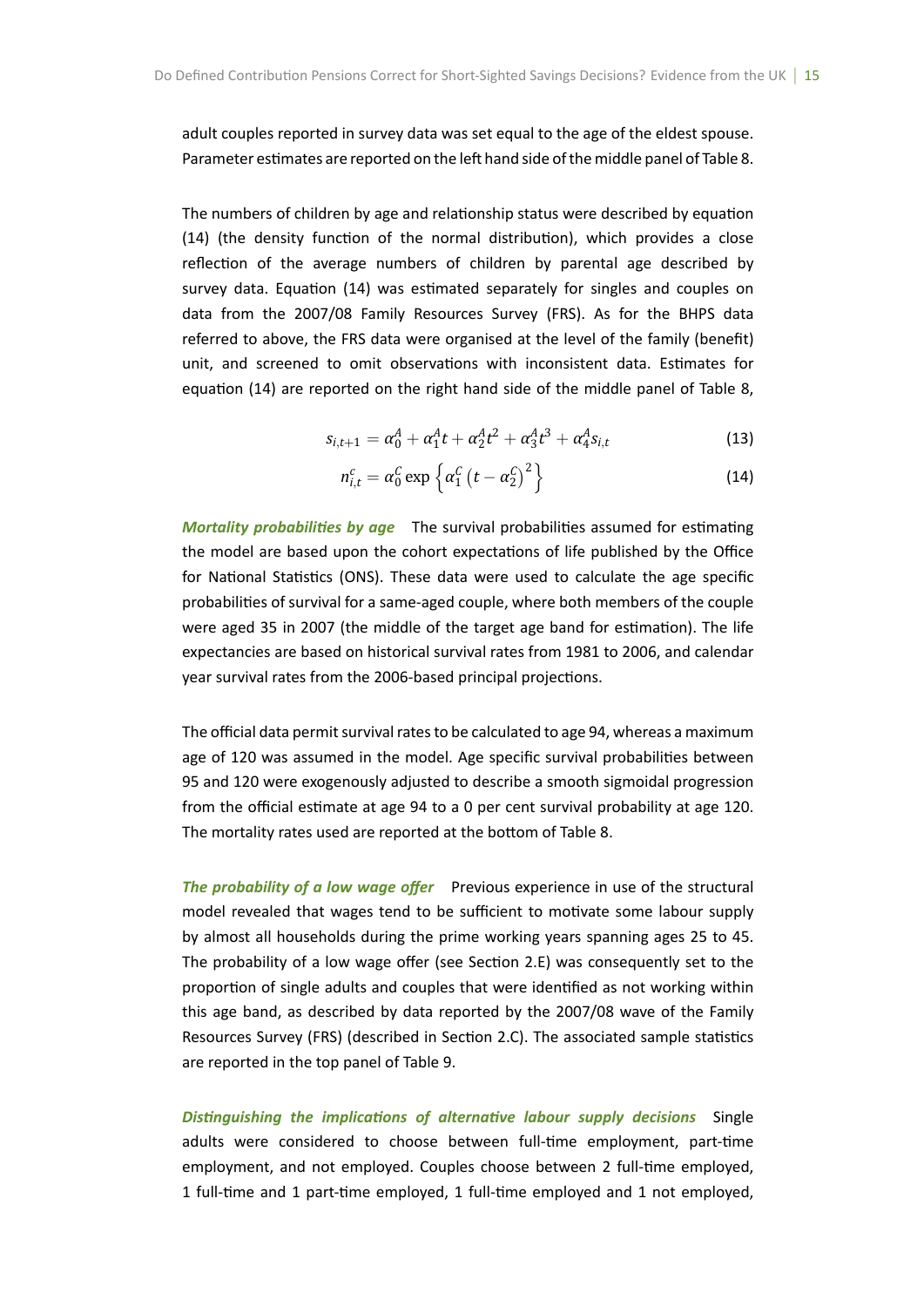1 part-time employed and 1 not employed, and 2 not employed; the option to allow for 2 part-time employed adults in a household was omitted because very few households take up this option in practice. The influence of alternative labour supply decisions on leisure and income from employment were defined as nonstochastic and age invariant proportions of the respective statistics associated with the maximum employment decision (full-time employment of all adult household members). These proportions were estimated using data for households aged between 20 and 59 from the 2007/08 FRS, organised and screened as described in Section C.2. Weighted averages were calculated for the number of hours worked and log wages, distinguishing population sub-samples by the number of adults in a household and labour market status. $^{13}$  These statistics are reported toward the top of Table 9.

**The distribution of wages at age 20** Each simulated household that is generated by the model (discussed in Section 2.G) was allocated a latent wage at age 20 by taking a random draw from a log normal distribution. The mean and variance of the distribution for singles and couples of log latent wages at age 20 were estimated on the same FRS data that were used to estimate the implications of alternative labour supply decisions (described above). A sample selection model that describes log wages as a cubic function of age was estimated separately for singles and couples.<sup>14</sup> These estimates were used to calculate the means for singles and couples of log full-time wages at age 20 that were assumed in the second stage estimation. The standard deviations of the log-normal distributions were set equal to the FRS sample statistics observed for the respective population subgroups at age 20. These statistics are reported in the middle panel of Table 9.

Labour income dynamics An experience effect was only taken into consideration where relationship status remained unchanged between adjacent periods. To estimate an experience effect over the extensive labour margin, recursive substitution was used to restate equation (7a) as:

$$
\ln (g_{i,t+2}) - \ln (g_{i,t}) = \ln (\mu (emp_{i,t+2})) - \ln (\mu (emp_{i,t})) + ... + f_h (n_{i,t}^a, t) + f_h (n_{i,t+1}^a, t+1) + ... + \sum_{k=t}^{t+1} \sum_{j=1}^n \kappa_j (emp_{i,k}^j) + \omega_{i,t+1} + \omega_{i,t}
$$
 (15)

The International Labour Organization (ILO) definition of labour market status was used for the estimations. Age invariant statistics were applied after observing little systematic variation by age.

<sup>&</sup>lt;sup>14</sup> The sample selection model controlled only for the incidence of non-employment. Households with adults who were less than full-time employed had their aggregate wage adjusted up on the basis of the respective statistics discussed in Section C.5.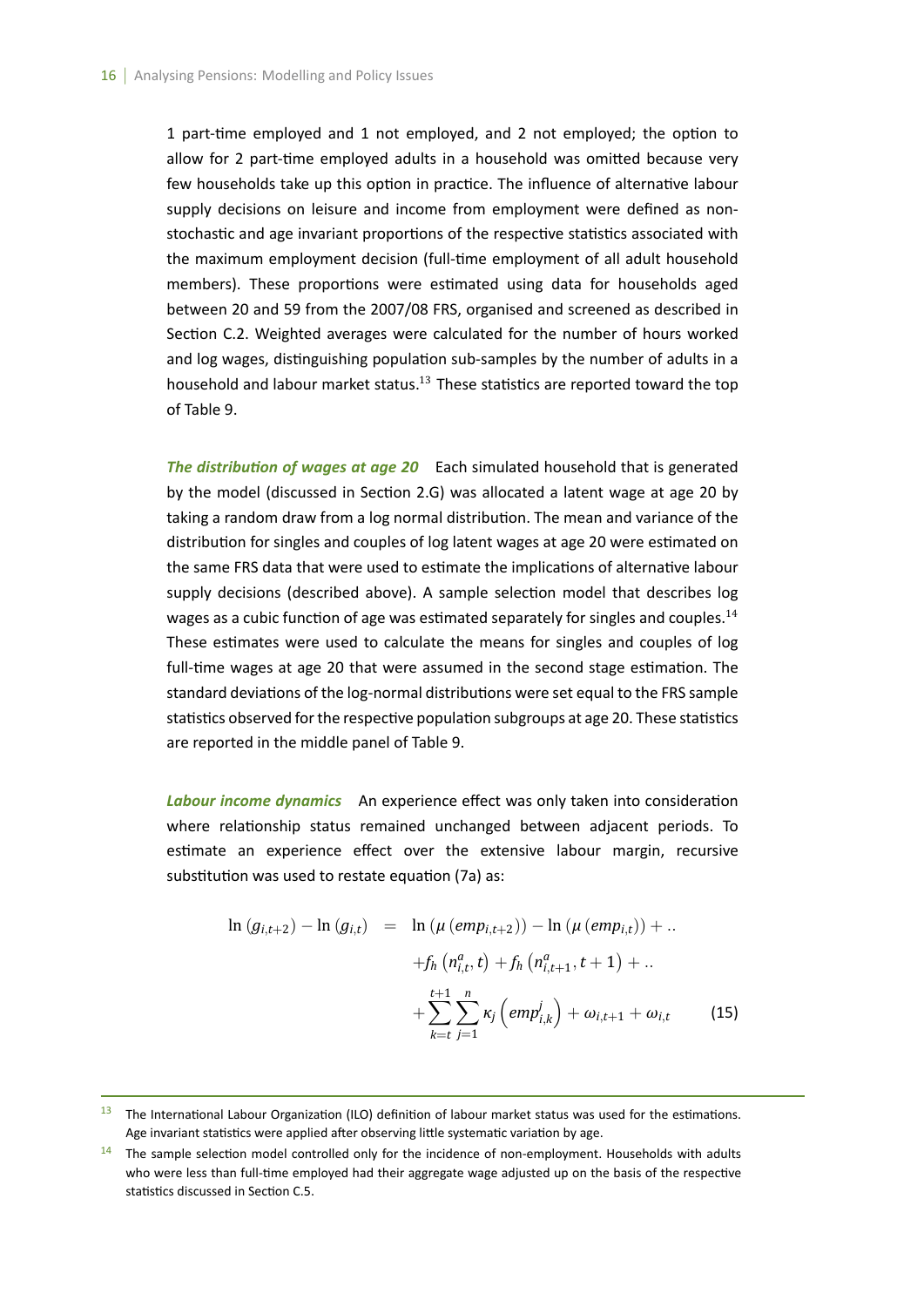where *n* is the number of potential labour states,  $emp_i^j$ *i,t* is a dummy variable that is equal to 1 if household *i* engages in employment state *j* at age *t* and zero otherwise, and  $\kappa_i$  denotes the respective experience effect; all other variables are as defined previously.<sup>15</sup> Where relationship status was observed to change between adjacent periods, omission of an experience effect enabled equation (7a) to be estimated directly.

The time dimension that is embedded in the specification of the equations that govern intertemporal wage dynamics made the FRS an unsuitable data source for estimation. Data from waves 1 to 17 of the BHPS for households aged between 20 and 64 were consequently used for estimation, organised and screened as described in Section C.2. The sample for estimation was extended beyond the 25 to 45 year old age band to limit the influence of boundary effects in relation to estimated polynomials by age, and to provide a plausible description for agent expectations regarding later ages.

The pooled BHPS data were divided into four population sub-groups distinguished by the marital transitions observed in adjacent years. Each sub-sample was then censored to omit extreme observations on the respective dependent variable  $(\ln (g_{i,t+2}) - \ln (g_{i,t})$  or  $\ln (g_{i,t+1}) - \ln (g_{i,t})$ , resulting in sample sizes for estimation of 18,631 for continuously single adults, 27,831 for continuously married families, 3,850 newly married families, and 3,705 newly single families. Separate estimates were calculated on the data for each of these population subgroups, correcting for sample selection and heteroscedasticity of error terms.<sup>16</sup>

The results of unrestricted estimations are reported for newly married and newly single households in Table 9. In the case of continuously single / married households, unrestricted estimates indicate that the effects of experience on prospective wages were estimated with relatively high standard errors. These were amended to the extent permitted by the data, to ensure that experience was a monotonically increasing function of employment. The regression parameters obtained after restricting the effects of experience are reported in Table 10.

**Taxes and benefits** As discussed in Section 2.3, the wedge between gross private income and disposable income was calculated by dividing the life course into two periods. Taxes and benefits during the working lifetime,  $t < t_{SPA}$ , were structured to reflect the schedules by household demographic category that are reported

<sup>15</sup> EsƟmates were also obtained for two recursive subsƟtuƟons (a dependent variable of ln (*gi,t*+3)*−*ln (*gi,t*)), which were found to be qualitatively the same as those reported here.

 $16$  Full maximum likelihood estimation was undertaken using the "heckman" command in STATA 10, adjusting for enumeration weights, and allowing for clustering by enumerated individual in the error terms.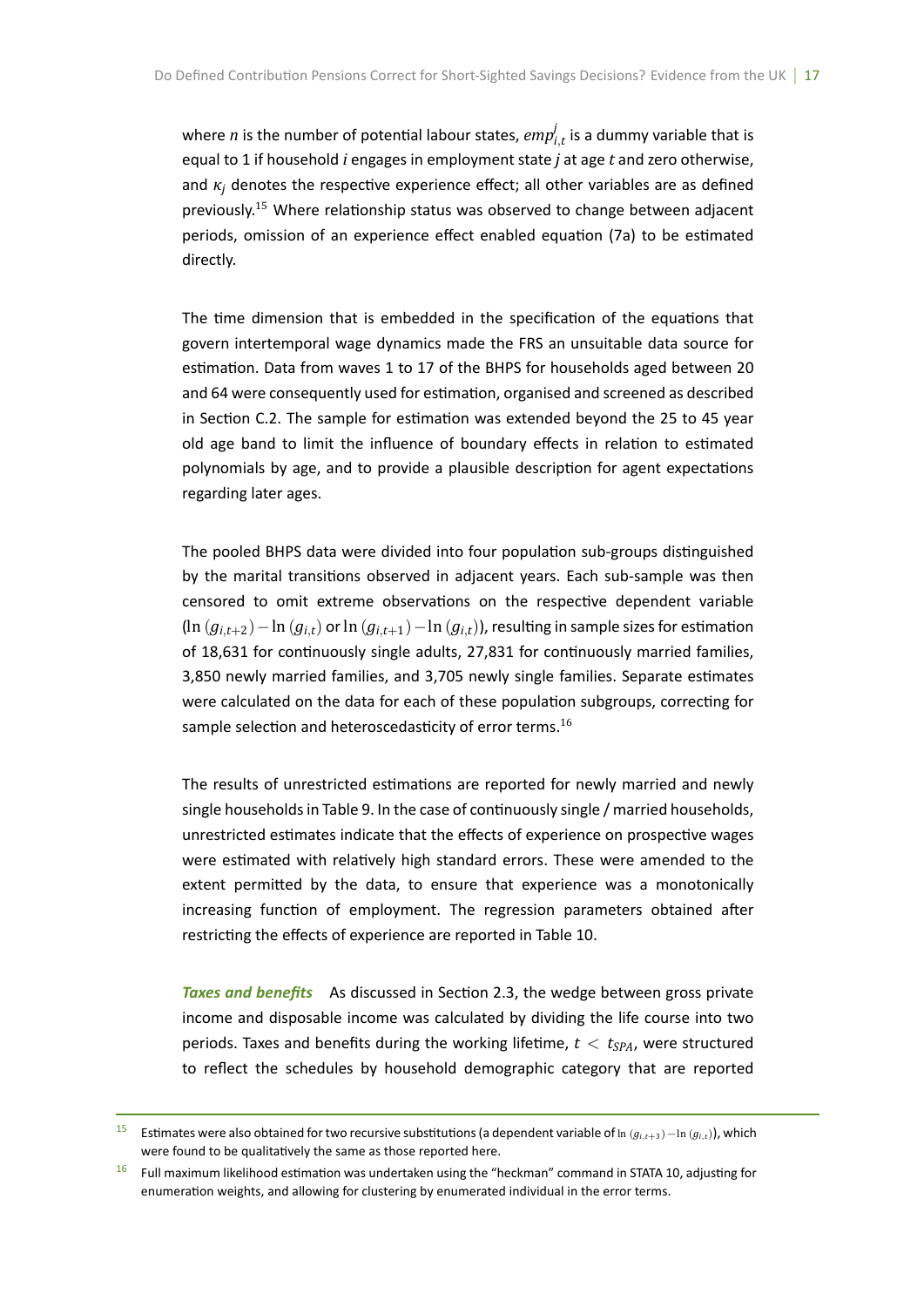in the April 2007 edition of the *Tax Benefit Model Tables* (TBMT), issued by the Department for Work and Pensions (see http://www.dwp.gov.uk/asd/tbmt.asp). During the period of pension receipt,  $t_{SPA} \leq t$ , the model was designed to reflect income taxes in 2007, and was loosely defined around the system of retirement benefits set out in the 2006 Pensions White Paper (DWP, 2006b). This last assumption was made because the White Paper was both freely available and widely publicised during the period covered by the estimation, and is a sensible data source for the specification of agent expectations. In line with the pensions White Paper, the model assumes a state pension age of 68. At this age, all individuals were assumed to be eligible to a full flat-rate state pension, which reflects the expanded coverage of state pensions implemented by the reforms described in the 2006 White Paper, and the coincident amendments to make state pensions a flat-rate benefit worth around £135 per week to a single pensioner in 2006 earnings terms. Means-tested benefits subject to a 100% clawback rate were assumed to keep pace with the increased generosity of the flat-rate state pension, so that they could be ignored. The (real) value of means tested benefits subject to a 40% clawback rate are set out by the 2006 White Paper to grow with wages between 2008 and 2015, and to be frozen in real terms thereafter. The model assumed a 10% discount to the value of these state retirement benefits, to reflect on-going concerns over their sustainability.<sup>17</sup>

*Private pensions* There is a great deal of diversity in private pension arrangements in the UK, and in the details of occupational pensions in particular. This aspect of the model specification was further complicated by a lack of data at the household level regarding the magnitude of pension contributions, and the contributions of employers in particular. The endogenous pension decision was consequently restricted for the estimation to focus upon the issue of pension participation. Any household with a wage in excess of  $\pi^{pl} =$  \$317 per week – 75% of the median household wage in 2007 – was considered eligible to participate in the pension during the given year. The pension contribution rate for employees who choose to participate in a private pension was set to  $\pi^{pc} = 8\%$  of employee earnings, which is the 'normal' contribution rate stated in the guidance to interviewers for the FRS. The rate of matching employer contributions (paid into pensions of participating employees) was set to  $\pi_{ec}^p~=~11\%$  of employee earnings, which is the average contribution rate to employer sponsored pensions that is reported in Forth & Stokes (2008).

The benefits adopted for analysis applied a discount relative to the following: a state pension of £135 per week per adult in current earnings terms, a means tested benefit subject to a claw back rate of 40% that is worth up to £35.29 per week for singles and £46.54 per week for couples. The upper bounds of means tested benefits were obtained by adjusting the maximum value of the savings credit payable in 2006 by a real growth rate of 1% per annum for 17 years (between 2008 and 2015).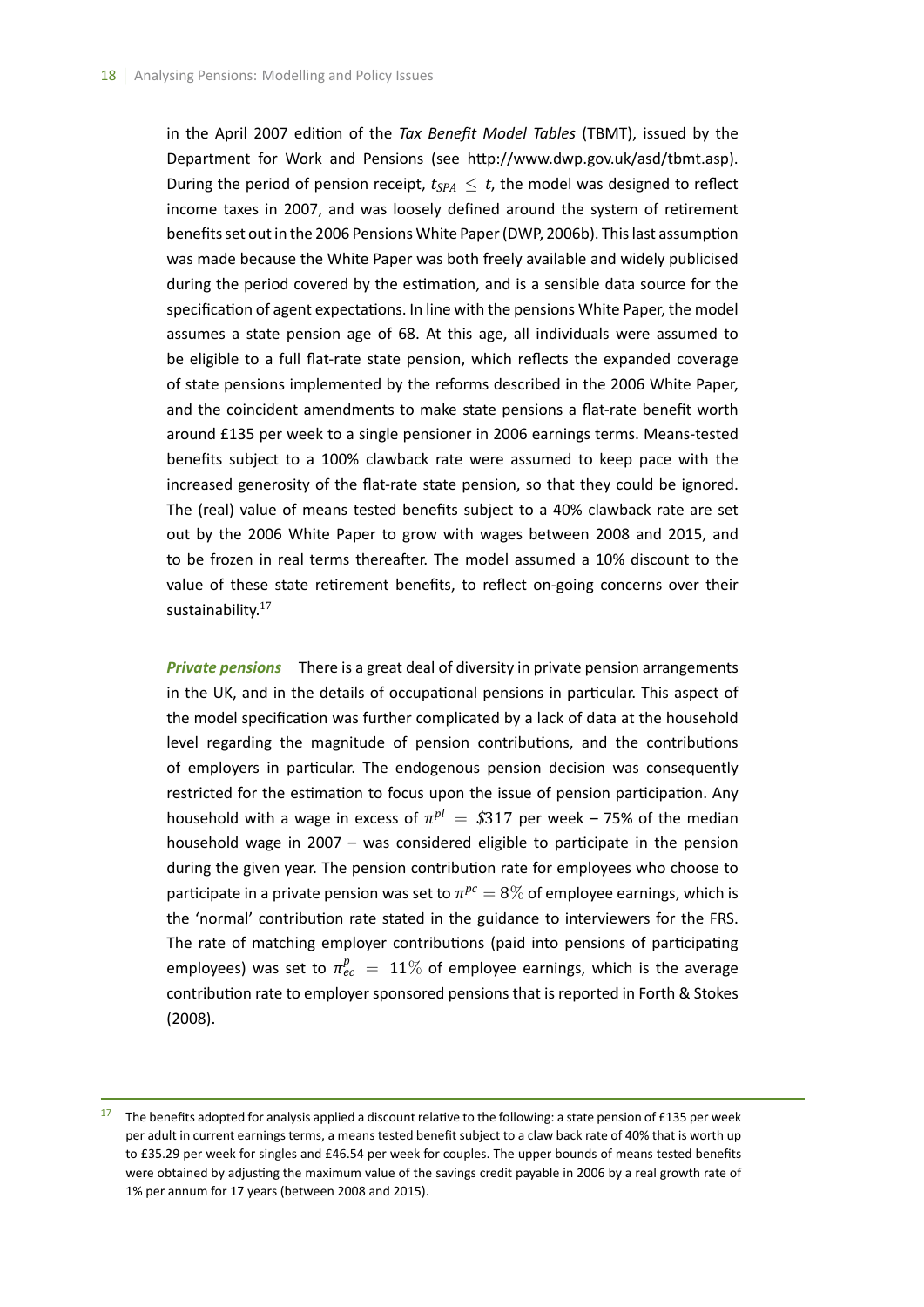The annuity rate,  $\chi$ , was specified as actuarially fair, given the assumed mortality rates, the return on pension wealth, and subject to a one-time capital charge of 4.7 per cent to reflect administration expenses and uncertainty over mortality rate projections.<sup>18</sup> The proportion of pension wealth used to purchase an annuity at state pension age was set to 75%, based on the maximum pension wealth that could be taken as a tax free lump-sum at retirement in 2006.

#### **D. Second stage preference parameter estimates**

*Moments for the second stage estimation* The statistical analysis that is reported here is structured around the observation that, relative to time-consistent agents, sophisticatedly myopic consumers will perceive as valuable commitment mechanisms that resolve conflict between the preferences of different intertemporal selves in favour of the present self. The unobserved preference parameters of the model were consequently estimated by minimising the disparity  $-$  as measured by a weighted loss function – between simulated and sample moments over four sets of populaƟon characterisƟcs. A set of age and relaƟonship specific rates of *pension scheme membership* were included on the hypothesis that these might be important in identifying the short-run discount factor, in common with Laibson et al. (2007). Age and relationship specific means of log household *consumption* are important in determining discount factors and the isoelasƟc parameter *γ*, given the first-stage estimates for rates of investment return. Moments of *employment status by age* and relationship status relate closely to the utility price of leisure, and may also bear upon the short-run discount factor due to the commitment mechanism offered by wages that respond to an experience effect, in common with Fang & Silverman (2007). Rates of *employment participation by wealth quintile* observed late in the working lifetime were considered to improve identification over the intratemporal elasticity  $\epsilon$ , following Sefton et al. (2008). All but the last set of moments conditions describe circumstances over the target age band 25 to 45, with the last focusing on the age band 50 to 59 to capture retirement behaviour.

The moments considered for estimating the model preference parameters are reported in Table 11 of Appendix B.

**Parameter estimates** Table 1 reports regression statistics over the full set of preference parameters. Starting with the results reported for the model specification based on the assumption of exponential discounting, the point estimate of the discount factor implies a discount rate of 3.2 per cent per annum, which is insignificantly different from the estimated rate of return to positive balances of

<sup>&</sup>lt;sup>18</sup> This resulted in an annuity rate of 6.06% for estimation. The 4.7% capital charge is based on "typical" pricing margins reported in the pension buy-outs market in the UK. See Lane et al. (2008), p. 22.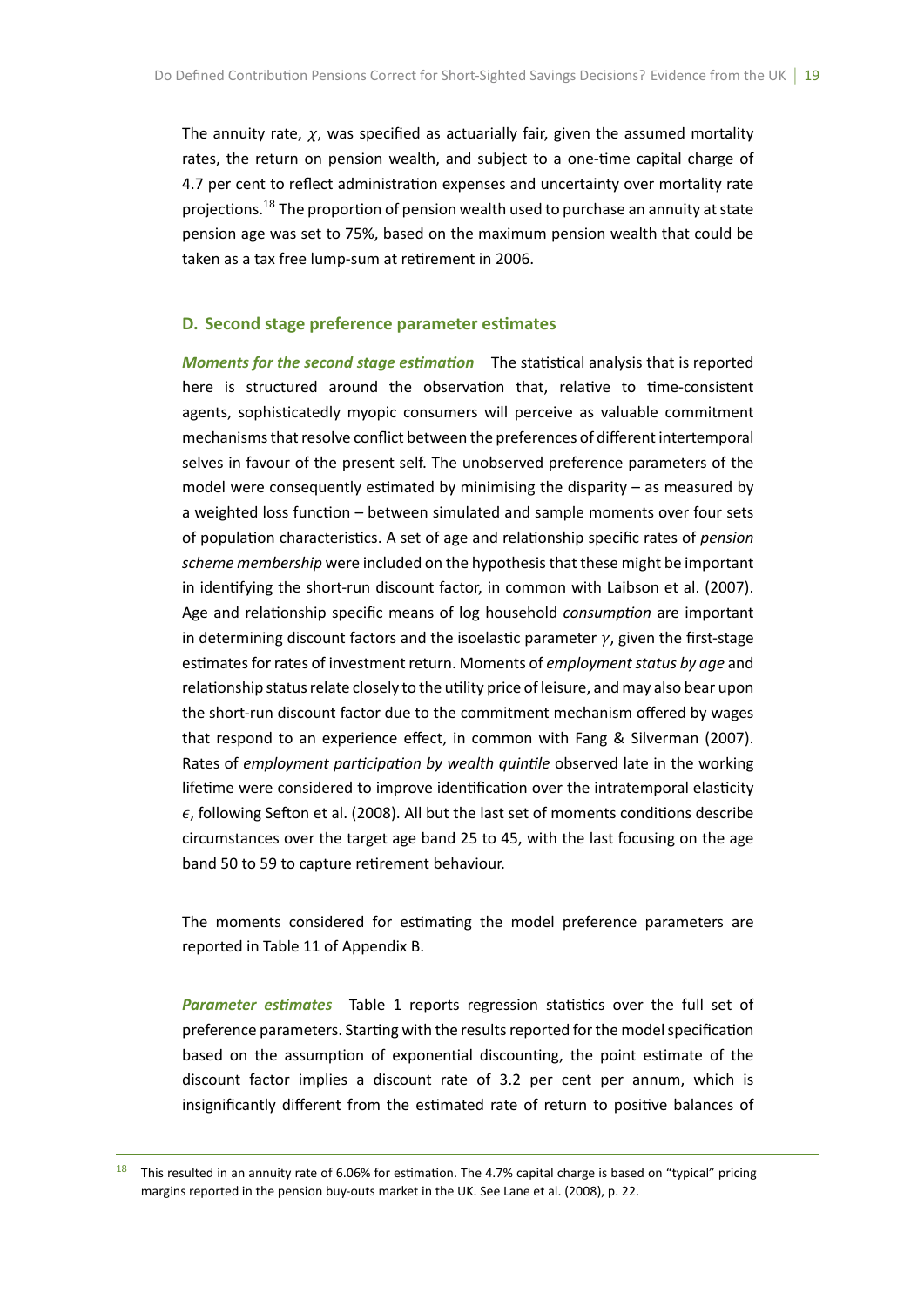liquid net worth described in Section C. The relative values of the point estimates obtained for the isoelastic parameter *γ* and the intratemporal elasticity *ε* imply that leisure and consumption are direct complements in utility.<sup>19</sup> But the large standard errors obtained for these parameter estimates imply that this relationship between consumption and leisure is not statistically significant. The estimated parameters also imply an intertemporal elasticity of substitution in consumption of 0.13 measured at the population means. This lies within the (admittedly wide) range of values that have been reported in the associated empirical literature.

Relaxing the specification to allow for quasi-hyperbolic discounting obtains an estimate for the excess short-run discount factor of 0.846, which is significantly less than one. The fall in the short-run discount factor is partly off-set by a coincident rise in the estimate obtained for the long-run discount factor from 0.969 to 0.976. Hence the regression results provide empirical support for the proposition that the discount rate associated with the first prospective year  $-$  at 21 per cent  $-$  exceeds the long-run discount rate – at 2.5 per cent per annum. Comparing the target moments that are reported in the bottom half of the panel reveals that allowing for quasihyperbolic discounting improves the match obtained between the model and sample moments over pension participation and labour supply; the match to moments for consumption, by contrast, deteriorate very slightly. These results are consistent with the set of hypotheses upon which the empirical study is based; that an allowance for sophisticated myopia might help to better explain observed behaviour over margins that have the potential to serve as commitment mechanisms, non-durable consumption obviously not being one of these.

The current results reflect less pronounced myopia than is implied by the estimated discount rates reported in the small number of studies that exist. Laibson et al. (2007), for example report estimates for the short-run discount factor of 0.674/0.687 compared with 0.958/0.960 for the long-run discount factor, and Fang & Silverman (2007) report 0.296/0.308 compared with 0.875/0.868. This disparity with the results that are reported here is attributable to the broader subgroup of the population that is considered for estimation, relative to Laibson et al. and Fang and Silverman.

The analyses reported in Section 4 are principally based upon the parameter estimates reported in Table 1. To facilitate sensitivity analysis of the results obtained to the degree of myopia,  $\delta$  was re-estimated for a given set of parameter values  $(\gamma, \epsilon, \alpha, \beta)$ . Starting from the estimates set out in Table 1, the isoelastic parameter *γ* was restricted to 1.4, the intratemporal elasticity  $\epsilon$  to 0.55, and the utility price

<sup>&</sup>lt;sup>19</sup> The assumed preference relation implies that the sign of the partial derivative of utility with respect to both consumption and leisure is given by  $(1/\epsilon - \gamma)$ , so that it is positive based on the point estimates reported here.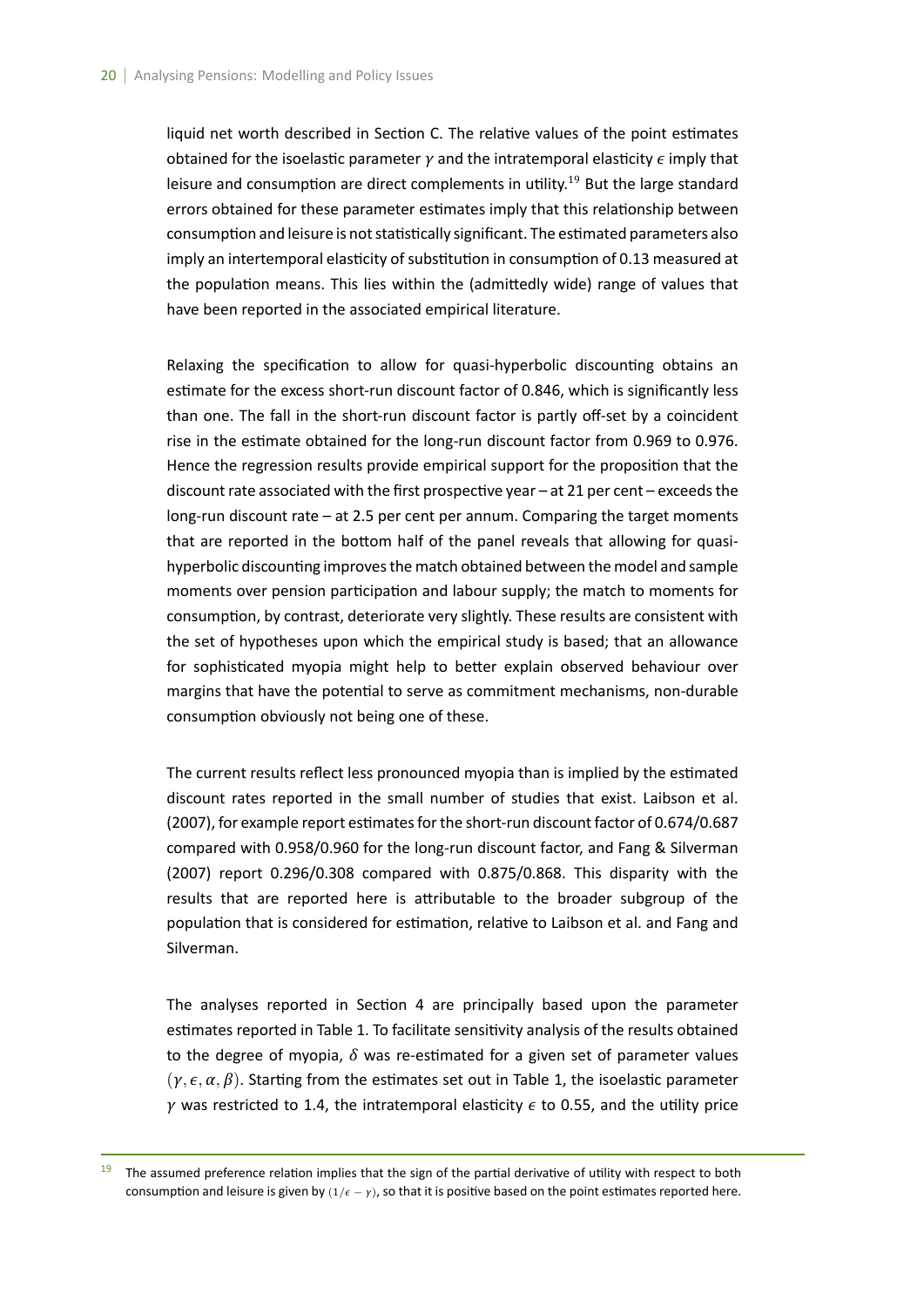of leisure to  $1.3983$ <sup>20</sup> Seven alternative values for the short-run excess discount factor *β* are considered, centered over 0.85, and spaced evenly over the domain [0*.*70*,* 1*.*00]. *δ* was re-esƟmated for each of these alternaƟve values of *β* to focus the analysis upon the influence of myopia, by (imperfectly) controlling for impatience. The estimates obtained for  $\delta$ , given the parameter restrictions set out above, are reported in Table 2.

Measures reported for the loss function in Table 2 indicate that the best overall fit to the sample moments was obtained for  $\beta = 0.85$ , consistent with the results reported in Table 1. As anticipated, estimates for  $\delta$  monotonically rise as the assumed value for  $β$  falls, offsetting the impact that a fall in  $β$  has on impatience over all prospective time horizons. The "term to equivalence" that is reported in the bottom row of Table 2 provides a measure of the extent to which the rise in the estimated  $\delta$  off-sets the associated fall in  $\beta$ . Define  $\delta_0$  as the exponential discount factor associated with  $\beta=1$ , and  $\delta_1$  as the exponential discount factor with  $\beta=\beta_1.$  Then the term to equivalence is the time horizon at which the discount factors under each form of discounting are equivalent,  $\hat{t} = \ln{(\beta_1)}/\left[\ln{(\delta_0)} - \ln{(\delta_1)}\right]$ . For time periods less than the term-to-equivalence, quasi-hyperbolic discounting applies a lower discount factor (higher annualised discount rate), relative to exponential discounting, and vice versa for periods in excess of the term-to-equivalence. The statistics that are reported at the bottom of Table 2 all imply a term-to-equivalence of around 20 years, indicating that lower values of  $\beta$  imply greater disparity between short-run and long-run discount rates – and therefore more pronounced time-inconsistency of preferences – while maintaining the period over which the myopic specifications imply greater impatience, relative to exponential discounting.

|                                        |           | exponential |          | quasi-hyperbolic |
|----------------------------------------|-----------|-------------|----------|------------------|
| parameter                              | estimate  | std error   | estimate | std error        |
| short-run excess discount factor       | 1.0000    |             | 0.8458   | 0.0401           |
| long-run (exponential) discount factor | 0.9693    | 0.0053      | 0.9760   | 0.0041           |
| intertemporal isoelastic parameter     | 1.4380    | 0.5212      | 1.3760   | 0.2964           |
| intra-temporal elasticity              | 0.5485    | 0.0909      | 0.5500   | 0.0453           |
| utility price of leisure               | 1.4003    | 0.0940      | 1.3900   | 0.0336           |
| target moments                         |           |             |          |                  |
| consumption                            |           | 1.270E-02   |          | 1.305E-02        |
| pension participation                  | 8.308E-03 |             |          | 7.762E-03        |
| part-time employment                   | 3.675E-03 |             |          | 3.471 E-03       |
| full-time employment                   | 7.313E-03 |             |          | 6.678E-03        |
| non-emp of 1st to 5th wealth quintiles | 4.407E-02 |             |          | 1.583E-02        |
| Loss function                          | 5.5339    |             |          | 5.0291           |
| J statistic                            | 866.37    |             |          | 775.86           |
| Test of over-identifying restrictions* | 0.0000    |             |          | 0.0000           |
| Notes: *p-values                       |           |             |          |                  |

**Table 1: Structural estimation of full set of preference parameters** 

 $20$  In the case of the utility price of leisure, the parameter value was set to the average between the point estimates obtained for the exponential and quasi-hyperbolic models, imposing the additional restrictions *γ* = 1.4 and  $\epsilon = 0.55$ . These supplementary regression statistics are available from the author upon request.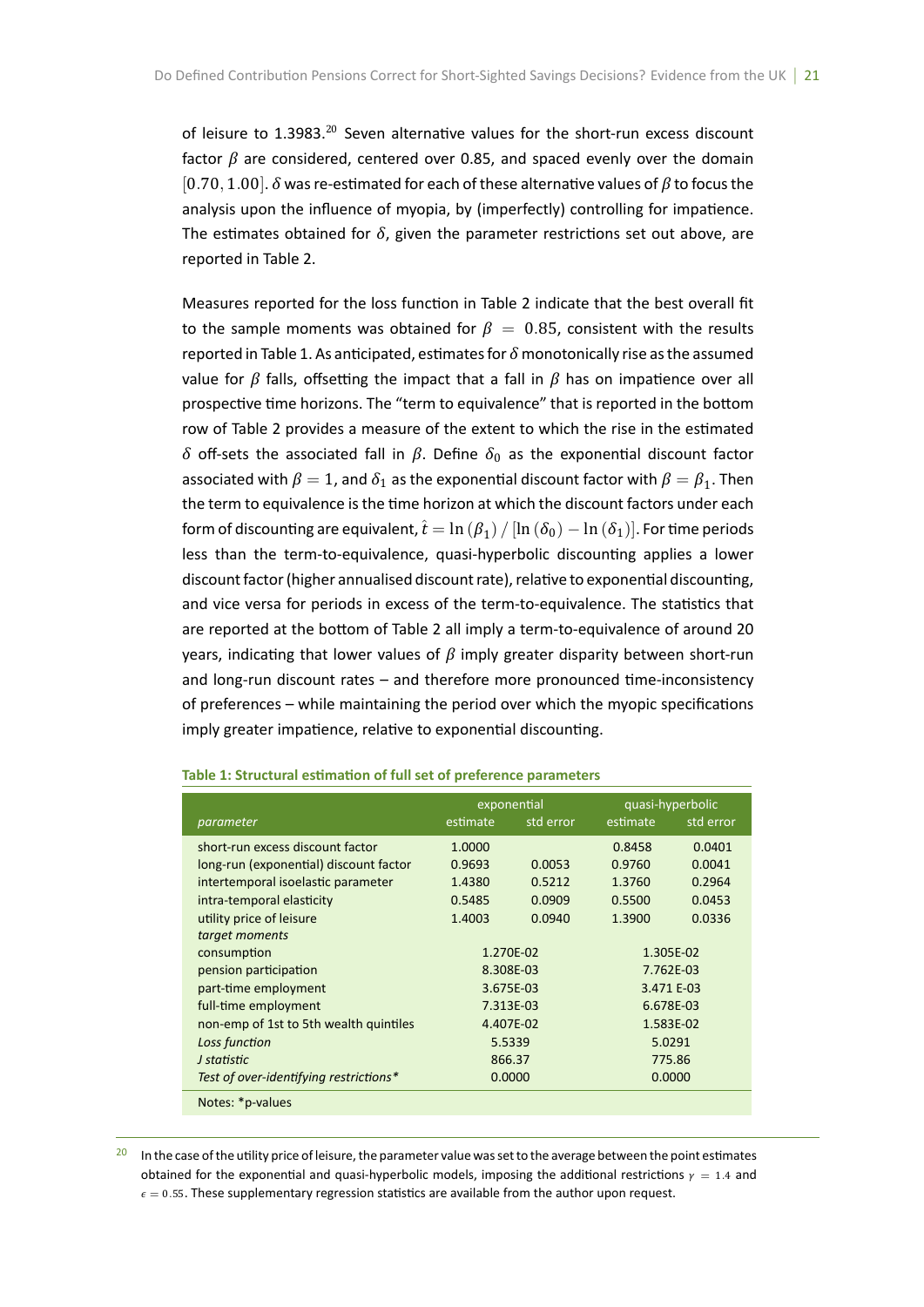Table 2: Structural estimates of the exponential discount factor, for restricted values of the excess short-run **discount factor**

| parameter                              |          |          |          |          |          |          |          |
|----------------------------------------|----------|----------|----------|----------|----------|----------|----------|
| long-run (exponential) discount factor | 0.9690   | 0.9717   | 0.9737   | 0.9767   | 0.9782   | 0.9818   | 0.9824   |
|                                        | (0.0044) | (0.0058) | (0.0033) | (0.0032) | (0.0014) | (0.0026) | (0.0022) |
| restricted preference parameters       |          |          |          |          |          |          |          |
| short-run excess discount factor       | 1.00     | 0.95     | 0.90     | 0.85     | 0.80     | 0.75     | 0.70     |
| intertemporal isoelastic parameter     | 1.40     | 1.40     | 1.40     | 1.40     | 1.40     | 1.40     | 1.40     |
| intra-temporal elasticity              | 0.55     | 0.55     | 0.55     | 0.55     | 0.55     | 0.55     | 0.55     |
| utility price of leisure               | 1.3983   | 1.3983   | 1.3983   | 1.3983   | 1.3983   | 1.3983   | 1.3983   |
| Loss function                          | 5.6246   | 5.4859   | 5.4844   | 5.3038   | 5.6171   | 6.8948   | 7.3733   |
| J statistic                            | 882.47   | 851.60   | 839.30   | 806.98   | 868.76   | 1049.01  | 1157.77  |
| Term to equivalence*                   |          | 18.10    | 21.65    | 20.34    | 23.56    | 21.81    | 25.92    |

Notes: standard errors reported in parentheses

\* defines the time horizon at which the implied discount factor is equivalent to the exponential discount factor (the left-most column)

#### **4. THE EFFECTS OF INTRODUCING A DEFINED CONTRIBUTION (DC) PENSION SCHEME**

#### **A. Policy counterfactuals**

The analysis is based upon repeated simulations for a cohort of 10,000 households, where each simulation assumes that households (accurately) expect that they will be subject to a single policy environment throughout the course of their lives. Longrun behavioural responses to policy are identified by comparing household decisions made under one policy environment with those made under another, where the only variable between compared simulations is the considered policy environment.<sup>21</sup> A small open economy is assumed, so that there are no feed-back effects of aggregate savings and labour supply on interest rates or wages.

The analysis was conducted by comparing behaviour and welfare under two principal policy environments, which are distinguished from one another by the existence of a DC pension scheme structured around the National Employment Savings Trust (NEST). This central policy counterfactual is consistent with the motivation underlying the introduction of the NEST, which is to extend pension eligibility to people who are not currently served by the existing system of private pensions in the UK. The terms of the DC pension that is considered here are also specified to reflect the broad strokes of the NEST. Where the DC pension exists, then all employees under age 68 are eligible to choose to participate in the scheme. If they do choose to participate, then they must also specify the proportion of their gross labour income to contribute to the scheme during the given year, subject to a lower bound of 5%. Any employee who chooses to participate in the DC pension receives a matching

<sup>&</sup>lt;sup>21</sup> Note that each simulated household is subject to the same age specific innovations between alternative policy simulations.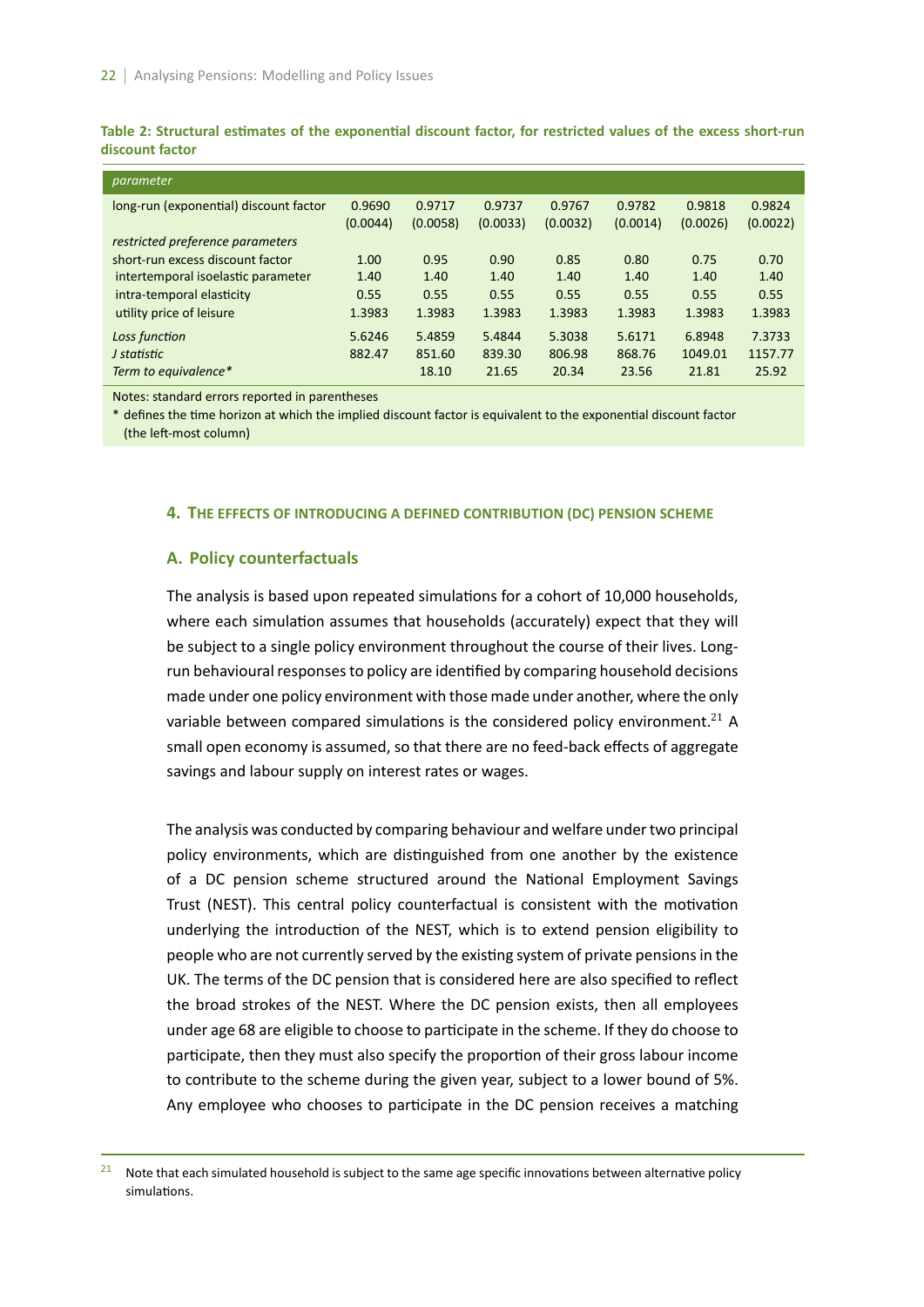employer contribution worth 3% of gross earnings, and all contributions are exempt from income tax. At age 68, 25% of each individual's pension fund is returned as a tax free lump sum, with the remainder used to purchase a life annuity, paying an actuarially fair dividend subject to a capital charge of 4.7% (as set out in Sections C and D).

The terms of the DC pension that are set out above differ from the NEST in four respects. *First*, the assumption that the pension fund is illiquid until age 68 contrasts with the minimum pensionable age of 55 that is currently imposed in the UK. The pension age assumed for the DC pension was aligned with state pension age in the absence of a clear view about how the minimum pensionable age is likely to evolve during the next few decades. The uncertainty is highlighted by policy changes implemented in 2006 that required all pension schemes in the UK to raise their minimum age of retirement from 50 to 55 by 2010. The influence that this assumption has on the analysis will depend upon how it affects the value of the DC pension as a commitment mechanism to myopic agents.

Second, auto-enrolment is an aspect of the design of the NEST that is omitted from the current analysis. There is extensive empirical evidence to suggest that autoenrolment has an important bearing on rates of pension scheme participation. In the current context, however – where decisions are the product of maximising behaviour subject to rational expectations and in the absence of decision making costs – autoenrolment has no role to play. I return to this issue in the concluding remarks.

*Third*, to limit competition between the NEST and the existing market of private pension providers in the UK, NEST accounts will be subject to a series of constraints on the band of income from which contributions can be made, the aggregate value that can be contributed in any one year, and the transfers that can be made into the scheme from alternative pension plans. These issues are omitted from the analysis because they are orthogonal to our subject of interest.

*Finally*, the NEST is designed to provide low cost access to professional funds management, and will allow a degree of flexibility over the assets into which contributions can be invested. The current analysis abstracts from the detailed asset allocation problem, by focusing only upon fixed rates of investment return. To the extent that investment flexibility is an important factor determining savings held in pensions, the model will tend to understate contribution rates, and ultimately rates of participation.

Introducing the DC pension scheme described above acts to raise the effective return to labour supply, directly through the employer contribution, and indirectly through the preferential tax treatment of pension contributions. Adjustments to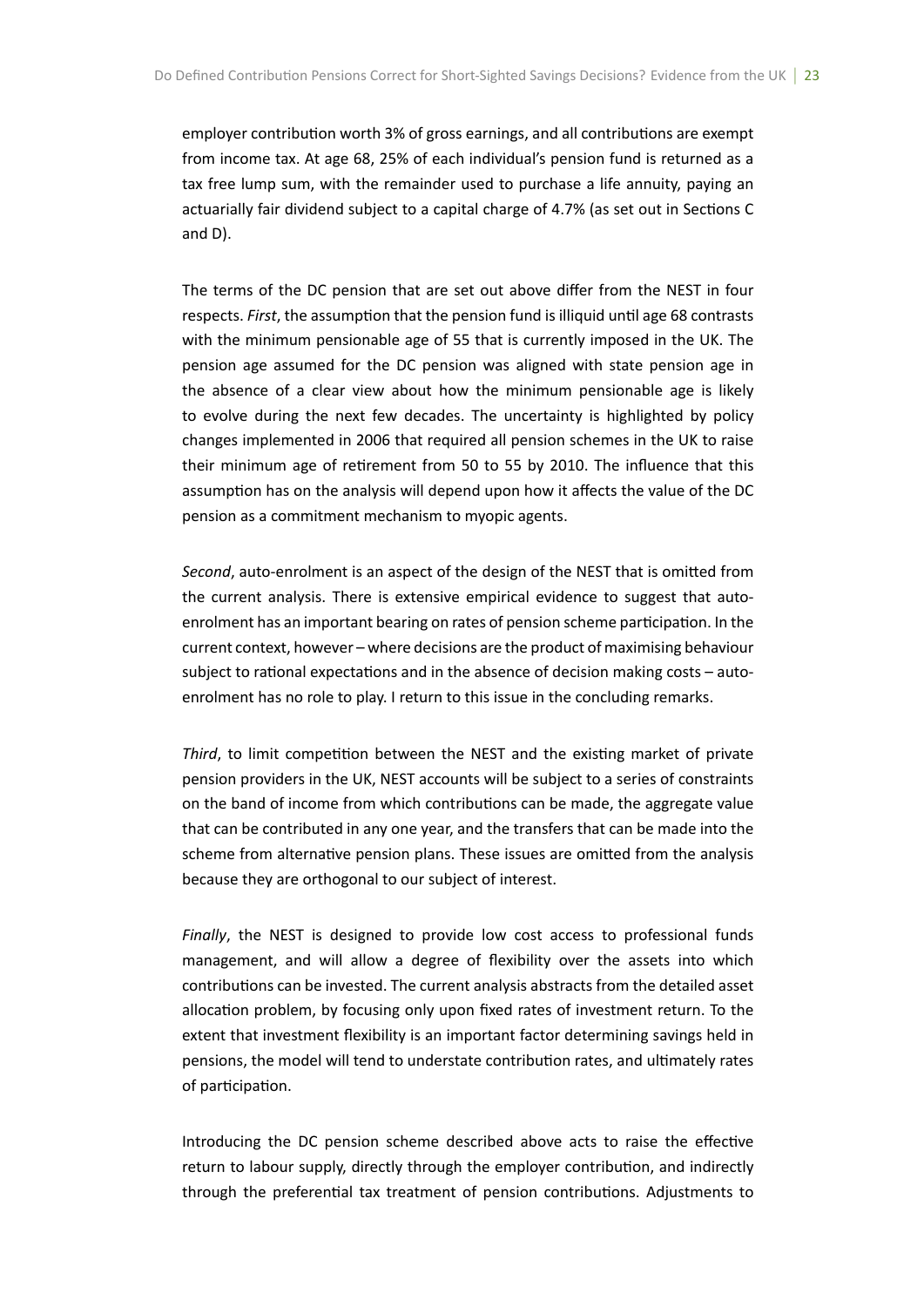offset the pecuniary impact of the DC pension scheme consequently have an important bearing upon the results obtained. These adjustments were administered through the government budget constraint on the assumption that the matching (employer) pension contributions were paid for by the government. Two forms of tax adjustment to maintain neutrality of the aggregate government budget were explored: a fixed proportional tax on all labour income; and adjustment of the upper two rates of income tax of the four rate schedule that was applied in the UK in 2007. The second of these two alternatives leaves lower rate tax payers unaffected, and was selected to off-set the regressivity that is otherwise consequent on the introduction of a DC pension (returned to below). As similar results were obtained under both methods of tax adjustment, results assuming the fixed proportional tax on labour income are reported in the following subsections, and those obtained under the alternative tax adjustment can be obtained from the author upon request.

I begin by discussing effects of the DC pension simulated under the preference parameters reported in Table 1. Section 4.B reports responses on the assumption of exponential discounting, and Section 4.C explores the effects of myopia on the assumption of quasi-hyperbolic discounting. Sensitivity of the analysis to the extent of myopia is then explored with reference to the preference parameters that are reported in Table 2.

#### **B. Behavioural responses in the context of Ɵme-consistent preferences**

Table 3 reports the long-run behavioural and welfare effects of introducing the DC pension set out in Section A, given the model parameters reported for exponential discounting in Table 1, and on the assumption that the pension fund earns the same real rate of return as positive balances on liquid net worth (2.7 per cent per annum). I report the effects of the DC pension in per-capita terms because the NEST is explicitly designed to address the needs of individual employees in the UK, rather than an economy-wide reform.

Table 3 divides the population into quintile groups based upon average disposable household income earned between ages 20 and 67, so that each quintile follows the same group of households through their respective lives. Working down from the top of Table 3, the reported statistics indicate that the tax advantages of the pension asset and the 3% matching employer pension contribution are sufficient incentives to generate widespread participation in the pension scheme. It is of little surprise that the highest rates of pension scheme participation toward the end of the working life are observed amongst households at the top of the income distribution. Less intuitive, however, is the observation that the reverse is true at the beginning of the working life, when rates of pension participation are particularly high among households in the bottom two income quintiles. This second observation is of note, given that the NEST is explicitly designed for employees on low to modest incomes.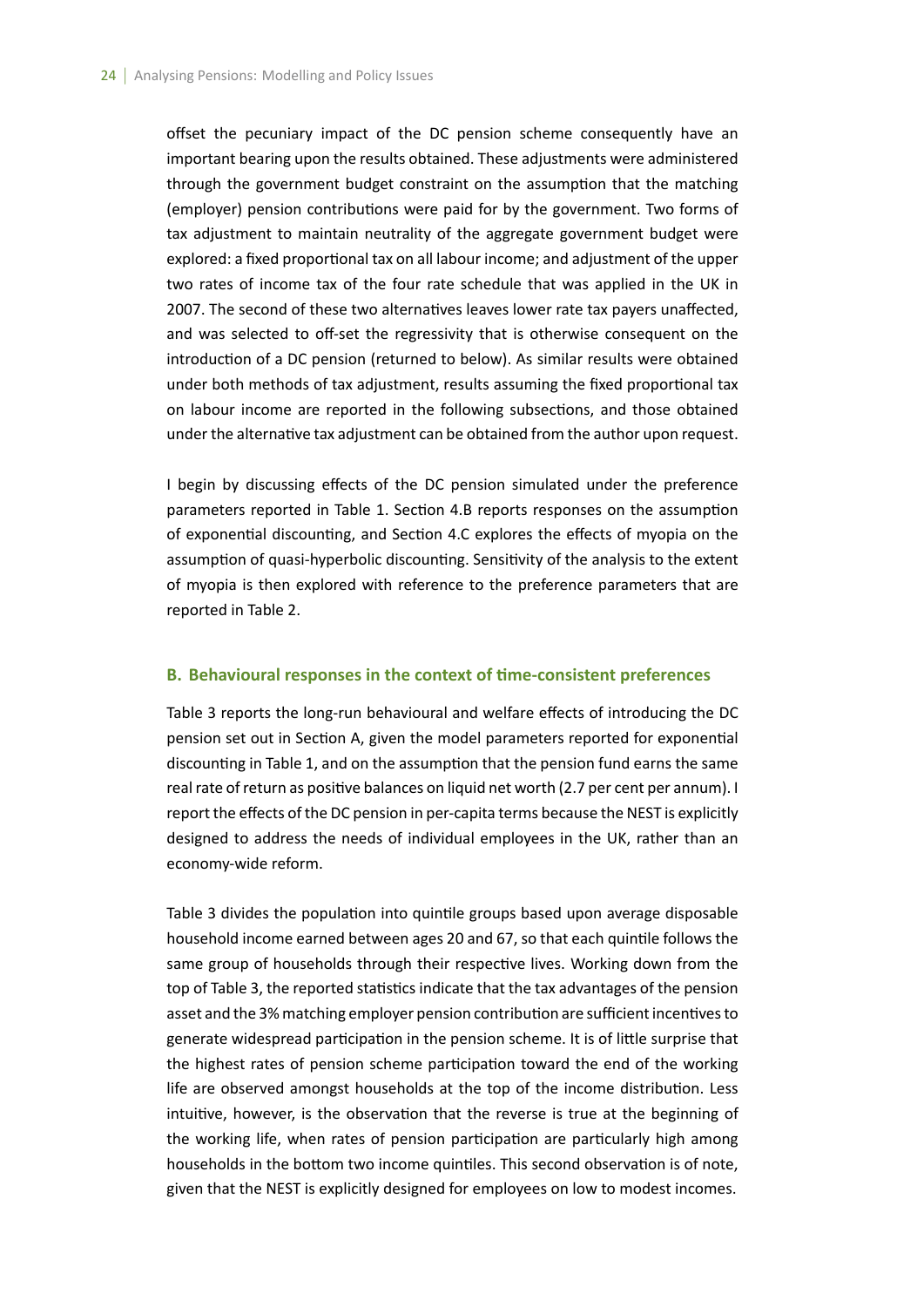| age group | lowest<br>income<br>quintile | 2nd quintile                                              | 3rd quintile                    | 4th quintile | highest<br>income<br>quintile | average        |
|-----------|------------------------------|-----------------------------------------------------------|---------------------------------|--------------|-------------------------------|----------------|
|           |                              | proportion of decile contributing to private pension (%*) |                                 |              |                               |                |
| 20 to 34  | 31                           | 21                                                        | 13                              | 10           | 14                            | 18             |
| 35 to 49  | 62                           | 52                                                        | 45                              | 54           | 74                            | 57             |
| 50 to 67  | 37                           | 40                                                        | 62                              | 80           | 86                            | 61             |
|           |                              |                                                           | change in employment (%*)       |              |                               |                |
| 45 to 54  | $-0.4$                       | 0.1                                                       | 0.4                             | 0.8          | 0.7                           | 0.3            |
| 55 to 64  | $-0.6$                       | 1.1                                                       | 1.5                             | 0.4          | $-0.7$                        | 0.3            |
| 65 to 74  | $-5.0$                       | $-2.2$                                                    | $-3.7$                          | $-14.8$      | $-29.8$                       | $-11.1$        |
|           |                              |                                                           | average pension wealth (%**)    |              |                               |                |
| 20 to 34  | 6                            | 5                                                         | 3                               | 3            | 5                             | $\overline{4}$ |
| 35 to 49  | 82                           | 86                                                        | 79                              | 100          | 162                           | 102            |
| 50 to 67  | 192                          | 225                                                       | 291                             | 513          | 957                           | 436            |
|           |                              |                                                           | change in total net worth (%**) |              |                               |                |
| 20 to 34  | 5                            | $\overline{3}$                                            | $\mathbf{1}$                    | $\Omega$     | $\overline{2}$                | $\overline{2}$ |
| 35 to 49  | 81                           | 82                                                        | 72                              | 90           | 157                           | 96             |
| 50 to 67  | 189                          | 210                                                       | 242                             | 404          | 707                           | 350            |
|           |                              | compensating variation of pension introduction (%**)      |                                 |              |                               |                |
| 20        | 10                           | 15                                                        | 16                              | 17           | 16                            | 15             |
| 68        | $-43$                        | $-61$                                                     | $-98$                           | $-182$       | $-383$                        | $-154$         |

**Table 3: Long-run effects of introducing a defined contribution pension where a pension asset did not previously exist and preferences are Ɵme consistent**

Responses to a DC pension paying a real return to invested funds of 2.7% per annum. Quintile groups distinguished by household disposable income between ages 20 and 67. Table reports statistics simulated with a DC pension, less statistics simulated without a pension asset. Simulations with a DC pension also apply a tax adjustment to ensure government budget neutrality. Tax adjustment applied as a fixed rate on all wage income, equal to 5.9%

\* denotes % of population subgroup

\*\* denotes % of median annual household disposable income between ages 20 and 67 in the simulation where a DC pension does not exist, equal to £52,548 in 2007 prices

The relatively high rates of pension scheme participation that are observed early in life among households in the bottom two income quintiles are attributable to the forward looking nature of the decision framework. Households toward the top of the lifetime income distribution anticipate stronger wage growth early in the life course than those toward the bottom, due to the specification that is assumed to govern the intertemporal development of human capital (see Section E). Furthermore, households toward the bottom of the lifetime income distribution that expect weak wage growth, also anticipate to retire sooner - households in the bottom quintile work for 38 years on average under the policy counterfactual without pensions, which is 10 years less than households in the top quintile. These factors motivate high income households to consume more early in life and delay their saving to later ages, relative to households with lower wage expectations.

The statistics that are reported for employment in Table 3 indicate that labour supply rises very marginally on average prior to pension age in response to the DC pension, but falls substantially following pension age. These shifts reflect two factors. First, and most important, the DC pension encourages increased retirement saving,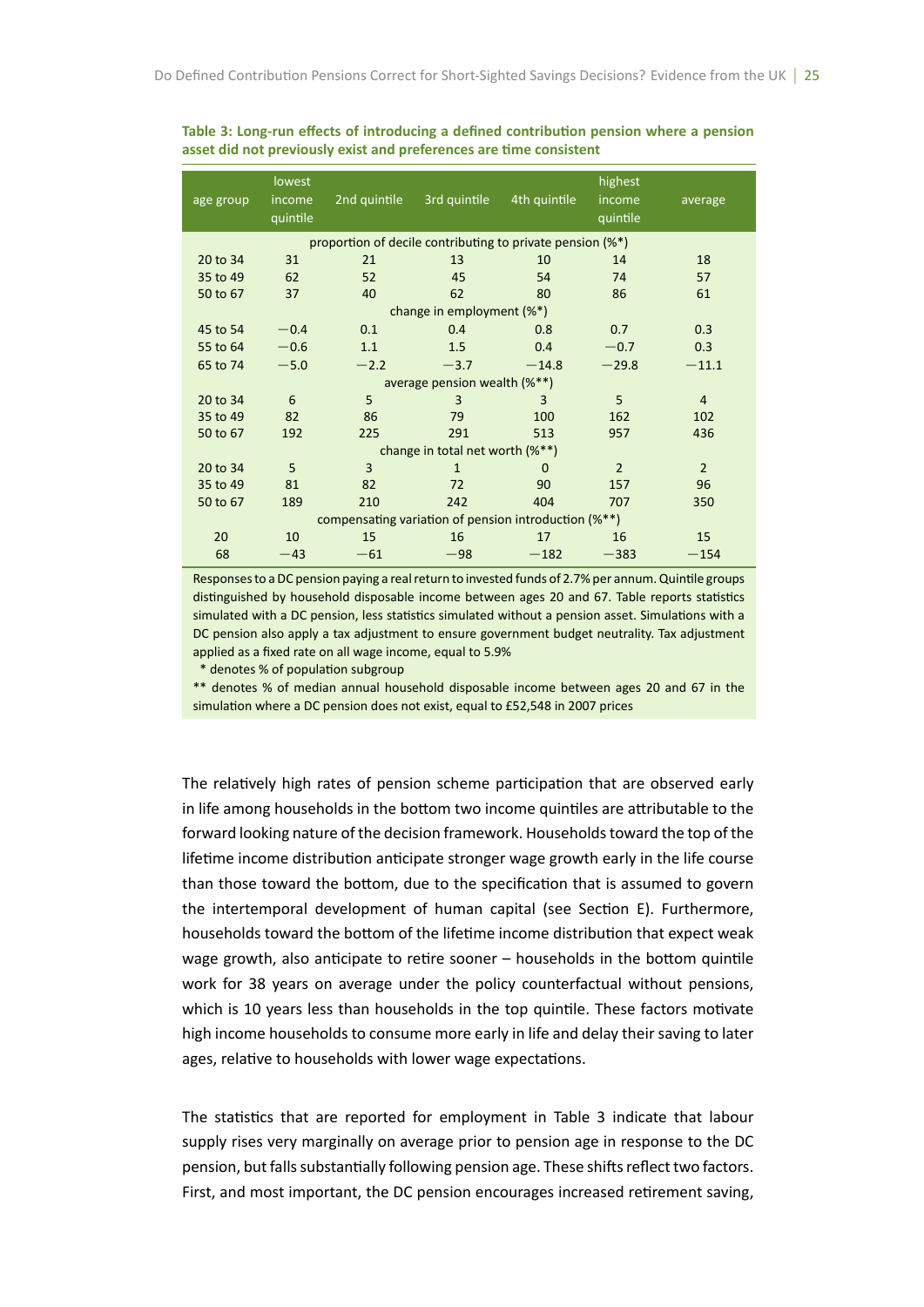which allows households to enter retirement on preferable terms from pension age. Second, it is driven by the timing of the influence of the DC pension  $-$  and the compensating tax adjustments – on the returns to labour. Prior to pension age, the DC pension tends to raise the return to labour supply, which is partly off-set by the coincident 5.9 per cent fixed tax rate applied to all wage income. In contrast, only the effect of the fixed tax on wage income applies from pension age, which tends to dampen the incentive to supply labour. The most pronounced effects are observed among households with the highest incomes, for whom the pension asset is most important.

The statistics reported for pension wealth and total net worth indicate that most pension saving represents new saving in the model, rather than a transfer of saving from liquid assets. This is particularly true for households in the lowest two lifetime income quinƟles, for whom the NEST is designed, but it also applies to households throughout the income distribution. Unsurprisingly, the largest degree of off-setting is generated by the model for households at the top of the income distribution and late in the working lifetime. But even among these households, average off-setting between ages 50 and 67 does not exceed 30 per cent, well below the 40 per cent average off-set currently projected for the NEST by the government.

There is extensive uncertainty in the empirical literature regarding the impact of pensions on aggregate household saving, and theory provides little guidance about what we should expect. One of the first studies to consider the effects of retirement pensions on private saving is by Feldstein (1974), who used US macro-data to find that social security depresses personal saving by 30-50 per cent. During the 1980s a number of papers reported econometric estimates based upon micro-data, which generally suggest that retirement pensions have a small effect on private saving (see, for example, King & Dicks-Mireaux (1982), and Diamond & Hausman (1984)), with the implication that reserves built up under retirement pensions generally represent an net addition to national wealth. More recently, however, Gale (1998) and Attanasio & Rohwedder (2003) have reported much larger offsets - between 70 and 80 per cent  $-$  depending upon the focus of the analysis and the specification adopted. Like the studies undertaken in the 1980s, these more recent papers are based upon econometric estimates from micro-data, but they differ from the earlier studies in that the specifications considered for analysis are based upon inferences drawn from the life-cycle model, adjusting for age and time effects on the relationship between private saving and pension wealth.

The inconclusive nature of the econometric evidence has been attributed to a number of factors. These include lags in the adjustment of saving behaviour to policy reforms (see, for example, Börsch-Supan & Brugiavini (2001) for discussion); heterogeneity of agent behaviour with regard to individual circumstances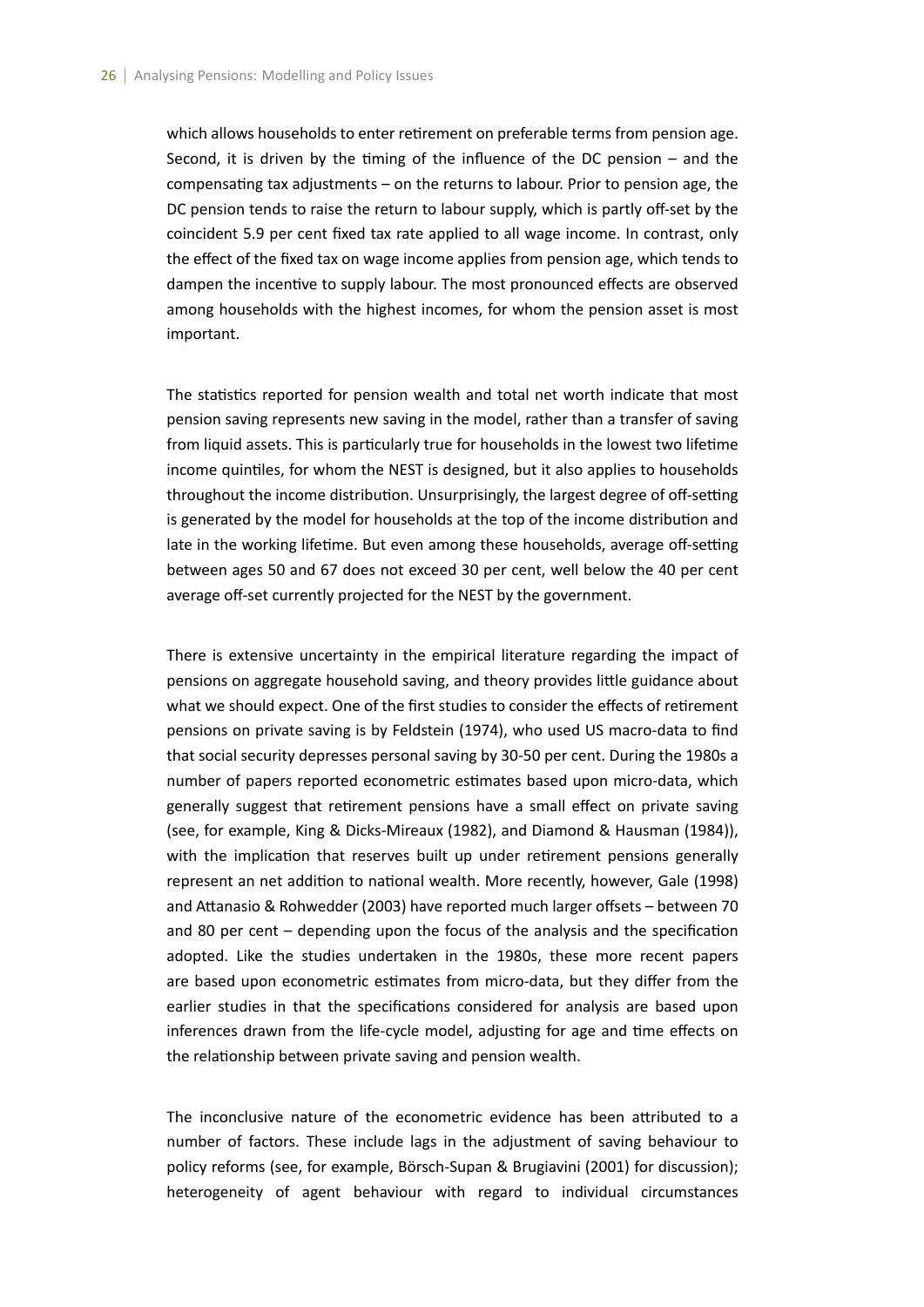(eg. Gale (1998) and AƩanasio & Rohwedder (2003)); and the availability of suitable data (eg. Miles (1999)).

The low rates of pension off-setting that are reported here are attributable to disparities between the policy environment assumed for estimating the model, and the policy counterfactuals considered for analysis. The estimations assume a pension scheme that offers generous terms, relative to either saving in liquid wealth or the pension asset that is considered here. Simulations based on the estimated model parameters and in the absence of any pension asset consequently tend to result in small measures of household wealth, which limits the extent to which saving in a pension can be off-set when this asset is included for analysis. The results that are reported here highlight the need to take account of agent specific circumstances when considering how far pension saving is likely to substitute for other forms of saving, particularly when the target population possesses modest financial means as is the case for the NEST.

Welfare effects in the form of compensating variations are reported at the bottom of Table 3. These statistics indicate that the DC pensions tend to depress welfare at the beginning of the simulated lifetime for households throughout the earnings distribution, with the most pronounced effects reported toward the top of the distribution. This is an intuitive and important result: in the context of the decision environment and time-consistent preference structure that are assumed here, there is no welfare justification for the pension scheme. In this case, the illiquidity of the DC pension reduces decision making flexibility, and only survives in the context of voluntary participation to the extent that participants are subsidised through tax advantages and matching employer contributions. In a closed financial system where the cost of any subsidy must be met without recourse to borrowing (as is the case here), the DC pension will be regressive to the extent that it transfers resources from (poorer) non-savers to (richer) savers. As such, the DC pension requires a consideration beyond the scope of the current analysis to merit its introduction.

The welfare effects of a DC pension become positive (negative compensating variations) as age increases, reflecting the increase in saving that is motivated by the DC pension scheme. Furthermore, the profile of the welfare effect is reasonably flat through the income distribution at age 20, which reflects the uncertainty that is associated with how lifetime prospects will evolve. This disparity widens with age, as the magnitude and inequality of the distribution of wealth rises, as the period of illiquidity of pension wealth reduces, and as lifetime uncertainty declines.

The finding that DC pensions depress welfare measured from the start of the simulated lifetime is in direct contrast with Laibson et al. (1998), who report strictly positive welfare gains to the introduction of a DC pension throughout the life course.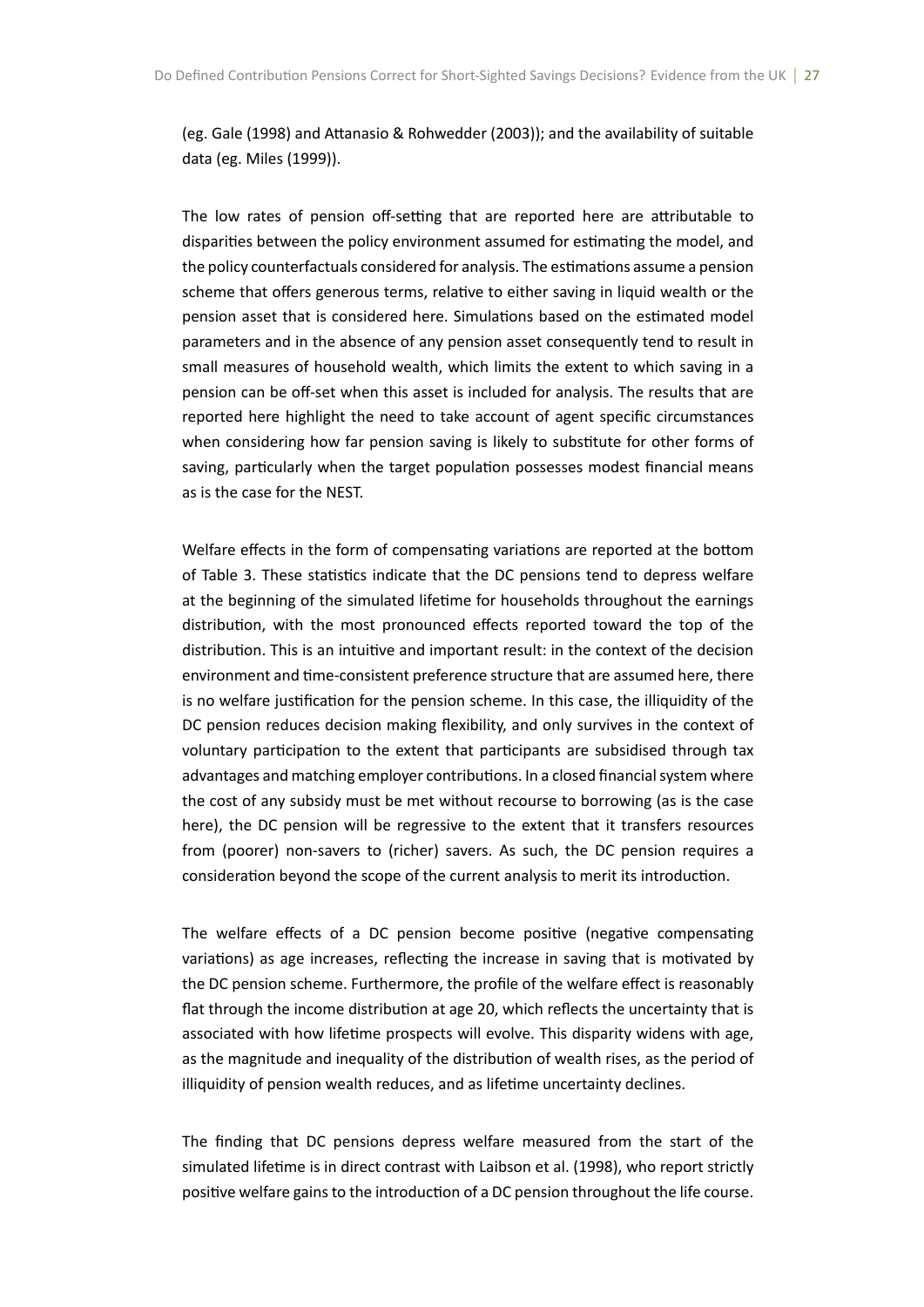The difference between the two studies in this respect is primarily attributable to differences in the proportional adjustments to employment income that are made to ensure budget balance, and indirectly to the allowance for endogenous labour supply in the current analysis. The proportional tax on labour earnings that is required to maintain budget balance here is equal to 5.9 per cent. This is almost twice the value of the matching employer contribution of 3 per cent that is received by the population subgroup who choose to participate in the DC pension. As Laibson et al. (1998) adjust only for the matching employer pension contribution, they apply a smaller proportional adjustment to wages relative to the current analysis, which is sufficient to result in a net welfare surplus to employees.

Although some of the difference between the rates of the matching employer pension contribution and the tax adjustment that is required to maintain budget neutrality is accounted for by the fiscal burden of tax incentives to pension saving, this is a relatively minor consideration. Furthermore, the size of the proportional tax adjustment is not exaggerated by behavioural responses to the tax adjustment. The wealth effect of the proportional tax on earnings is sufficient to increase rates of employment, relative to a counterfactual where no proportional tax is applied (not reported). The principal reason that larger compensating adjustments are imposed in the current study, relative to Laibson et al. (1998), is the reduction in labour supply that is generated in the context of the DC pension from state pension age. The earlier retirement ages simulated in the context of the DC pension reduce tax receipts levied on the foregone labour income, and increase the fiscal burden of welfare payments to retirees, which are all off-set by the tax adjustment to wages.

#### **C. Responses when preferences are myopic**

The policy counterfactual that is considered here is identical to that of the preceding subsection, with the exception that behavioural responses are generated assuming the estimated model parameters that describe quasi-hyperbolic discounting reported in Table 1.

Comparing the top panel of Tables 3 and 4 reveals that the allowance made for myopia tends to exaggerate rates of participation in the DC pension scheme, which increase by 2.5 percentage points on average between ages 20 and 49. The largest increases in participation are generated for households in the third and fourth population quintiles between ages 35 and 49, which possess both reasonably strong saving incentives, and additional capacity for pension participation under timeconsistent preferences (reported in Table 3). That these same households also tend to reduce their pension participation later in life if they have myopic preferences, reflect the fact that savings accrued early in life are most at risk of premature consumption in the context of present biased preferences.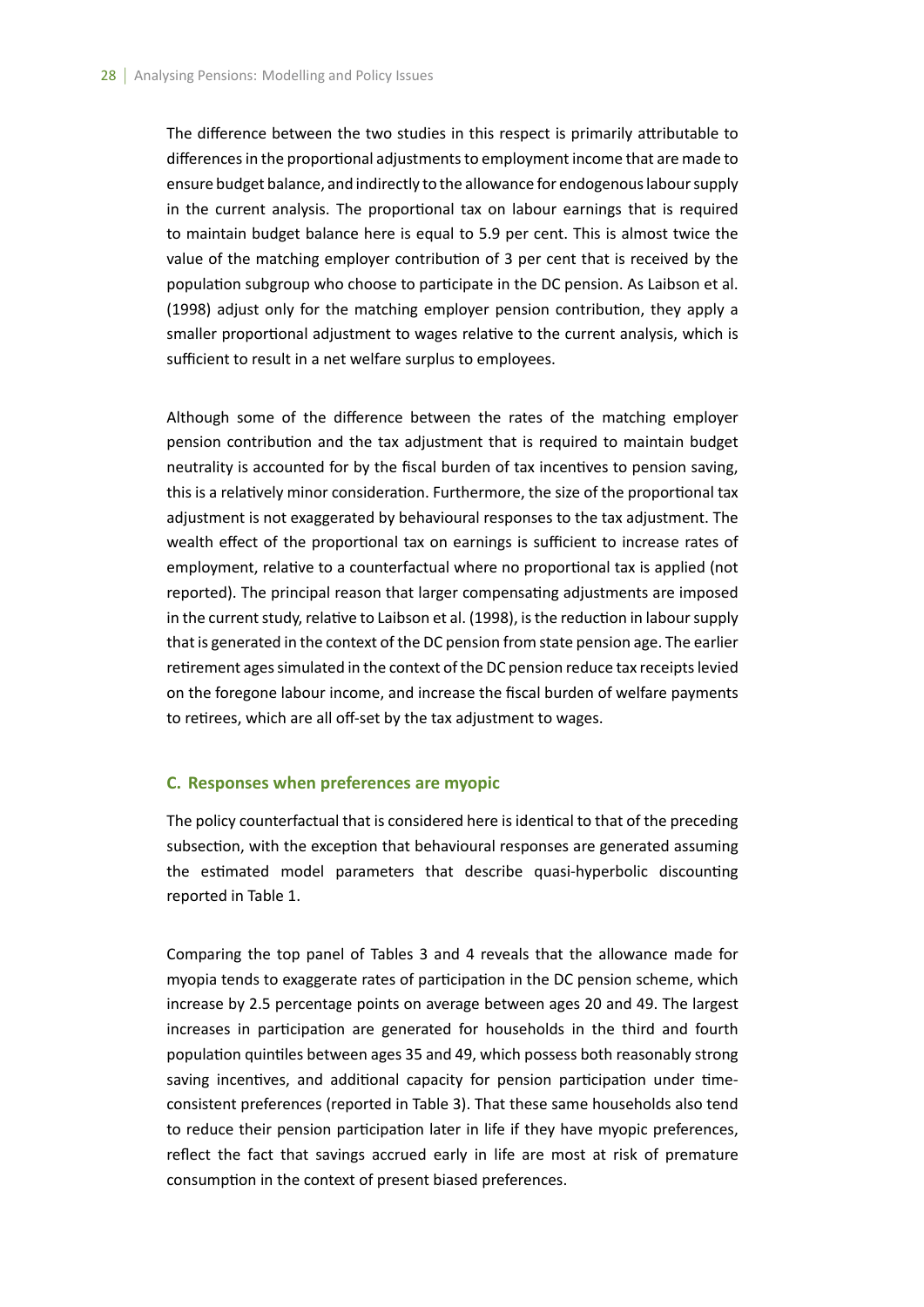| age group | lowest<br>income<br>quintile | 2nd quintile                                              | 3rd quintile                    | 4th quintile | highest<br>income<br>quintile | average        |
|-----------|------------------------------|-----------------------------------------------------------|---------------------------------|--------------|-------------------------------|----------------|
|           |                              | proportion of decile contributing to private pension (%*) |                                 |              |                               |                |
| 20 to 34  | 35                           | 23                                                        | 14                              | 11           | 13                            | 19             |
| 35 to 49  | 64                           | 54                                                        | 51                              | 61           | 77                            | 61             |
| 50 to 67  | 38                           | 38                                                        | 60                              | 79           | 86                            | 60             |
|           |                              |                                                           | change in employment (%*)       |              |                               |                |
| 45 to 54  | $-0.1$                       | 0.1                                                       | 0.5                             | 0.8          | 1.0                           | 0.5            |
| 55 to 64  | $-0.5$                       | 1.1                                                       | 2.8                             | 2.1          | $-0.3$                        | 1.0            |
| 65 to 74  | $-9.4$                       | $-10.3$                                                   | $-10.3$                         | $-18.0$      | $-33.8$                       | $-16.4$        |
|           |                              |                                                           | average pension wealth (%**)    |              |                               |                |
| 20 to 34  | 8                            | 6                                                         | $\overline{4}$                  | 3            | 5                             | 5              |
| 35 to 49  | 102                          | 102                                                       | 87                              | 106          | 162                           | 112            |
| 50 to 67  | 232                          | 264                                                       | 311                             | 502          | 883                           | 438            |
|           |                              |                                                           | change in total net worth (%**) |              |                               |                |
| 20 to 34  | 8                            | 5                                                         | $\overline{4}$                  | 3            | 5                             | 5              |
| 35 to 49  | 102                          | 101                                                       | 87                              | 108          | 163                           | 112            |
| 50 to 67  | 231                          | 260                                                       | 287                             | 436          | 748                           | 393            |
|           |                              | compensating variation of pension introduction (%**)      |                                 |              |                               |                |
| 20        | $\overline{3}$               | $\overline{4}$                                            | 5                               | 5            | $\overline{4}$                | $\overline{4}$ |
| 68        | $-51$                        | $-64$                                                     | $-92$                           | $-167$       | $-349$                        | $-145$         |

**Table 4: Long-run effects of introducing a defined contribution pension where a pension asset did not previously exist and preferences are myopic**

Responses to a DC pension paying a real return to invested funds of 2.7% per annum. Quintile groups distinguished by household disposable income between ages 20 and 67. Table reports statistics simulated with a DC pension, less statistics simulated without a pension asset. Simulations with a DC pension also apply a tax adjustment to ensure government budget neutrality. Tax adjustment applied as a fixed rate on all wage income, equal to 5.9%

\* denotes % of population subgroup

\*\* denotes % of median annual household disposable income between ages 20 and 67 in the simulation where a DC pension does not exist, equal to £52,548 in 2007 prices

Employment prior to retirement (not reported in Tables 3 or 4) is not much affected by the allowance made for quasi-hyperbolic discounting; average rates of employment between ages 20 and 55 (not reported) increase by 0.2 per cent in response to the DC pension under quasi-hyperbolic discounting, and by 0.3 per cent under exponential discounting. Hence the alternative commitment mechanism considered by the model (labour supply in the context of a positive experience effect on prospective wages) does not appear to influence responses to the DC pension in this case. The employment statistics that are reported in the Tables 3 and 4 indicate that employment participation between ages 45 and 64 increases by 0.75 percentage points on average in response to the DC pensions when preferences are myopic, as compared with 0.3 percentage points in the context of time consistent preferences. After households gain access to their pension wealth (age 68 in the analysis), however, employment rates fall fairly sharply – by 11 percentage points on average under the assumption of exponential discounting, and by over 16 percentage points under quasi-hyperbolic discounting. The more pronounced reduction in employment from pension age that is generated under quasi-hyperbolic discounting is consistent with the dampened saving incentives due to the time inconsistency of myopic preferences, so that myopic individuals without access to an illiquid pension find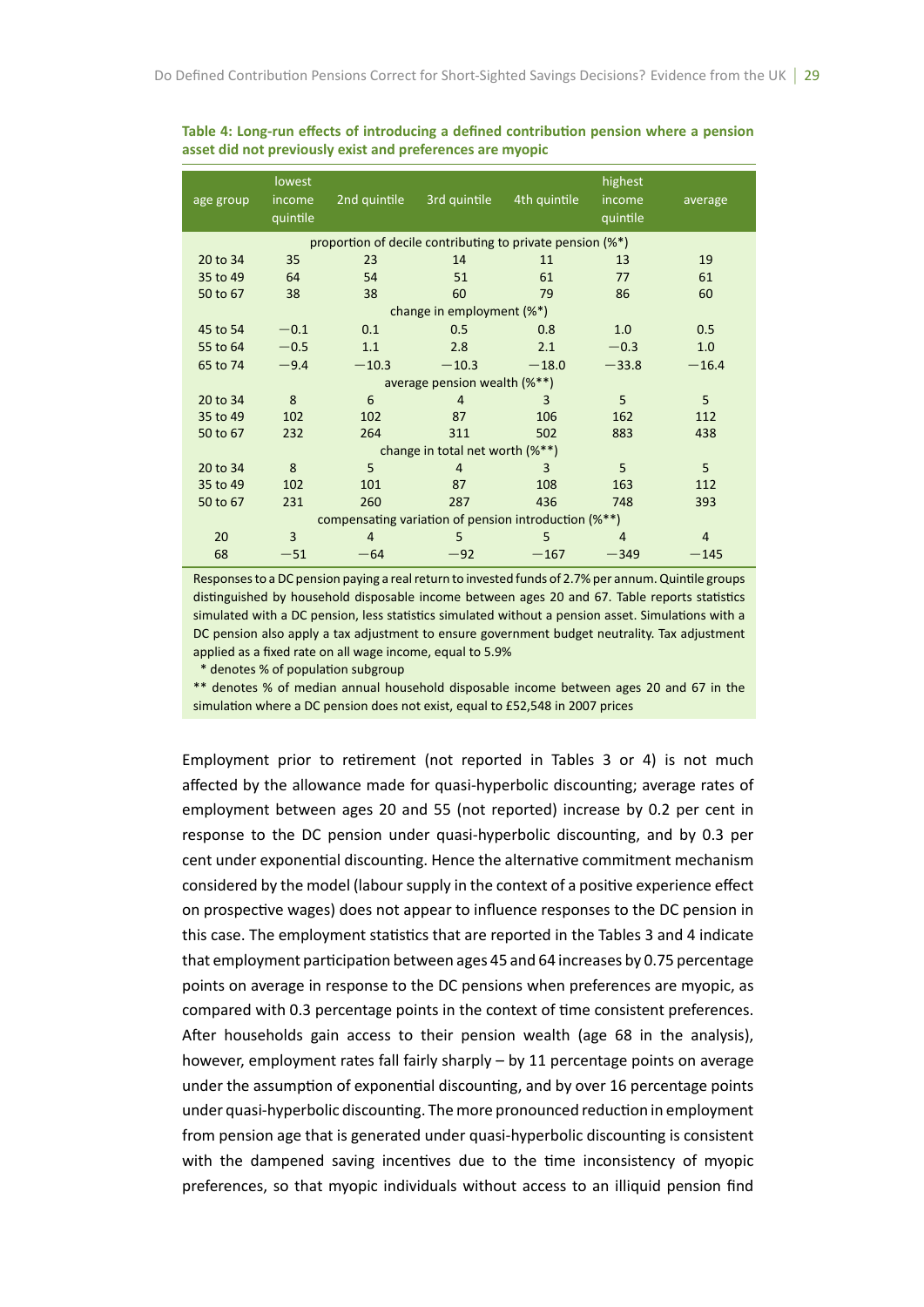that they are less well placed to afford retirement later in life  $-$  DC pensions help to mitigate this effect.

The statistics reported for pension wealth in Tables 3 and 4 indicate that savings in pensions are brought forward when preferences are myopic. This is consistent with the rates of pension participation that are discussed above, and highlights the relative importance of the commitment mechanism provided by the pension asset early in the working lifetime.

The statistics for total net worth reveal that aggregate saving rises in response to a DC pension by almost 10 per cent more on average between ages 50 and 67 when preferences are myopic, relative to the case of exponential discounting<sup>22</sup>. The distributional statistics that are reported in the respective tables indicate that this excess savings response in the context of myopic preferences is spread reasonably evenly across all households when measured in absolute (per capita) terms. Myopia consequently has a more pronounced influence on the saving responses of households on low to modest incomes when measured relative to  $a$ *priori* savings, which is of note as it is this population subgroup for whom the NEST is designed. The exaggerated savings responses of lower income households, relative to those on higher incomes, is attributable to the weaker life-cycle savings motives of low income households relative to those on higher incomes, which are more easily overwhelmed by the distortions of present biassed preferences.

Furthermore, the statistics for pension wealth and total net worth taken together reveal that there is a reduced tendency for households to off-set pension saving against other liquid assets when preferences are myopic. This is because the imperfect substitutability between pension wealth and liquid wealth is exaggerated in the context of myopic preferences by the commitment mechanism offered by the illiquidity of pension wealth.

Finally, welfare statistics are reported at the bottom of Tables 3 and 4. These indicate that myopia tends to improve the welfare effect of the DC pension scheme at the beginning of the simulated lifetime among households throughout the income distribution. Nevertheless, the influence of myopia is insufficient to imply that the DC scheme is welfare improving at age 20: households in the bottom lifetime income quintile would still require a lump-sum payment equivalent to 2.7 per cent of median annual household disposable income at age 20 in the context of the DC pension to be as well off as in the absence of the scheme, and this payment increases to

<sup>&</sup>lt;sup>22</sup> An increase of 42% of average lifetime earnings over and above the 350% increase observed for exponential discounting.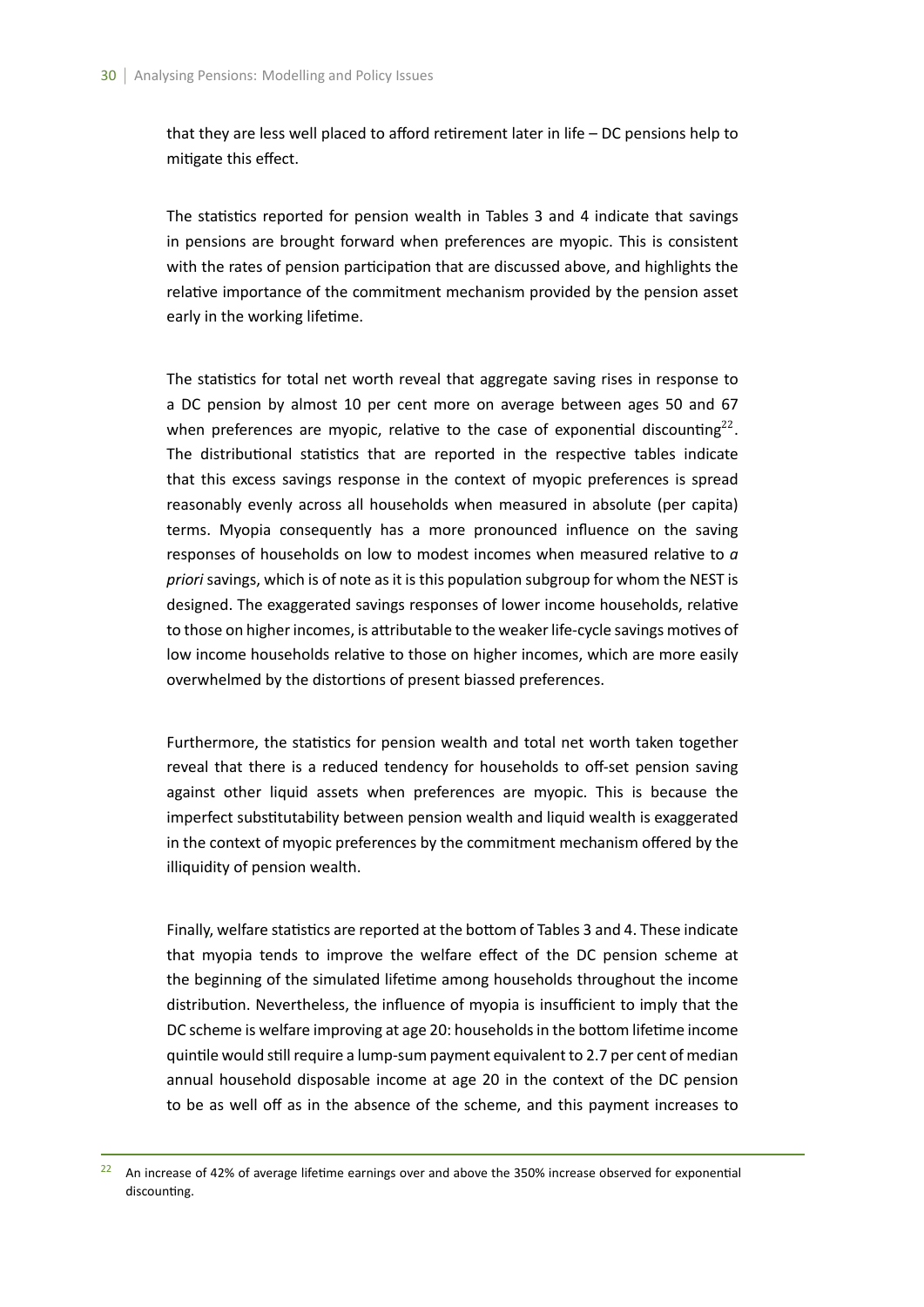between 4 and 5 per cent for households on higher lifetime incomes. Furthermore, between ages 20 and 49, the welfare effect of a DC pension switches from being more preferable under myopic preferences, to more preferable under exponential preferences. This bias toward younger ages under quasi-hyperbolic discounting reflects the importance of the commitment mechanism that is offered by pensions, which diminishes with the time horizon to pension receipt.

# **D. Sensitivity to the extent of quasi-hyperbolic discounting**

A more general appreciation of the implications of myopia for behavioural responses to a DC pension is made possible by considering the sensitivity of responses over the short-run excess discount factor,  $\beta$ , and the rate of return to the pension asset  $r^p$ . The current section focuses upon the effects of the pension asset on population average statistics, based upon the alternative preference parameters that are reported in Table 2. All aspects of the policy environment other than  $\beta$ ,  $r^p$ , and the exponential discount factor *δ*, were held fixed between the simulated policy counterfactuals.

|  |                                                  |  |  |  |  | Table 5: Savings responses to the introduction of a pension asset, by short-run excess |  |
|--|--------------------------------------------------|--|--|--|--|----------------------------------------------------------------------------------------|--|
|  | discount factor and the return to pension wealth |  |  |  |  |                                                                                        |  |

| short-run excess discount                                                                        |     | 0.7   | 0.75                                   | 0.8   | 0.85  | 0.9   | 0.95                                                                              | $\mathbf{1}$ |
|--------------------------------------------------------------------------------------------------|-----|-------|----------------------------------------|-------|-------|-------|-----------------------------------------------------------------------------------|--------------|
|                                                                                                  |     |       | pension wealth between ages 35 and 49* |       |       |       |                                                                                   |              |
| pension return                                                                                   | 2.0 | 0.638 | 0.744                                  | 0.625 | 0.663 | 0.598 | 0.639                                                                             | 0.578        |
| (% p.a.)                                                                                         | 2.5 | 0.864 | 1.078                                  | 0.962 | 1.013 | 0.927 | 0.950                                                                             | 0.853        |
|                                                                                                  | 3.0 | 1.121 | 1.308                                  | 1.227 | 1.317 | 1.272 | 1.299                                                                             | 1.196        |
|                                                                                                  | 3.5 | 1.308 | 1.541                                  | 1.446 | 1.556 | 1.503 | 1.569                                                                             | 1.504        |
|                                                                                                  | 4.0 | 1.508 | 1.671                                  | 1.617 | 1.715 | 1.709 | 1.793                                                                             | 1.738        |
|                                                                                                  | 4.5 | 1.625 | 1.793                                  | 1.757 | 1.873 | 1.856 | 1.959                                                                             | 1.920        |
|                                                                                                  | 5.0 | 1.735 | 1.903                                  | 1.839 | 1.961 | 1.952 | 2.070                                                                             | 2.036        |
|                                                                                                  |     |       | pension wealth between ages 50 and 67* |       |       |       |                                                                                   |              |
| pension return                                                                                   | 2.0 | 2.959 | 3.317                                  | 3.087 | 3.293 | 3.151 | 3.269                                                                             | 3.204        |
| $(% \mathbb{R}^2)$ (% p.a.)                                                                      | 2.5 | 3.744 | 4.196                                  | 3.951 | 4.135 | 4.008 | 4.086                                                                             | 3.961        |
|                                                                                                  | 3.0 | 4.493 | 4.881                                  | 4.673 | 4.874 | 4.784 | 4.856                                                                             | 4.737        |
|                                                                                                  | 3.5 | 5.082 | 5.454                                  | 5.257 | 5.448 | 5.362 | 5.462                                                                             | 5.377        |
|                                                                                                  | 4.0 | 5.569 | 5.888                                  | 5.694 | 5.870 | 5.828 | 5.929                                                                             | 5.860        |
|                                                                                                  | 4.5 | 5.934 | 6.221                                  | 6.075 | 6.253 | 6.174 | 6.296                                                                             | 6.230        |
|                                                                                                  | 5.0 | 6.246 | 6.535                                  | 6.341 | 6.519 | 6.445 | 6.589                                                                             | 6.503        |
|                                                                                                  |     |       |                                        |       |       |       | percentage of pension wealth off-set against liquid wealth between ages 50 and 67 |              |
| pension return                                                                                   | 2.0 | 7.63  | 9.78                                   | 11.05 | 14.93 | 17.86 | 21.38                                                                             | 23.80        |
| $(% \mathbb{R}^2)$ (% p.a.)                                                                      | 2.5 | 6.07  | 8.08                                   | 9.16  | 12.83 | 14.88 | 18.20                                                                             | 20.52        |
|                                                                                                  | 3.0 | 5.29  | 7.11                                   | 7.95  | 11.22 | 12.88 | 15.78                                                                             | 17.65        |
|                                                                                                  | 3.5 | 4.80  | 6.49                                   | 7.27  | 10.15 | 11.58 | 14.15                                                                             | 15.74        |
|                                                                                                  | 4.0 | 4.52  | 6.17                                   | 6.85  | 9.57  | 10.75 | 12.91                                                                             | 14.34        |
|                                                                                                  | 4.5 | 4.38  | 5.94                                   | 6.52  | 9.03  | 10.08 | 12.01                                                                             | 13.28        |
|                                                                                                  | 5.0 | 4.23  | 5.75                                   | 6.31  | 8.71  | 9.67  | 11.35                                                                             | 12.50        |
| Table reports saving responses to a DC pension, relative to a policy environment with no pension |     |       |                                        |       |       |       |                                                                                   |              |

teports saving responses to a DC pension, relative to a policy environment with no pension asset.

\* Wealth expressed as raƟo of median annual household disposable income between ages 20 and 67, worth £52,043.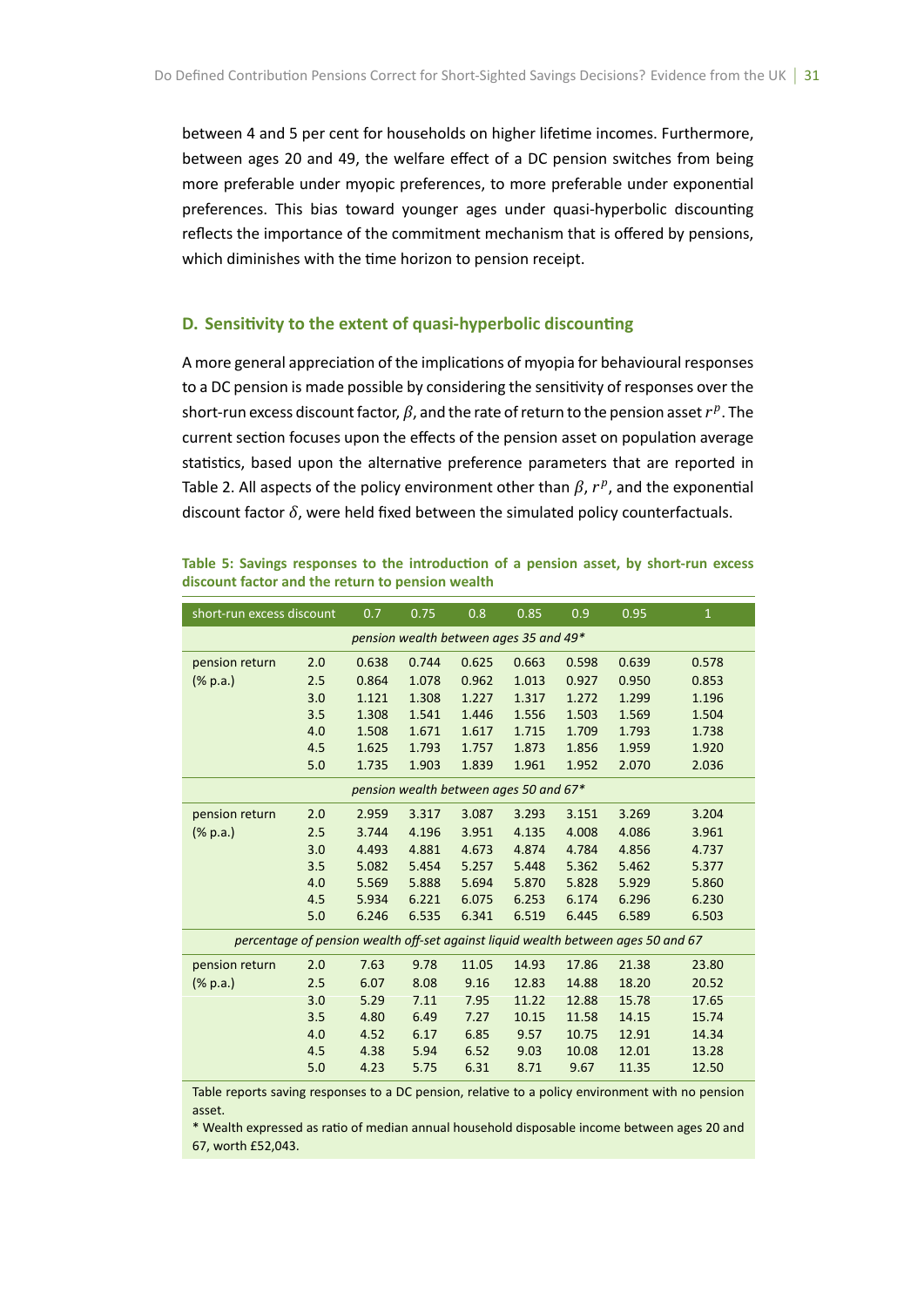Statistics that describe the effects of the introduction of the pension asset on savings behaviour are reported in Table 5. The top and middle panels of this table reveal a clear positive relationship between the rate of return assumed for pension wealth and the scale of pension wealth, for all seven of the alternative values considered for the short-run excess discount factor *β*. As the rate of return to pension wealth is increased from 2 to 5 per cent per annum, the average pension wealth increases by a factor of 3 between ages 35 and 49, and by a factor of 2 between ages 50 and 67. This intuitive response is more than a passive consequence of the higher investment income that is consequent on an increased rate of return; high rates of return to pension wealth motivate increased involvement in pensions early in the working lifetime. When  $\beta = 0.85$ , a rise in the rate of return to pension wealth from 3 per cent per annum (approximating the rate considered in Table 4) to 4 per cent per annum (which approximates the target reduction in management costs for the NEST) increases average pension wealth between ages 35 and 49 by approximately 30 per cent (from 1.32 to 1.72 times average annual disposable income), and increases average rates of pension scheme participation between ages 20 and 35 by 25 per cent (from 22.5 to 28.3 per cent, not reported in the table).

The top panel of Table 5 suggests that the extent of myopia tends to have a less pronounced influence on pension saving early in the working lifetime than the rate of return to pension wealth. Nevertheless, a close inspection of the statistics reported in the top panel of the table does reveal some interesting variation to the policy parameters. When the return to pension wealth is low, the top panel of Table 5 indicates that saving in pensions early in the working lifetime tends to increase with the extent of behavioural myopia. As the rate of return to pension wealth increases, however, this relationship between myopia and pension saving is reversed.

As noted in the introduction, the illiquidity of a pension fund in the context of myopic preferences can be welfare improving to the extent that it represents a commitment mechanism that favours current preferences over future preferences. Importantly, the potential for a pension fund to be used in this way depends upon the nature of its illiquidity, and is independent of the rate of return paid to pension savings. Hence, the observation that pension savings early in the working lifetime tend to respond positively to the extent of myopia when the return to pension wealth is low suggests that the DC pension does help to resolve the intra-personal conflict that arises in the context of time-inconsistent preferences in favour of the present self. The additional observation that pension savings tend to respond negatively to the extent of myopia when the return to pension wealth is high then indicates that the parametrisation of myopia is relatively inelastic to the return on pension wealth. Put another way, relative to time-consistent exponential discounting, the myopic agents represented by the model favour the illiquidity of the DC pension for the commitment mechanism that it represents. But at the same time, the present bias of their preferences makes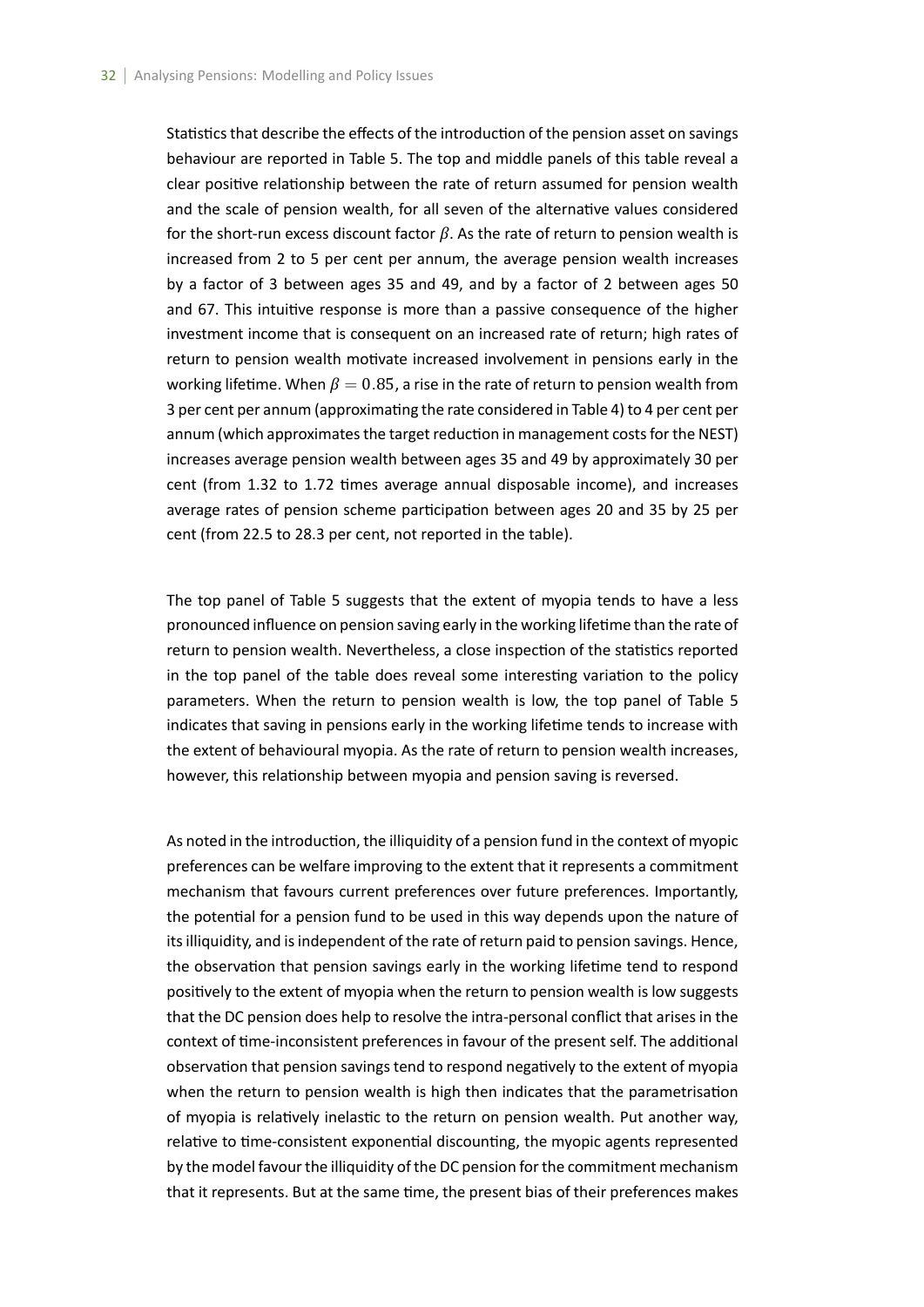them less inclined to respond positively to an increase in the return paid to pension wealth.

The middle panel of Table 5 indicates that average pension wealth between ages 50 and 67 tends to fall at a fairly stable rate as *β* is reduced below 1.0, for all five rates of return to pension wealth reported in the table. This is consistent with the present bias in consumption that is associated with a lower  $\beta$ , and with the declining role of the pension asset as a commitment mechanism as the pension age draws near.

Discussion in Section C suggests that myopia tends to dampen the extent to which pension saving is off-set against saving in other forms. This impression is reinforced by the statistics reported in the bottom panel of Table 5, which indicate that the off-set of pension saving late in the working lifetime falls monotonically with both the extent of myopia and the return to pension wealth, with myopia having the most pronounced influence over the range of policy parameters reported in the table. As noted in Section C, the scope for myopic households to off-set pension saving is limited by the small balances of liquid wealth that such households accrue in the absence of a pension asset, and by the desire to maintain precautionary balances. The first of these considerations becomes more acute as the extent of myopia increases, which is the driving factor behind the fall in the pension off-set generated at lower values of *β*.

The reported decline of the savings off-set to the pension asset as the return to pension wealth rises is attributable to four factors. First, high returns to the pension asset motivate stronger pension participation early in life (as discussed above) when liquid savings are relatively thin. Second, the wealth effect associated with a rise in the return to pension wealth motivates higher consumption during the working lifetime. Third, the higher consumption during the working lifetime motivates larger precauƟonary balances to insure against an adverse shock. And fourth, the measures of average pension wealth increase with the return to the pension asset, so that the off-set actually increases in absolute terms.

An important conclusion of the discussion reported in Section B is that the DC pension is associated with a net welfare loss equivalent to 15 per cent of average annual household disposable income at the beginning of the simulated lifetime. Although this loss is reduced to 4 per cent under the myopic specification considered in Section C, it is nevertheless reported for households throughout the earnings distribution. Table 6 reports how these welfare effects vary by the interest rate on pension wealth and the degree of myopia. The table indicates that the average effect of the DC pension on the welfare of households at age 20 improves with both the return to the pension asset, and with the extent of behavioural myopia. The former of these responses is of little surprise, but the latter indicates that the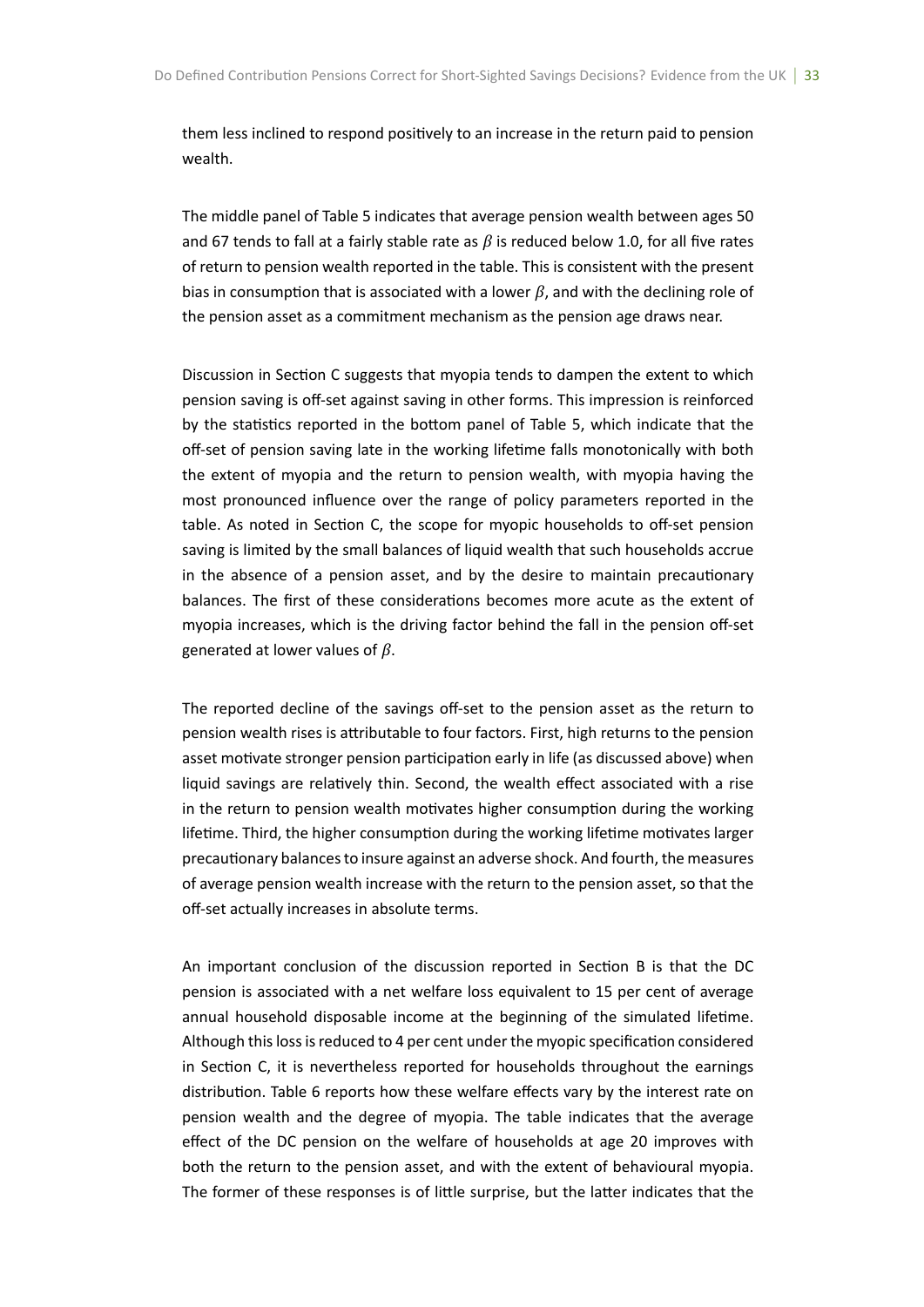| short-run excess discount |     | 0.7     | 0.75    | 0.8     | 0.85    | 0.9     | 0.95    | $\mathbf{1}$ |
|---------------------------|-----|---------|---------|---------|---------|---------|---------|--------------|
| pension return            | 2.0 | $-2.08$ | 0.28    | 4.89    | 6.85    | 10.18   | 13.69   | 15.48        |
| $(% \mathbf{a})$ (% p.a.) | 2.5 | $-2.88$ | $-2.34$ | 1.37    | 6.12    | 9.01    | 13.13   | 14.28        |
|                           | 3.0 | $-3.10$ | $-2.96$ | $-1.20$ | 2.76    | 6.92    | 11.28   | 13.18        |
|                           | 3.5 | $-3.19$ | $-3.12$ | $-2.83$ | $-1.81$ | 2.50    | 7.27    | 10.54        |
|                           | 4.0 | $-3.19$ | $-3.15$ | $-3.07$ | $-2.91$ | $-1.59$ | 2.36    | 6.34         |
|                           | 4.5 | $-3.19$ | $-3.15$ | $-3.13$ | $-3.07$ | $-2.85$ | $-1.92$ | 1.74         |
|                           | 5.0 | $-3.19$ | $-3.15$ | $-3.14$ | $-3.12$ | $-3.05$ | $-2.89$ | $-2.17$      |
|                           | 7.0 | $-3.19$ | $-3.15$ | $-3.14$ | $-3.12$ | $-3.11$ | $-3.09$ | $-3.06$      |

Table 6: Average compensating variations at age 20 to the introduction of a pension asset. by short-run excess discount factor and the return to pension wealth (negative values **indicate posiƟve effects)**

Table reports Compensating Variations at age 20 under a DC pension, relative to a policy environment with no pension asset Compensating Variations reported as % of median annual household disposable income between ages 20 and 67, worth £52,535.

structure of the pension asset does help to mitigate the welfare costs associated with the time-inconsistency of a myopic preference structure as is posited above. Hence, *myopia provides a plausible justification for the DC pension considered here*, consistent with one of the justifications raised for the introduction of the NEST. Indeed, if the NEST achieves its target economies on management costs, then the analysis that is reported here suggests that the scheme may be welfare improving (*β* = 0*.*85*,* and pension return of 3.5-4.0 % p.a.).

Table 6 reveals that the welfare effect of a rise in the return to the pension asset trails off at higher rates of return. This is due to the diminishing marginal utility of consumption, and because, at high interest rates, the wealth effect dominates leading to a fall in pension scheme participation. The largest differences for the welfare effects of the DC pension between alternative specifications for myopia are observed when the return to the pension asset is low. The 7 per cent rate of return to pension wealth is included in the table to consider the welfare response in the region of the apparent asymptote for the reported preference specifications. At this rate of return, there remains only a very slight improvement in the welfare effect of the DC pension as the extent of myopia is increased. This is explained by the observation that decisions over pension involvement  $-$  particularly early in life  $-$  are strongly influenced by myopia at low rates of pension return, but are largely independent of myopia when the return to the pension asset is very high.

#### **5. CONCLUSIONS**

This study explores how myopic preferences influence behavioural and welfare responses to a DC pension scheme in a realistic policy context that reflects the income and demographic uncertainties that households face. The analysis is structured around the National Employment Savings Trust that will be introduced in the UK in 2012, and the parameters of the structural model used to conduct the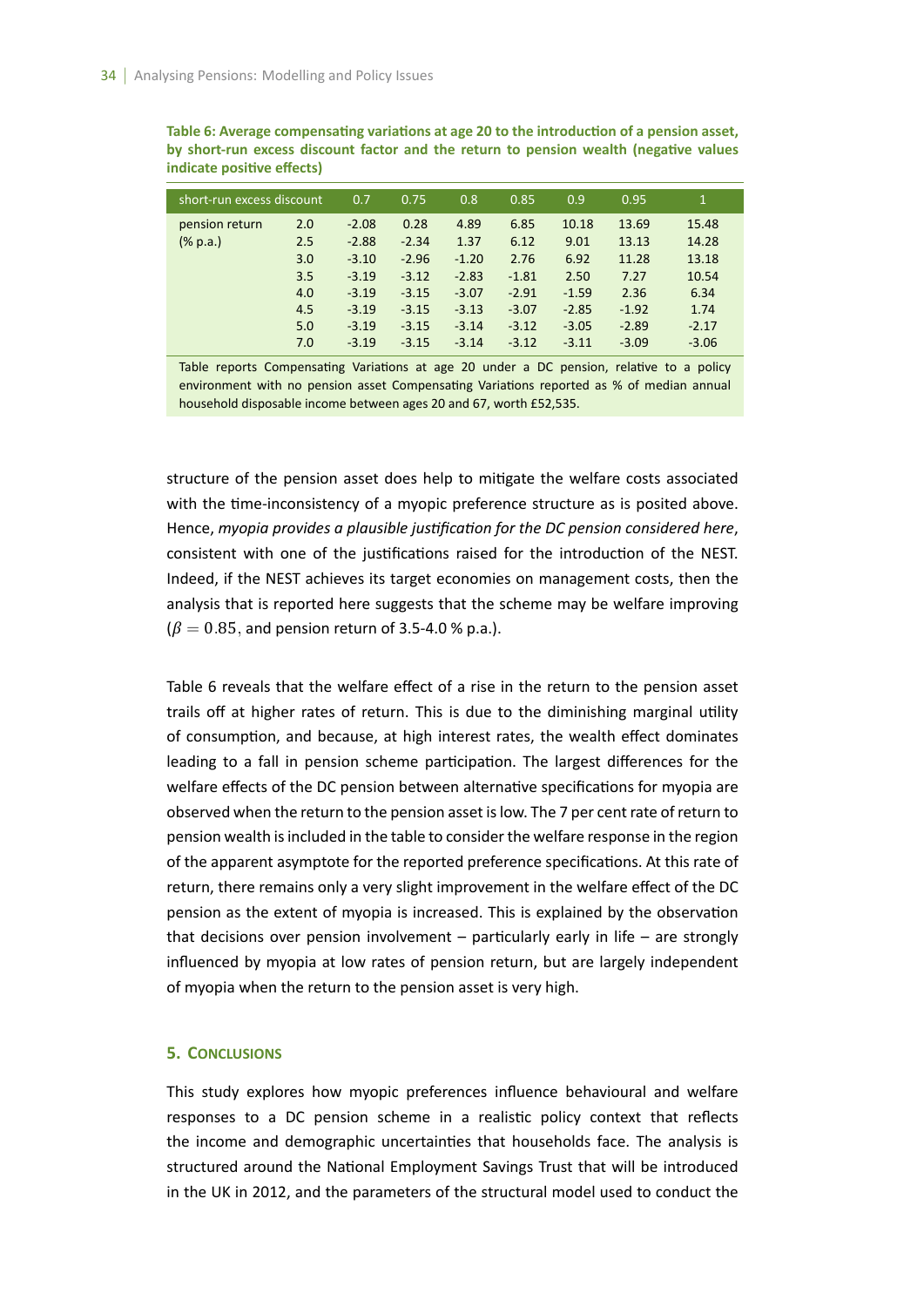analysis were estimated on survey data for a broad subgroup of the UK population. Particular attention is paid to the influence on the analysis of allowing for joint decisions of labour supply and saving, which are crucial to understanding retirement behaviour.

The parameter estimates that are reported for the structural model support the hypothesis of quasi-hyperbolic discounting, indicating an estimate of the excess short-run discount factor equal to 0.845 with a standard deviation of 0.040. The allowance for myopia is identified as improving the model's match to survey data regarding pension scheme participation and labour supply, consistent with the potential role of these factors in providing commitment mechanisms within the model. The estimate for the excess short-run discount factor exceeds those reported in previous studies (implying less pronounced myopia), which may be due to the relatively broad population subgroup upon which the current econometric analysis is based.

The introduction of a DC pension scheme is found to encourage deferment of consumption to later periods in life in all of the policy counterfactuals that are reported here. Myopic preferences are found to exaggerate this response, increasing average total net worth between ages 50 and 67 by between 6 and 22 per cent depending upon the household income quintile, when measured under the central policy scenario. Associated sensitivity analysis, however, indicates that the impact of myopia on aggregate savings depends upon the return to pension wealth. At low rates of return to pension wealth, myopia tends to increase savings held in the pension asset, but at high rates of return myopia tends to reduce saving in the pension asset. These results reflect the role of the pension scheme as a commitment mechanism, relative to its role as an efficient vehicle for saving.

Labour supply is increased very slightly prior to pension age by the DC pension scheme throughout the analysis, but falls substantially after households gain access to their pension wealth. Labour supply falls by an average of 11 percentage points between ages 65 and 74 under the central policy scenario and on the assumption of exponential discounting, and by 16 percentage points under quasi-hyperbolic discounting. The fall in labour supply from pension age has an important bearing upon the compensating adjustments that are applied in the analysis to off-set the effect that the DC pension has on the average returns to labour supply. Under the central policy scenario, this results in the finding that introduction of the DC pension would reduce welfare at the beginning of the life, by an average amount worth 15 per cent of average annual disposable income under exponential discounting, and by 4 per cent of average annual disposable income under quasi-hyperbolic discounting. Notably, however, the welfare effect of the DC pension at the beginning of life is found to respond positively to the rate of return to the pension asset, and to the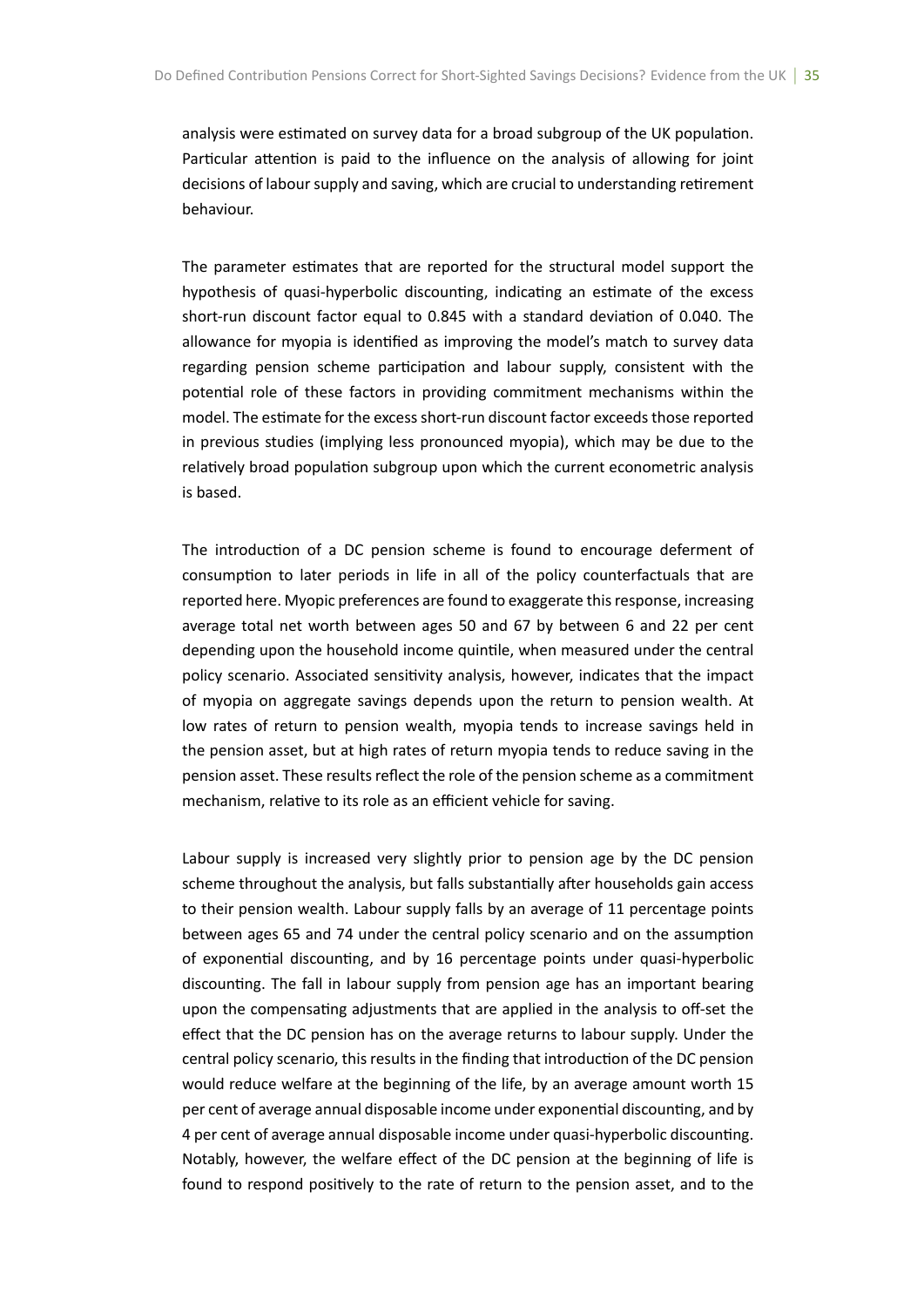disparity between the short-run and long-run discount rates. In the region of the unrestricted parameter estimates for the structural model, the analysis suggests that the DC pension would improve welfare if the NEST's target of reducing annual management charges by 1 per cent of capital is achieved.

The current analysis is limited to considering the implications for responses to a DC pension of sophisticated myopia, so that agents are assumed to be fully aware of their propensity to over-consume. However, it is quite likely that at least some people are naïvely unaware of their myopia, which would negate the welfare benefits of the commitment mechanism offered by pension fund illiquidity. Furthermore, even if the idea that some people are naïvely myopic is rejected, accommodating such behaviour could facilitate a more nuanced interpretation of the results that are reported here.

More substantively, an important aspect of the design of the NEST is the allowance that is made for behavioural inertia through the adoption of an auto-enrolment mechanism. This aspect of the scheme reflects extensive empirical evidence that default options for pensions  $-$  regarding the decision to participate, rates of contributions, and investment strategies  $-$  tend to have an important bearing on outcomes in practice (see, for example, Madrian & Shea (2001)). It would consequently be of interest to extend the current analysis to allow for decision making inertia: this is an issue that remains for further research.

#### **REFERENCES**

- Attanasio, O. P. & Rohwedder, S. (2003), 'Pension wealth and household saving: evidence from pension reforms in the United Kingdom', *American Economic Review* **93**, 1499–1521.
- Börsch-Supan, A. & Brugiavini, A. (2001), 'Savings: the policy debate in Europe', *Oxford Review of Economic Policy* **17**, 116–143.
- Cagetti, M. (2003), 'Wealth accumultion over the life cycle and precautionary savings', Journal of Business and Economic Statistics 21, 339-353.
- Chatterjee, S., Corbae, D., Nakajima, M. & Rios-Rull, J. (2007), 'A quantitative theory of unsecured consumer credit with risk of default', *Econometrica* **75**, 1525–1589.
- Cremer, H., DeDonder, P., Maldonado, D. & Pestieau, P. (2007), 'Voting over type and generosity of a pension system when some individuals are myopic', *Journal of Public Economics* **91**, 2041–2061.
- DellaVigna, S. & Paserman, M. D. (2005), 'Job search and impatience', Journal of Labor *Economics* **23**, 527–588.
- Diamond, P. A. & Hausman, J. A. (1984), 'Individual retirement and savings behaviour', *Journal of Public Economics* **23**, 81–114.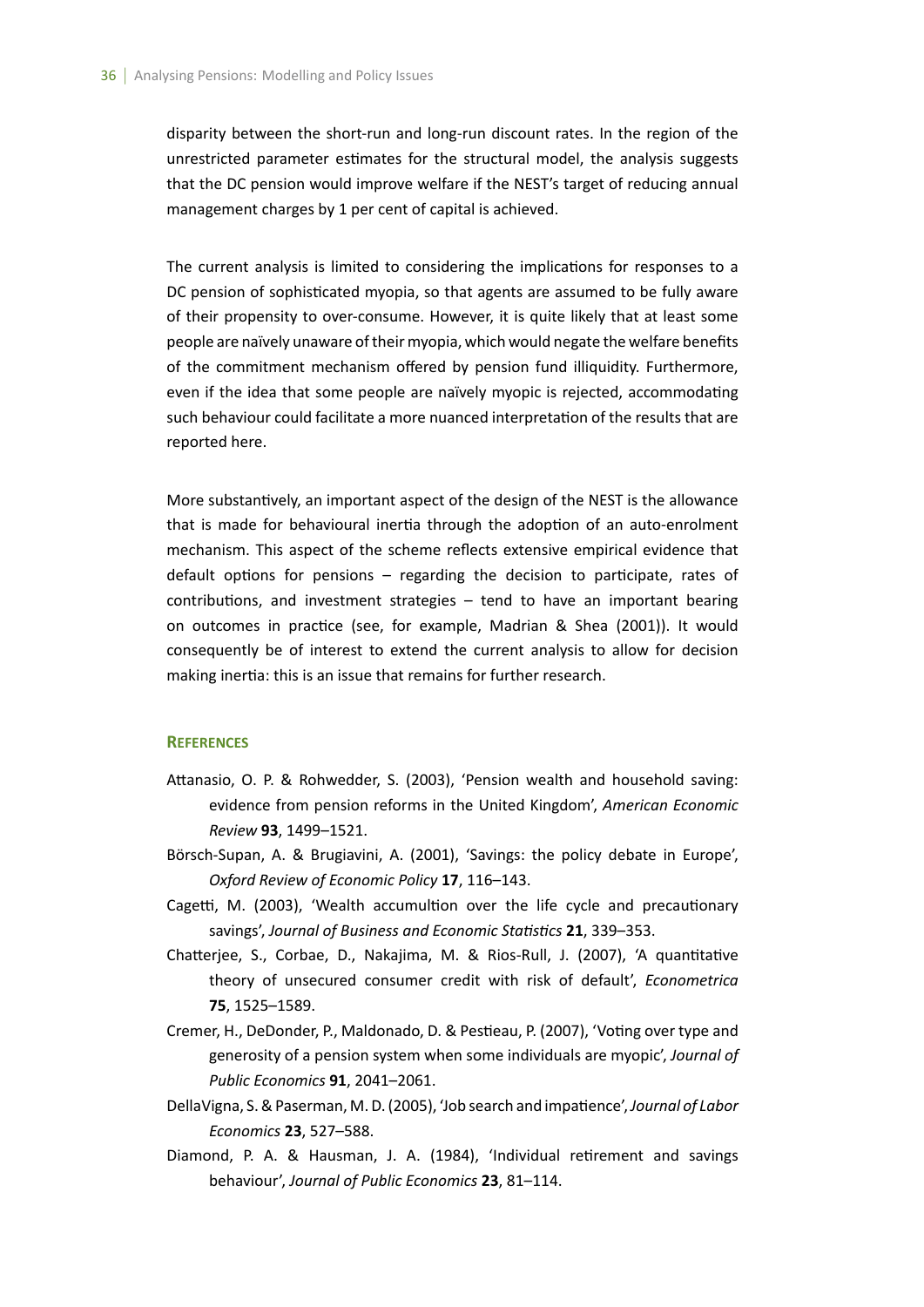Diamond, P. & Köszegi, B. (2003), 'Quasi-hyperbolic discounting and retirement', *Journal of Public Economics* **87**, 1839–1872.

DWP (2006a), *Personal accounts: a new way to save*, The Stationery Office, Norwich.

- DWP (2006b), *Security in ReƟrement: Towards a New Pensions System*, The Stationery Office, Norwich.
- Fagan, C. (2003), Working-time preferences and work-life balance in the EU: some policy considerations for enhancing the quality of life. European Foundation for the Improvement of Living and Working Conditions: Dublin.
- Fang, H. & Silverman, D. (2007), Time-inconsistency and welfare program participation: evidence from NLSY. NBER Working Paper 13375.
- Fehr, H. & Kindermann, F. (2009), Pension funding and Individual Accounts in economies with life-cyclers and myopes. CESIFO Working Paper 2724.
- Feldstein, M. S. (1974), 'Social security, induced retirement and aggregate capital accumulaƟon', *Journal of PoliƟcal Economy* **82**, 905–926.
- Forth, J. & Stokes, L. (2008), Employers' pension provision survey 2007. Department for Work and Pensions Research Report 545.
- French, E. (2005), 'The effects of health, wealth, and wages on labour supply and retirement behaviour', Review of Economic Studies 72, 395-427.
- Gale, W. G. (1998), 'The effects of pensions on household wealth: a reevaluation of theory and evidence', *Journal of Political Economy* 106, 706-722.
- Gourinchas, P. & Parker, J. (2002), 'Consumption over the Life Cycle', *Econometrica* **70**, 47–89.
- Kanbur, R., Pirttilä, J. & Tuomala, M. (2006), 'Non-welfarist optimal taxation and behavioural public economics', *Journal of Economic Surveys* **20**, 849–868.
- Khoman, E. & Weale, M. (2008), Are we living beyond our means? A comparison of France, Italy, Spain and the United Kingdom. National Institute Discussion Paper 311.
- King, M. A. & Dicks-Mireaux, L. A. (1982), 'Asset holdings and the life-cycle', *Economic Journal* **92**, 247–267.
- Laibson, D. I., Repetto, A. & Tobacman, J. (1998), 'Self control and saving for retirement', *Brookings Papers on Economic Activity* 1, 91-172.
- Laibson, D., Repetto, A. & Tobacman, J. (2007), Estimating discount functions with consumption choices over the lifecycle. Oxford University Department of Economics Discussion Paper 341.
- Lane, Clark & Peacock (2008), Pension Buyouts 2008. www.lcp.uk.com.
- Madrian, B. & Shea, D. (2001), 'The power of suggestion: inertia in 401(k) participation and savings behaviour', *Quarterly Journal of Economics* **141**, 1149–1187.
- Marmot, M., Banks, J., Blundell, R., Lessof, C. & Nazroo, J. (2003), *Health, Wealth and* Lifestyles of the Older Population in England: The 2002 English Longitudinal *Study of Ageing*, Institute for Fiscal Studies, London.
- Miles, D. (1999), 'Modelling the impact of demographic change on the economy', *Economic Journal* **109**, 1–36.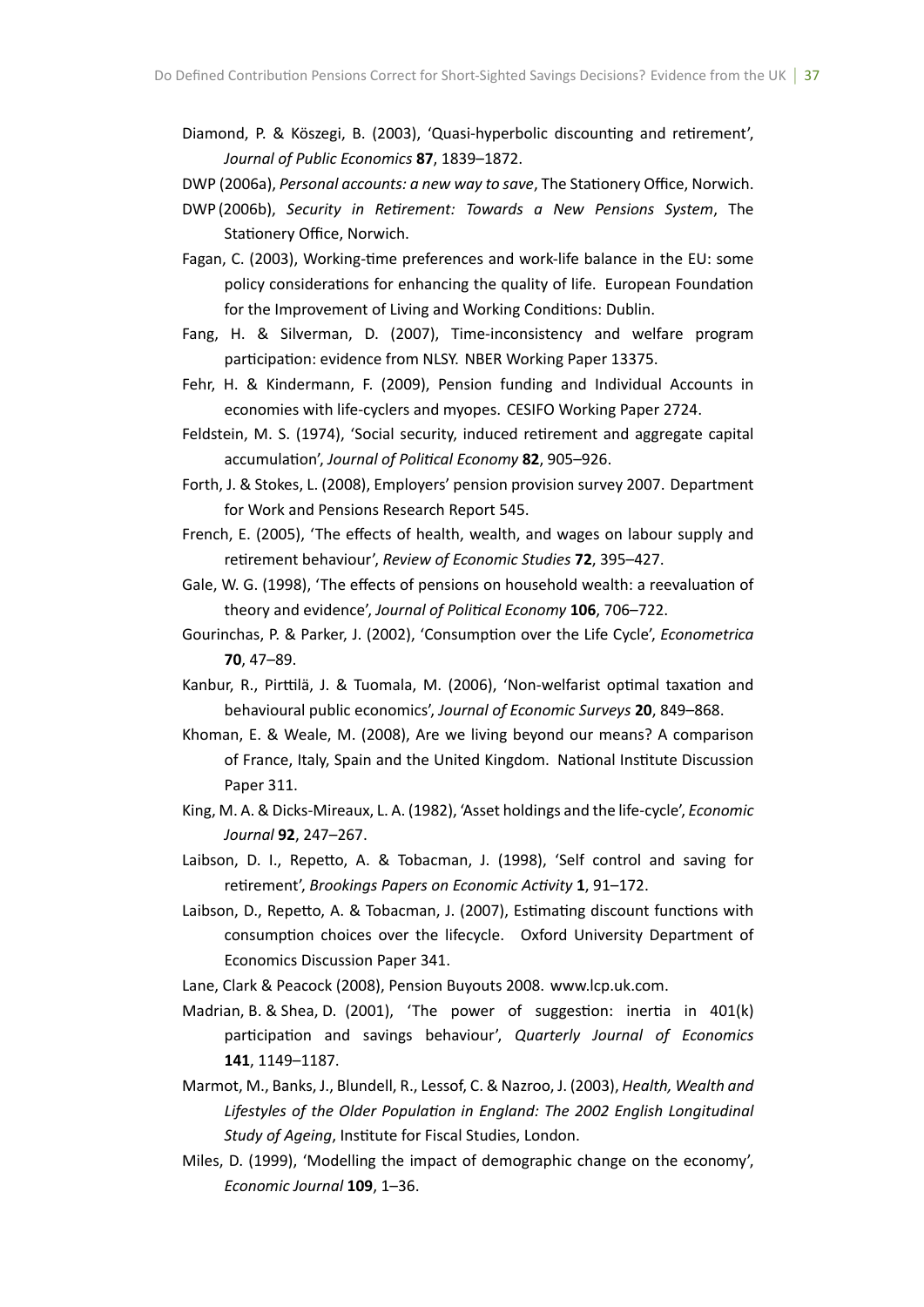Nardi, M. D., French, E. & Jones, J. B. (2009), Why do the elderly save? The role of meical expenses. NBER Working Paper 15149.

OECD (2009), *Pensions at a Glance 2009*, OECD Publishing, Paris.

- Paserman, M. D. (2008), 'Job search and hyperbolic discounting: structural estimation and policy evaluation', *Economic Journal* 118, 1418–1452.
- Pensions Commission (2005), *A New Pension Settlement for the Twenty-First Century - the second report of the Pensions Commission*, The StaƟonery Office, Norwich.
- Press, W. H., Flannery, B. P., Teukolsky, S. A. & Vetterling, W. T. (1986), *Numerical Recipes: the art of scientific computing, Cambridge University Press,* Cambridge.
- Schwarz, M. E. & Sheshinski, E. (2007), 'Quasi-hyperbolic discounting and social security systems', *European Economic Review* **51**, 1247–1262.
- Sefton, J. & van de Ven, J. (2009), 'Optimal design of means tested retirement benefits', *Economic Journal* **119**, F461–F481.
- Sefton, J., van de Ven, J. & Weale, M. (2008), 'Means testing retirement benefits: fostering equity or discouraging savings?', *Economic Journal* **118**, 556–590.
- Shui, H. & Ausubel, L. M. (2004), Time inconsistency in the credit card market. 14th Annual Utah Winter Finance Conference.
- van de Ven, J. (2009), A model of household savings and labour supply responses to the policy environment. National Institute Working Paper 334.

## **A. First Stage Parameter EsƟmates**

|  |  | Table 7: Pension parameters and credit constraints distinguished by estimation scenario |  |  |
|--|--|-----------------------------------------------------------------------------------------|--|--|
|  |  |                                                                                         |  |  |

**Table 7: Pension parameters and credit constraints disƟnguished by esƟmaƟon scenario**

|                                                   | singles | couples |
|---------------------------------------------------|---------|---------|
| maximum credit                                    | £2,000  | £2,000  |
| all debts repaid by age                           | 65      | 65      |
| state pension age*                                | 68      | 68      |
| value of flat-rate state pension (£2006 per week) | 121.50  | 243.00  |
| means tested retirement benefits**                |         |         |
| maximum value (£2006 per week)                    | 31.76   | 41.89   |
| withdrawal rate of benefits on private income     | 40%     | 40%     |
| terms of private pensions                         |         |         |
| employee contribution rate (% of earnings)        | 8       | 8       |
| employer contribution rate (% of earnings)        | 11      | 11      |
| min earnings threshold for eligibility (% median) | 75      | 75      |

Source: Terms of state retirement benefits based on Pensions White Paper, DWP (2006b) Notes: \*\* See DWP (2006 b), paragraph 3.34

\*\* paid on top of flat-rate state pension no standard errors obtained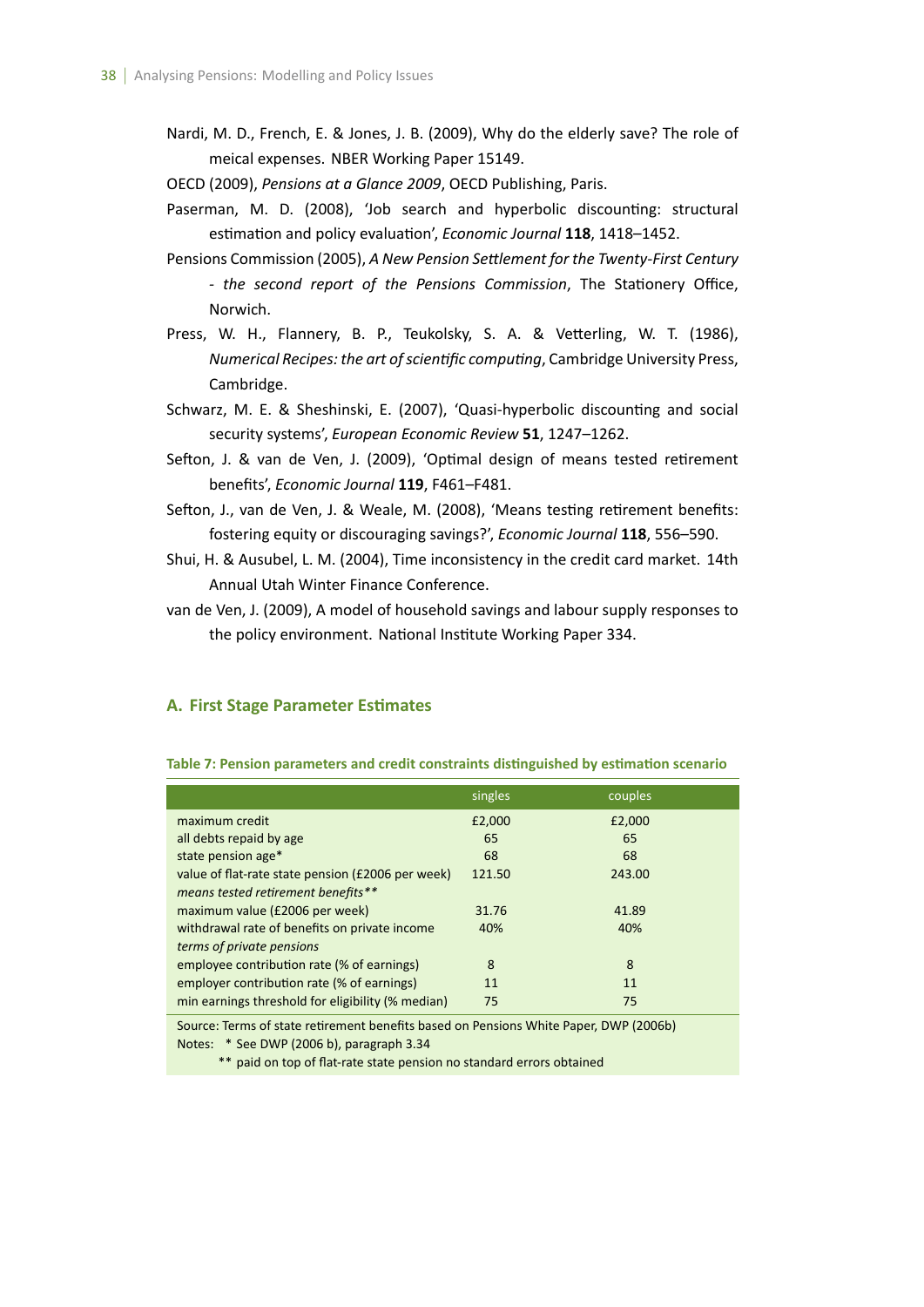|                                                                                |                                                                                |                                                       | real interest & growth rates (% p.a.)                              |                                                            |                                                                               |                                                 |                                                                          |
|--------------------------------------------------------------------------------|--------------------------------------------------------------------------------|-------------------------------------------------------|--------------------------------------------------------------------|------------------------------------------------------------|-------------------------------------------------------------------------------|-------------------------------------------------|--------------------------------------------------------------------------|
|                                                                                | credit<br>cards                                                                | overdrafts                                            | fixed rate<br>deposits                                             | return to<br>capital                                       | wages                                                                         | benefits                                        | tax<br>threshold                                                         |
| average<br>std deviation<br>minimum<br>maximum                                 | 15.28<br>3.15<br>12.08<br>19.81                                                | 13.92<br>1.31<br>11.52<br>15.34                       | 2.73<br>1.21<br>1.25<br>4.66                                       | 4.05<br>0.79<br>2.59<br>5.29                               | 1.27<br>0.97<br>$-0.31$<br>2.75                                               | $-0.08$<br>1.73<br>$-3.79$<br>4.40              | 0.33<br>0.84<br>$-0.79$<br>1.43                                          |
| sample period                                                                  | $'96 - '08$                                                                    | $'96 - '08$                                           | $'96 - '08$                                                        | $'88 - '06$                                                | $'90-'07$                                                                     | $'78-'08$                                       | $'97 - '07$                                                              |
|                                                                                |                                                                                |                                                       |                                                                    | household demographics                                     |                                                                               |                                                 |                                                                          |
|                                                                                | logit regression for<br>singles / couples                                      |                                                       |                                                                    |                                                            | proportion of households single at age 20*<br>all households single from age* |                                                 | 0.45<br>100                                                              |
| variable                                                                       | coefficient                                                                    | std. error                                            |                                                                    |                                                            | non-linear regressions for number of children                                 |                                                 |                                                                          |
| constant<br>age<br>age <sup>^2</sup><br>age^3<br>single<br>sample<br>R squared | $-6.40607$<br>0.17634<br>$-3.76E-03$<br>2.66E-05<br>6.89326<br>97619<br>0.7947 | 0.34372<br>0.02226<br>4.47E-04<br>2.79E-06<br>0.03963 | variable<br>param0<br>param1<br>param2<br>sample<br>R squared      | singles<br>coefficient<br>0.67268<br>$-0.00776$<br>38.2792 | std. error<br>0.00041<br>0.00001<br>0.0056<br>13527<br>0.203                  | coefficient<br>1.54100<br>$-0.00711$<br>39.7949 | couples<br>std. error<br>0.00053<br>0.00001<br>0.0037<br>10438<br>0.5258 |
|                                                                                |                                                                                |                                                       | mortality probabilities from age 40*                               |                                                            |                                                                               |                                                 |                                                                          |
| age                                                                            | probability                                                                    | age                                                   | probability                                                        | age                                                        | probability                                                                   | age                                             | probability                                                              |
| 40<br>41<br>42<br>43<br>44<br>45<br>46                                         | 0.0001<br>0.0000<br>0.0000<br>0.0001<br>0.0000<br>0.0001<br>0.0001             | 60<br>61<br>62<br>63<br>64<br>65<br>66                | 0.0006<br>0.0005<br>0.0007<br>0.0012<br>0.0011<br>0.0014<br>0.0016 | 80<br>81<br>82<br>83<br>84<br>85<br>86                     | 0.0105<br>0.0116<br>0.0129<br>0.0167<br>0.0176<br>0.0225<br>0.0243            | 100<br>101<br>102<br>103<br>104<br>105<br>106   | 0.2964<br>0.3607<br>0.4278<br>0.4951<br>0.5607<br>0.6230<br>0.6810       |
| 47<br>48<br>49<br>50                                                           | 0.0000<br>0.0001<br>0.0002<br>0.0002                                           | 67<br>68<br>69<br>70                                  | 0.0012<br>0.0023<br>0.0021<br>0.0020                               | 87<br>88<br>89<br>90                                       | 0.0262<br>0.0310<br>0.0408<br>0.0503                                          | 107<br>108<br>109<br>110                        | 0.7341<br>0.7818<br>0.8237<br>0.8598                                     |
| 51<br>52<br>53<br>54                                                           | 0.0001<br>0.0002<br>0.0003<br>0.0002                                           | 71<br>72<br>73<br>74                                  | 0.0025<br>0.0033<br>0.0036<br>0.0051                               | 91<br>92<br>93<br>94                                       | 0.0548<br>0.0610<br>0.0632<br>0.0834                                          | 111<br>112<br>113<br>114                        | 0.8904<br>0.9157<br>0.9363<br>0.9527                                     |
| 55<br>56<br>57<br>58<br>59                                                     | 0.0003<br>0.0004<br>0.0003<br>0.0005<br>0.0008                                 | 75<br>76<br>77<br>78<br>79                            | 0.0045<br>0.0049<br>0.0068<br>0.0085<br>0.0095                     | 95<br>96<br>97<br>98<br>99                                 | 0.0935<br>0.1139<br>0.1449<br>0.1865<br>0.2375                                | 115<br>116<br>117<br>118<br>119                 | 0.9654<br>0.9752<br>0.9826<br>0.9879<br>0.9918                           |
|                                                                                |                                                                                |                                                       |                                                                    |                                                            |                                                                               |                                                 |                                                                          |

#### Table 8: Exogenously estimated model parameters -- various characteristics

Notes: model parameters in bold

\* no standard errors obtained benefits growth rate estimated on historical rates for unemployment benefits and the basic state pension relationship status modelled as a logit regression, describing the risk of being single as a function of age, and whether single in preceding year number of children by age described by the density function of the normal distribution see equation (16) mortality probabilities calculated on cohort life expectancies for couples where both members aged 35 in 2007.

Source: credit card interest, Bank of England IUMCCTL; overdraft interest, Bank of England IUMODTL fixed deposit interest, Bank of England, IUMWTFA; wages growth, Office National Statistics, LNMQ return to capital derived from Khoman and Weale (2008), based on National Accounts data income flows historical data on value of unemployment benefits, basic state pension, and tax thresholds obtained from the Institute for Fiscal Studies logit for relationship status estimated on weighted pooled data from waves 1 to 17 of the BHPS equation for the number of children by age estimated on weighted data from the 2007/08 FRS mortality rates based on historical survival rates to 2006 and ONS principal projections thereafter.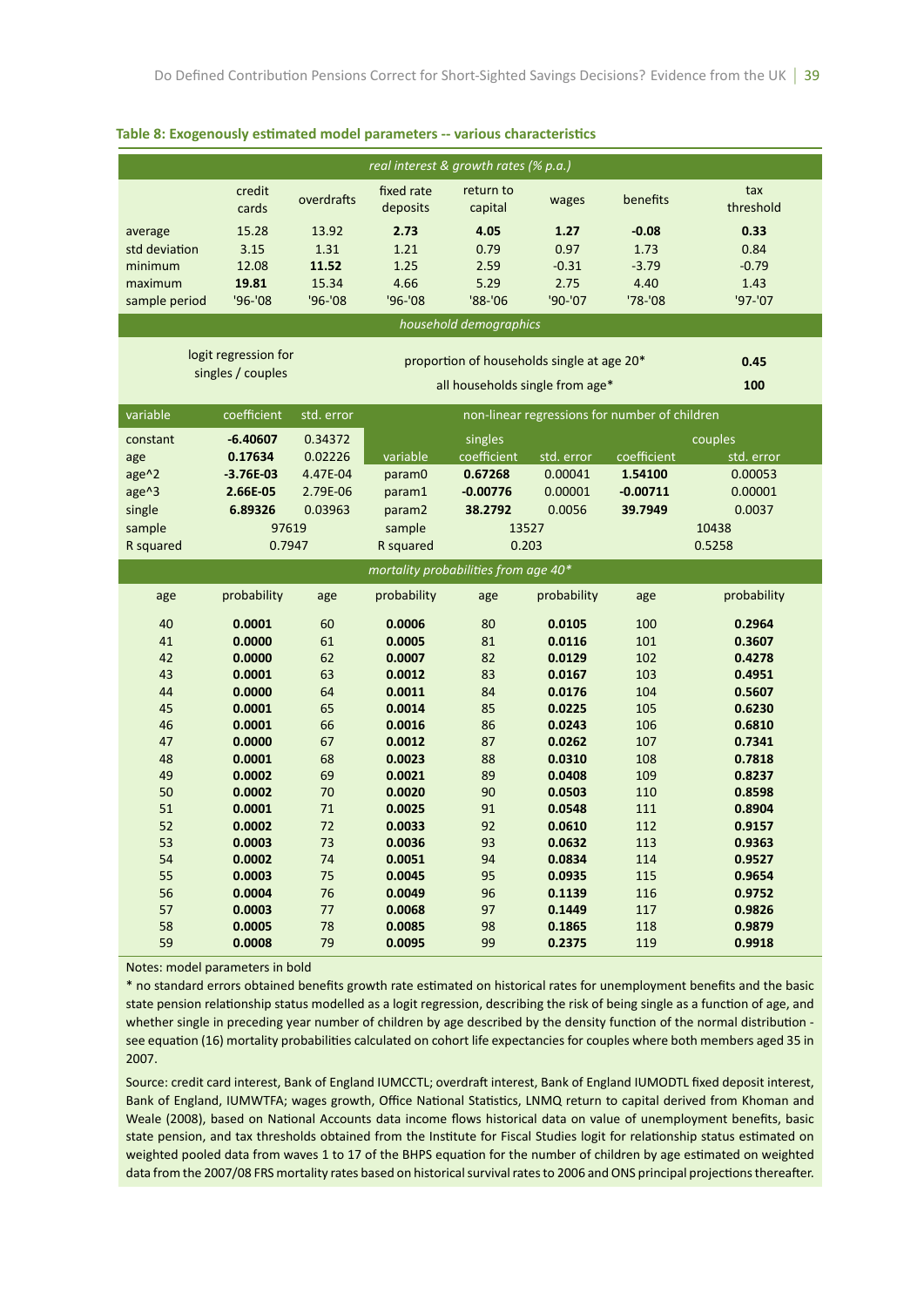#### Table 9: Exogenously estimated model parameters -- earnings process

|                                                                               |                |                | probability of low wage offer^                         |                    |                                                                       |                    |  |
|-------------------------------------------------------------------------------|----------------|----------------|--------------------------------------------------------|--------------------|-----------------------------------------------------------------------|--------------------|--|
|                                                                               |                | mean           | std dev                                                | sample             |                                                                       |                    |  |
|                                                                               | singles        | 0.29382        | 0.45551                                                | 3939               |                                                                       |                    |  |
|                                                                               | couples        | 0.06523        | 0.24694                                                | 3531               |                                                                       |                    |  |
|                                                                               |                |                |                                                        |                    | weekly wages and working hours by relationship and employment status^ |                    |  |
| relationship status                                                           | couple         | couple         | couple                                                 | couple             | single                                                                | single             |  |
| adults full-time emp                                                          | 2              | 1              | 1                                                      | 0                  | 1                                                                     | 0                  |  |
| adults part-time emp                                                          | 0              | $\mathbf{1}$   | 0                                                      | $\mathbf{1}$       | $\overline{0}$                                                        | $\mathbf{1}$       |  |
| working hours                                                                 |                |                |                                                        |                    |                                                                       |                    |  |
| mean<br>std. deviation                                                        | 85.10<br>12.54 | 67.09<br>13.08 | 44.73<br>10.49                                         | 19.03<br>8.55      | 42.40<br>8.50                                                         | 20.07<br>9.28      |  |
| log wages                                                                     |                |                |                                                        |                    |                                                                       |                    |  |
| mean                                                                          | 6.822          | 6.612          | 6.175                                                  | 4.841              | 5.924                                                                 | 4.707              |  |
| std. deviation                                                                | 0.475          | 0.511          | 0.724                                                  | 0.756              | 0.569                                                                 | 0.722              |  |
| sample                                                                        | 2530           | 1814           | 1840                                                   | 509                | 4352                                                                  | 1360               |  |
|                                                                               |                |                | distribution of wages at age 20^                       |                    |                                                                       |                    |  |
| mean of (log) full-time wage, age 20                                          |                |                | 5.74605                                                | 0.00043            | 6.29821                                                               | 0.00161            |  |
| standard deviation of full-time wage, age 20                                  |                |                | 0.39571                                                |                    | 0.10445                                                               |                    |  |
|                                                                               |                |                | wage dynamics for households changing marrital status* |                    |                                                                       |                    |  |
|                                                                               |                |                | newly weds                                             |                    |                                                                       | newly single       |  |
|                                                                               |                |                | coefficient                                            | std. error         | coefficient                                                           | std. error         |  |
| target equation                                                               |                |                |                                                        |                    |                                                                       |                    |  |
| constant                                                                      |                |                | 0.06442                                                | 0.06714            | 0.02537                                                               | 0.08270            |  |
| age                                                                           |                |                | $-0.00797$                                             | 0.00198            | 0.00016                                                               | 0.00180            |  |
| employment (single) / employment (couple)                                     |                |                |                                                        |                    |                                                                       |                    |  |
| part time / 1 part time                                                       |                |                | -0.14154                                               | 0.06627            | $-0.02215$                                                            | 0.12454            |  |
| part time / 1 full time                                                       |                |                | 0.47775<br>1.44259                                     | 0.29080<br>0.13195 | $-1.55863$<br>$-1.50337$                                              | 0.21295<br>0.06714 |  |
| part time / 1 part time & 1 full time<br>part time / 2 full time              |                |                | 1.87653                                                | 0.19665            | $-1.65264$                                                            | 0.21921            |  |
| full time / 1 part time                                                       |                |                | $-1.61412$                                             | 0.42382            | 0.65706                                                               | 0.04307            |  |
| full time / 1 part time & 1 full time                                         |                |                | 0.29650                                                | 0.06387            | $-0.34763$                                                            | 0.04923            |  |
| full time / 2 full time                                                       |                |                | 0.64900                                                | 0.03275            | $-0.63573$                                                            | 0.03626            |  |
| selection equation                                                            |                |                |                                                        |                    |                                                                       |                    |  |
| age                                                                           |                |                | 0.04772                                                | 0.02525            | 0.12171                                                               | 0.02444            |  |
| age squared                                                                   |                |                | $-0.00085$                                             | 0.00032            | $-0.00156$                                                            | 0.00030            |  |
| degree                                                                        |                |                | $-1.08084$                                             | 0.12228            | 1.24433                                                               | 0.11370            |  |
| other further education                                                       |                |                | $-1.07942$                                             | 0.11253            | 1.15538                                                               | 0.09038            |  |
| higher school qualification (A level)<br>lower school qualification (O level) |                |                | $-1.07025$                                             | 0.11781            | 1.10500                                                               | 0.10204            |  |
| other education                                                               |                |                | $-1.12394$<br>$-1.61396$                               | 0.11623<br>0.15082 | 1.01499<br>0.82185                                                    | 0.09083<br>0.10304 |  |
| poor health                                                                   |                |                | -0.27916                                               | 0.11064            | $-0.30229$                                                            | 0.10154            |  |
| accident                                                                      |                |                | $-0.17709$                                             | 0.09139            | 0.45756                                                               | 0.08773            |  |
| childcare                                                                     |                |                | $-0.37326$                                             | 0.09748            | $-0.27075$                                                            | 0.07306            |  |
| care (other)                                                                  |                |                | $-0.10474$                                             | 0.10116            | 0.00110                                                               | 0.08468            |  |
| woman<br>constant                                                             |                |                | $-0.80629$<br>0.68686                                  | 0.07546<br>0.46202 | 1.51969<br>$-5.81684$                                                 | 0.18730<br>0.50812 |  |
| summary statistics                                                            |                |                |                                                        |                    |                                                                       |                    |  |
| correlation                                                                   |                |                | 0.69441                                                | 0.07586            | $-0.09977$                                                            | 0.102915           |  |
| standard error                                                                |                |                | 0.40089                                                | 0.02385            | 0.36413                                                               | 0.015331           |  |
| Number of (weighted) observations                                             |                |                | 2742                                                   |                    |                                                                       | 2517               |  |
| Censored observations                                                         |                |                | 2163                                                   |                    |                                                                       | 2012               |  |
| Uncensored observations                                                       |                |                | 579                                                    |                    | 505                                                                   |                    |  |
| Log pseudolikelihood<br>Wald test of independent equations                    |                |                | $-1194.495$                                            |                    |                                                                       | 959.637            |  |
| Chi squared statistic                                                         |                |                | 34.17                                                  |                    |                                                                       | 0.93               |  |
| p value                                                                       |                |                | 0.00                                                   |                    |                                                                       | 0.34               |  |
|                                                                               |                |                |                                                        |                    |                                                                       |                    |  |

Notes: model parameters in bold prob of low wage offer  $=$  proportion of households aged 25-45 with no adult employment mean log income at age 20 estimated using sample selection model - reported in Appendix std of log income at age 20 calculated from raw survey data, no std errors obtained dependent variables in equations for wage dynamics  $=$  (ln(observed wage(t+1)) - ln(observed wage(t))).

Source: ^author's calculations on data from 2007/08 wave of the FRS \* author's calculations on data from waves 1 to 17 of the BHPS.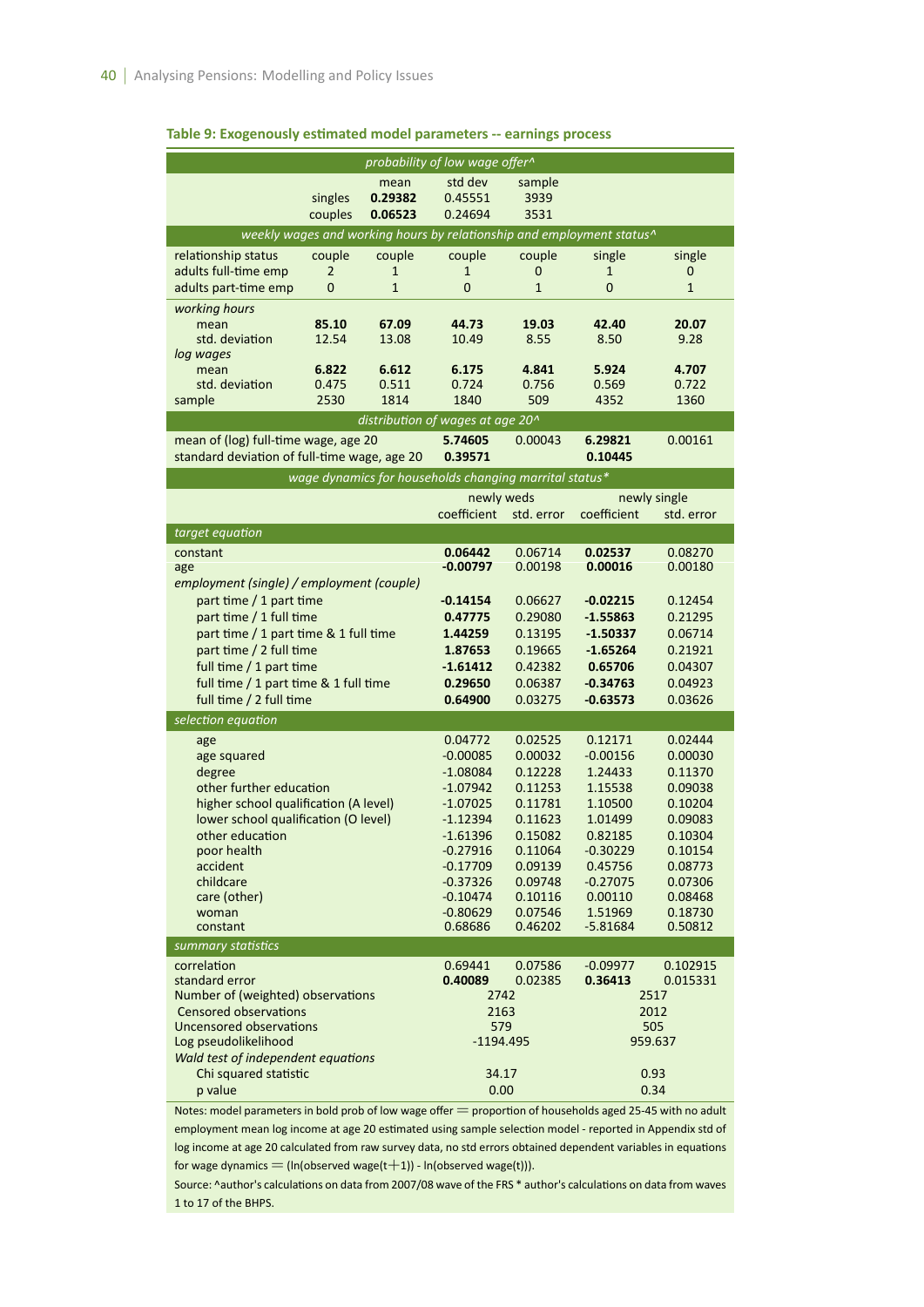|                                                      | singles                |                  |             | couples     |
|------------------------------------------------------|------------------------|------------------|-------------|-------------|
|                                                      | coefficient            | std. error       | coefficient | std. error  |
| target equation                                      |                        |                  |             |             |
| $age*$                                               | $-0.0018$              | 0.0001           | $-0.0012$   | 0.0001      |
| experience effect<br>1 full-time & 1 part-time emp   |                        |                  | $-0.0101$   |             |
| 1 ful-time employed                                  |                        |                  | $-0.0120$   |             |
| 1 part-time employed                                 | $-0.0170$              |                  | $-0.0144$   |             |
| not employed                                         | $-0.0350$              |                  | $-0.0200$   |             |
| constant                                             | 0.1047                 | 0.0054           | 0.0777      | 0.0043      |
| selection equation                                   |                        |                  |             |             |
| $age*$                                               | 0.0911                 | 0.0072           | 0.1013      | 0.0061      |
| age squared*                                         | $-0.0012$              | 0.0001           | $-0.0012$   | 0.0001      |
| highest education qualification                      |                        |                  |             |             |
| no education qual recorded                           | $-0.1467$              | 0.0889           | $-0.1303$   | 0.0537      |
| lower school (O-level D-E)                           | 0.0494                 | 0.1266           | $-0.0055$   | 0.0664      |
| mid school (O-level A-C)                             | 0.1763                 | 0.0726           | 0.0228      | 0.0445      |
| higher school (A-level)                              | 0.1360                 | 0.0809           | 0.0520      | 0.0561      |
| post-school qualification                            | $-0.0795$              | 0.0646           | $-0.0748$   | 0.0528      |
| poor health                                          | $-0.6752$              | 0.0701           | $-0.3693$   | 0.0407      |
| accident                                             | $-0.0173$              | 0.0527           | $-0.0581$   | 0.0295      |
| childcare                                            | $-0.8101$              | 0.0737           | $-0.2820$   | 0.0369      |
| care (other)                                         | $-0.0636$<br>$-0.0709$ | 0.0675<br>0.0615 | $-0.1411$   | 0.0323      |
| woman<br><b>Standard Occupational Classification</b> |                        |                  |             |             |
| manager, admin, prof                                 | 1.9272                 | 0.0783           | 0.7528      | 0.0509      |
| assoc prof, technical, clerical                      | 1.4495                 | 0.0727           | 0.6791      | 0.0481      |
| craft, personal protective                           | 1.6056                 | 0.0720           | 0.6975      | 0.0464      |
| sales, plant, machinery                              | 1.6544                 | 0.0793           | 0.7077      | 0.0497      |
| constant                                             | $-3.9136$              | 0.2534           | $-3.7755$   | 0.2456      |
| summary statistic                                    |                        |                  |             |             |
| correlation*                                         | 0.0706                 | 0.0336           | 0.1078      | 0.0312      |
| standard error*                                      | 0.1153                 | 0.0023           | 0.0928      | 0.0013      |
| Number of (weighted) obs                             | 12671                  |                  |             | 20682       |
| <b>Censored observations</b>                         | 6346                   |                  |             | 8385        |
| <b>Uncensored observations</b>                       | 6325                   |                  |             | 12297       |
| Log pseudolikelihood                                 | $-5471.04$             |                  |             | $-8021.352$ |
| Wald test of independent equations                   |                        |                  |             |             |
| Chi squared statistic                                | 4.38                   |                  |             | 11.75       |
| p value                                              | 0.0364                 |                  |             | 0.0006      |
| Wald test of linear constraints                      |                        |                  |             |             |
| Chi squared statistic                                | 2.42                   |                  |             | 2.87        |
| p value                                              | 0.2979                 |                  |             | 0.5791      |

#### Table 10: Estimated wage dynamics for households not changing marital status

Source: Wage dynamics estimated on data from waves 1 to 17 of the BHPS

Notes: model parameters in bold

Estimates using a sample selection model with robust standard errors. Endogenous variable  $=$  (log emp inc in period  $(t+2)$  - log emp inc in period (t)) Experience effect calculated on observed labour market status in periods t and  $(t+1)$ . Wage dynamics equation based on dummy variables, except those denoted by \*